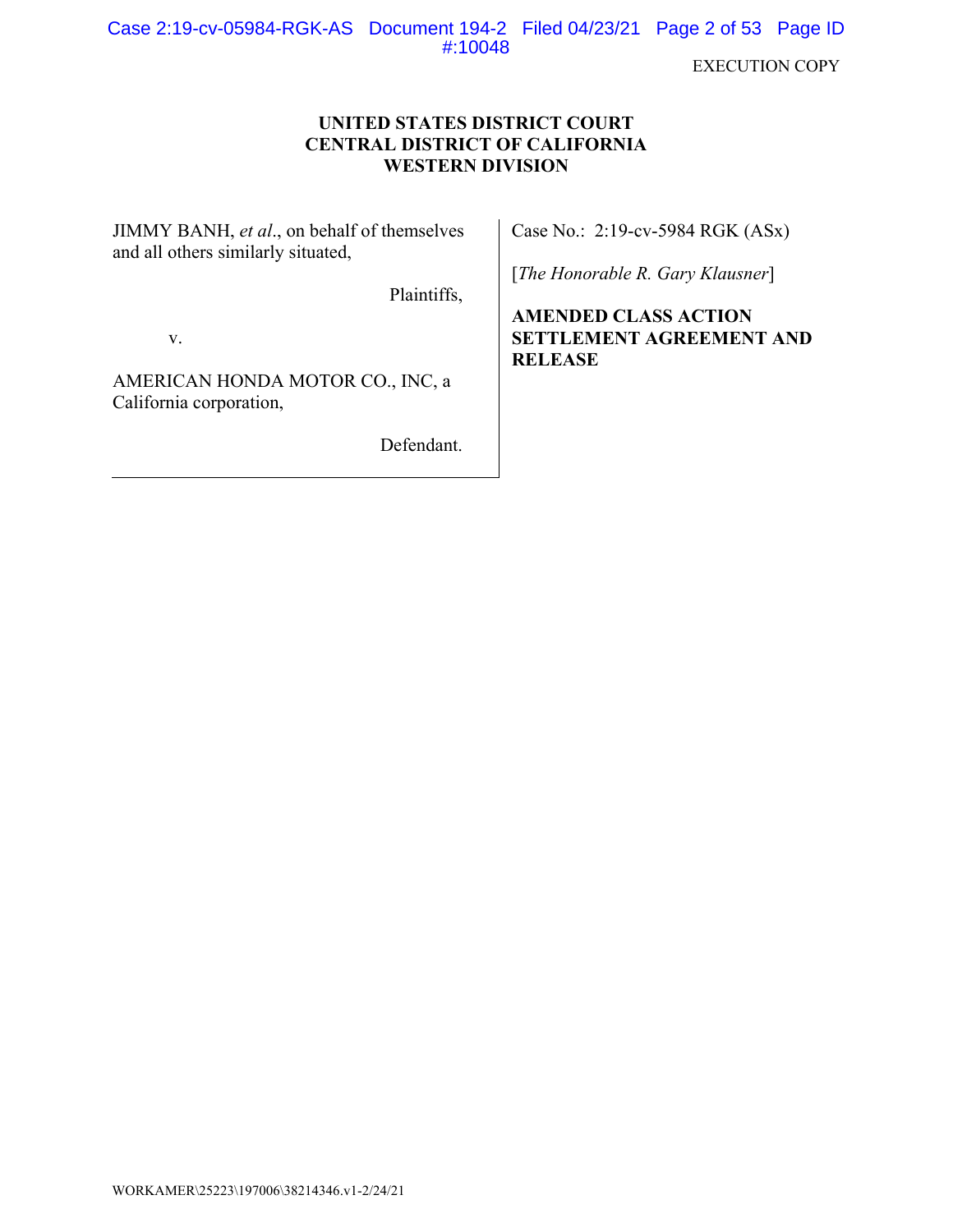EXECUTION COPY

# *TABLE OF CONTENTS*

# <u>Page</u>

| $\mathbf{I}$ . |  |
|----------------|--|
| П.             |  |
|                |  |
|                |  |
|                |  |
|                |  |
|                |  |
|                |  |
|                |  |
|                |  |
|                |  |
|                |  |
|                |  |
|                |  |
|                |  |
|                |  |
|                |  |
|                |  |
|                |  |
|                |  |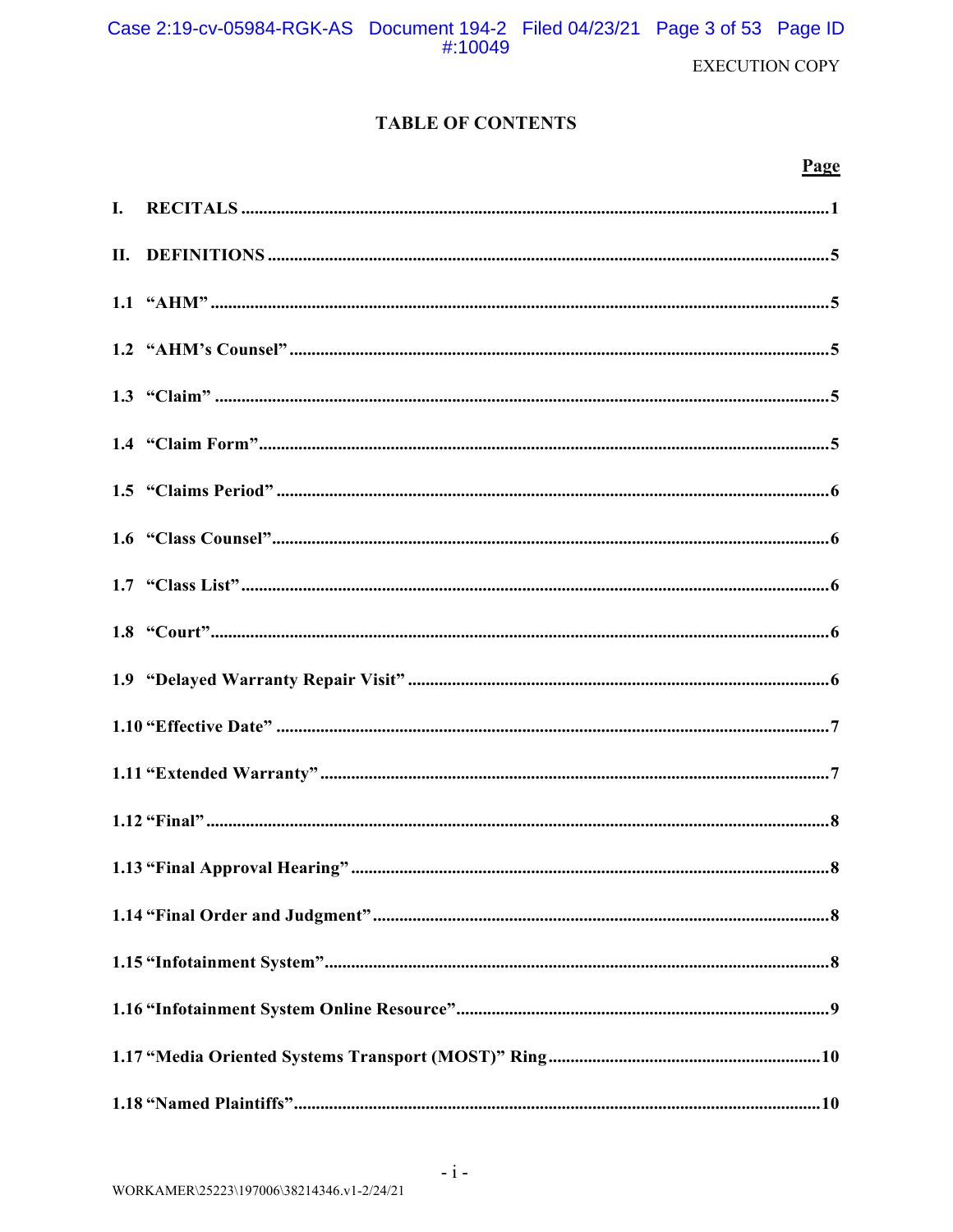# Case 2:19-cv-05984-RGK-AS Document 194-2 Filed 04/23/21 Page 4 of 53 Page ID #:10050

| <b>B.</b> |  |
|-----------|--|
|           |  |
|           |  |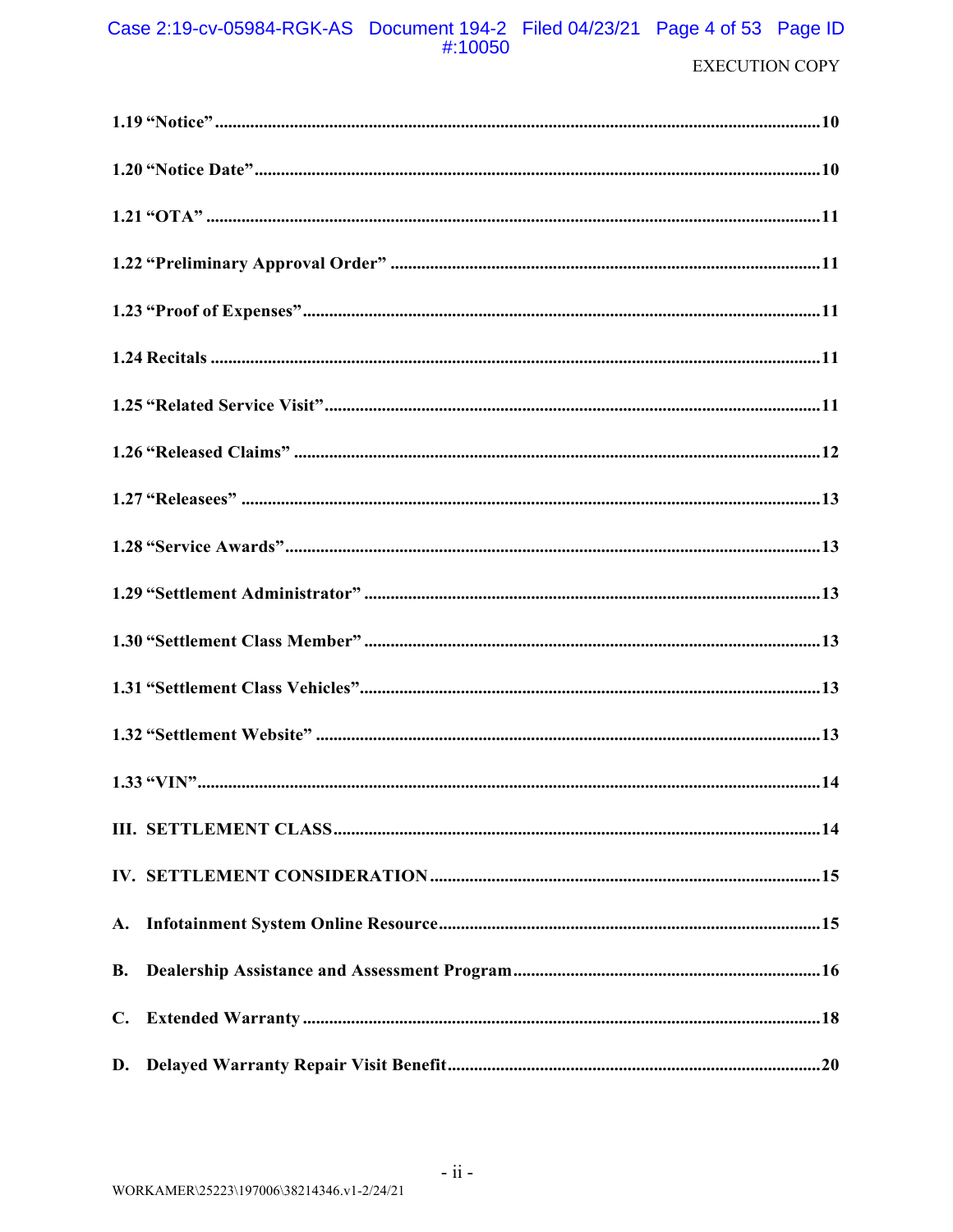# Case 2:19-cv-05984-RGK-AS Document 194-2 Filed 04/23/21 Page 5 of 53 Page ID #:10051

| F.             |                                                                                      |
|----------------|--------------------------------------------------------------------------------------|
|                | G. Compensation for Certain Out-of-Pocket Costs Related to Delayed Warranty Claims21 |
| V.             |                                                                                      |
|                |                                                                                      |
| <b>B.</b>      |                                                                                      |
| $C_{\bullet}$  |                                                                                      |
| D.             |                                                                                      |
| Е.             |                                                                                      |
| F.             |                                                                                      |
|                |                                                                                      |
|                |                                                                                      |
| <b>B.</b>      |                                                                                      |
| $\mathbf{C}$ . | Class Counsel Fees and Expenses Award and Named Plaintiffs' Service Awards 33        |
|                | VII. RELEASE BY NAMED PLAINTIFFS AND SETTLEMENT CLASS MEMBERS34                      |
| VIII.          |                                                                                      |
|                |                                                                                      |
| <b>B.</b>      |                                                                                      |
| C.             |                                                                                      |
| D.             |                                                                                      |
| E.             |                                                                                      |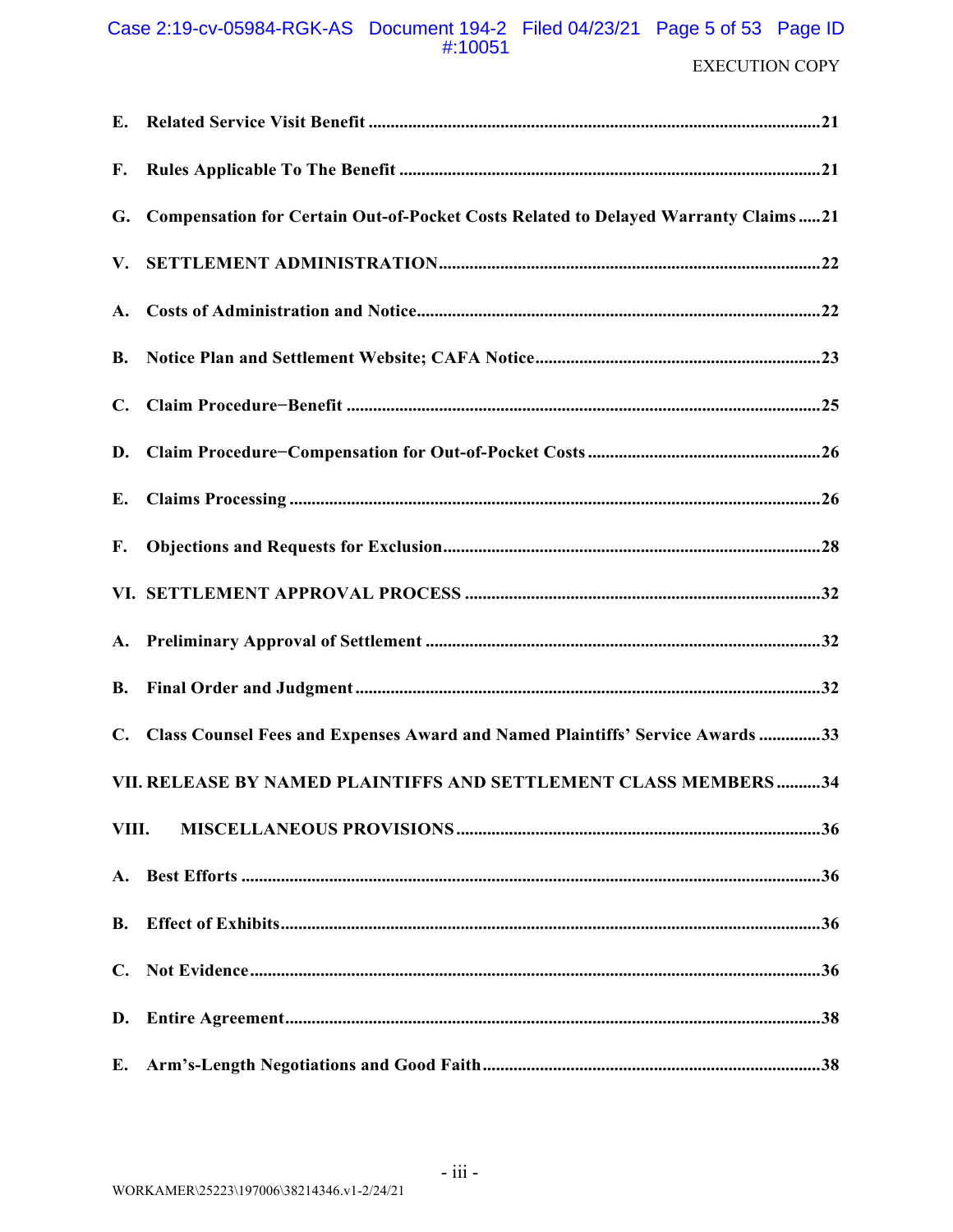# Case 2:19-cv-05984-RGK-AS Document 194-2 Filed 04/23/21 Page 6 of 53 Page ID #:10052

| I. |  |
|----|--|
|    |  |
|    |  |
|    |  |
|    |  |
|    |  |
|    |  |
|    |  |
|    |  |
|    |  |
| S. |  |
|    |  |
|    |  |
|    |  |
|    |  |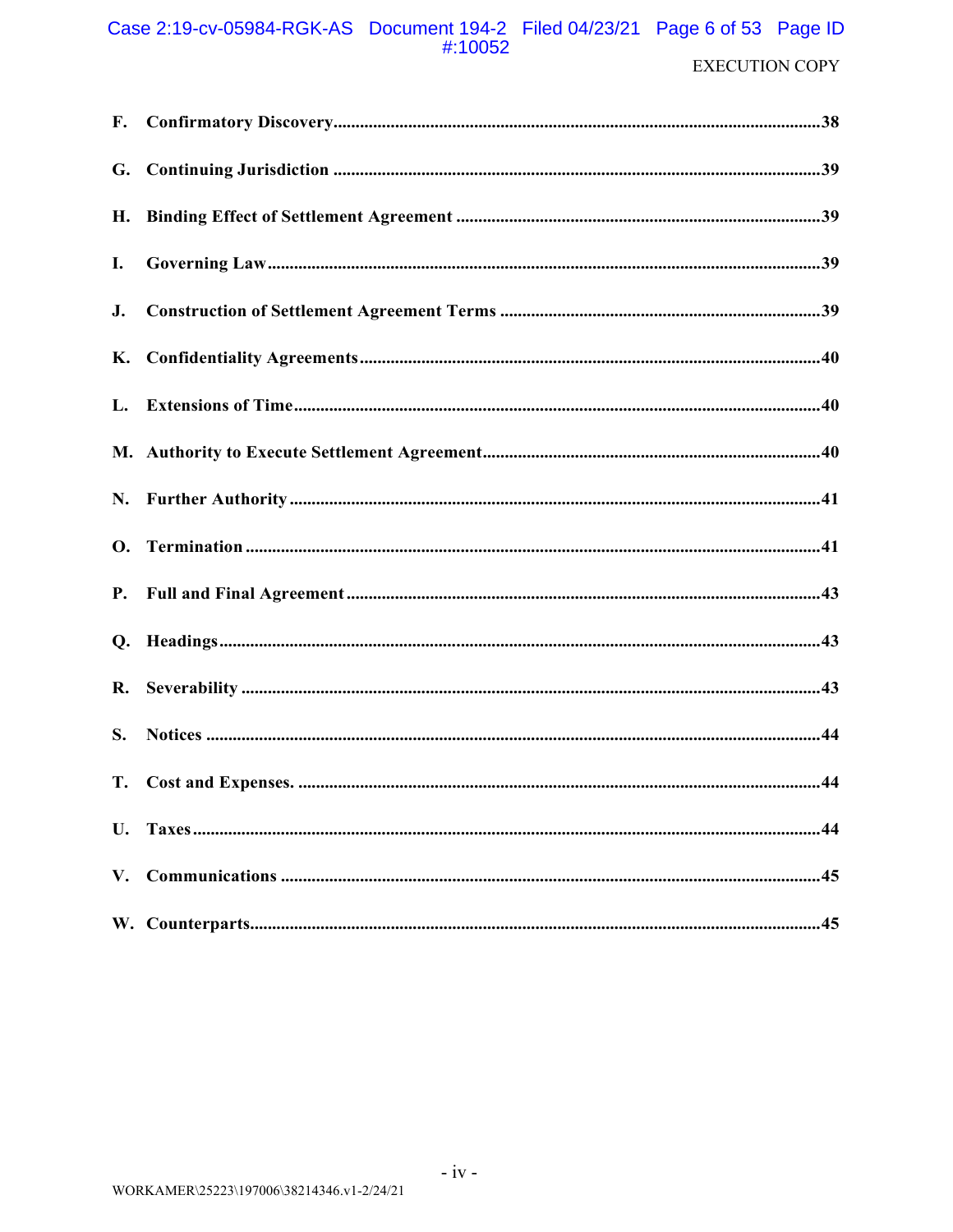# Case 2:19-cv-05984-RGK-AS Document 194-2 Filed 04/23/21 Page 7 of 53 Page ID #:10053 **EXECUTION COPY**

#### I. **RECITALS**

This Amended Class Action Settlement Agreement and Release ("Settlement Agreement"), dated as of the date of the last signature below, is made and entered into pursuant to Federal Rules of Civil Procedure 23(a), 23(b)(2), 23(b)(3) and 23(e) between and among: (1) Roberta Bilbrey, Jimmy Banh, Mark Peoples, Jamal Samaha, George Quinlan, Sarah Gravlin, Alexis Chisari, Michael Brumer, Dave Jahsman, John Bartholomew, Vimal Lawrence, Mark Klein, Adam Pryor, Srikarthik Subbarao, Daniel Allan, Paul Gonzales, Eric Faden, and Kristen Gratton (collectively, "Named Plaintiffs"), on behalf of themselves and as representatives of the Settlement Class defined below (the Named Plaintiffs and members of the Settlement Class are collectively referred to as "Settlement Class Members") on the one hand, and (2) Defendant American Honda Motor Co., Inc. ("AHM"), on the other hand, (collectively with Named Plaintiffs, the "Parties") by and through their undersigned counsel, in order to fully and finally settle and resolve the above-captioned litigation and to effect dismissal with prejudice of all of the Released Claims (defined below) asserted against AHM on the terms set forth herein, subject to the final approval of the Court. This Settlement Agreement is intended by the Parties to fully, finally, and forever resolve, discharge, and settle the Released Claims.

WHEREAS, Named Plaintiffs (and other plaintiffs discussed below) initiated the action captioned: Jimmy Bahn, et al, v. American Honda Motor Co., Inc., Case No. 2:19-cv-05984 RGK (ASx) (C.D. Cal.) (the "Litigation") on July 11, 2019, filed a First Amended Class Action Complaint on September 27, 2019, and a Second Amended Class Action Complaint on January 14, 2020;

WHEREAS, Named Plaintiffs generally alleged (among other things) "infotainment systems" in 2019 and 2020 Acura RDX vehicles contain one or more defective components;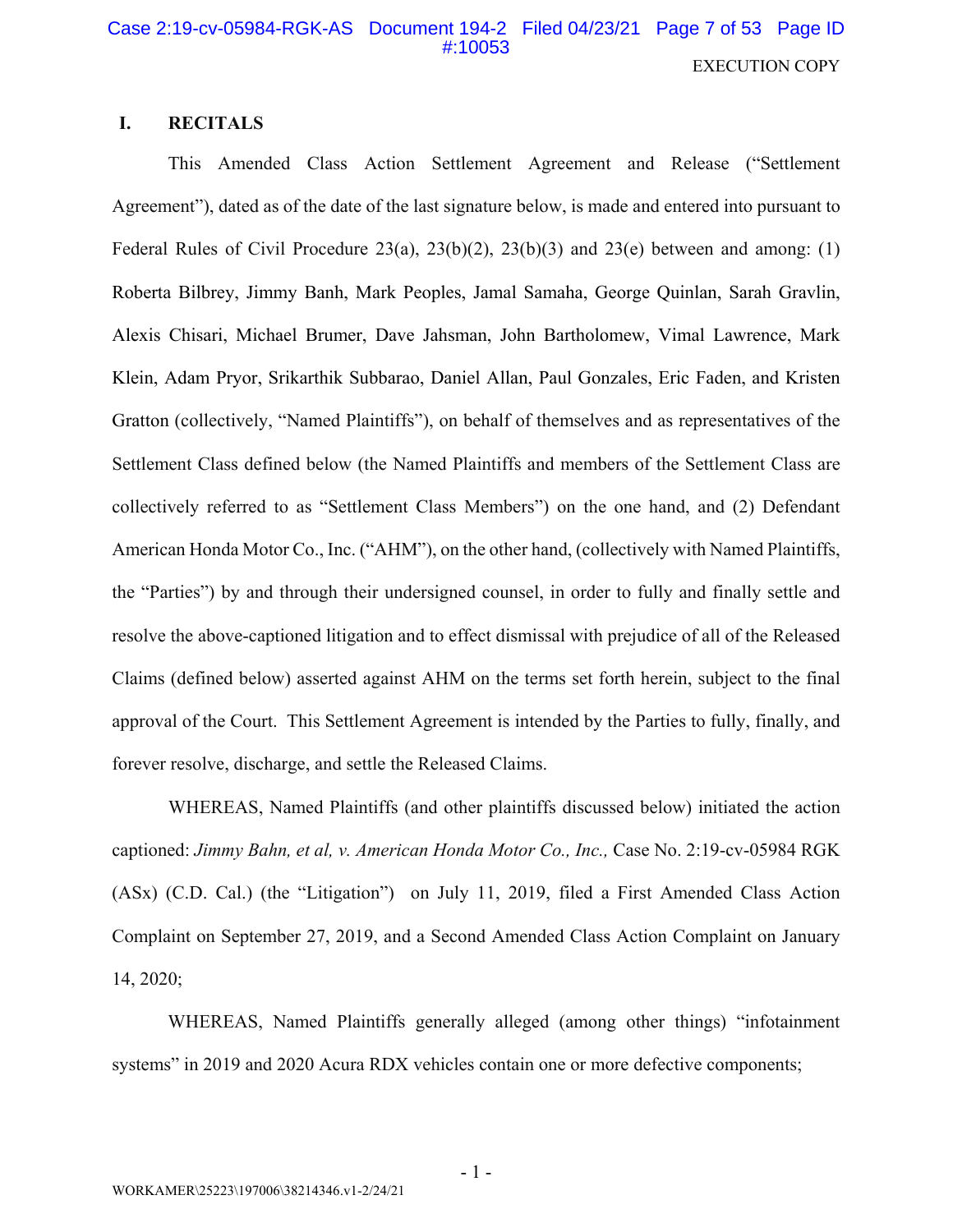# Case 2:19-cv-05984-RGK-AS Document 194-2 Filed 04/23/21 Page 8 of 53 Page ID #:10054 **EXECUTION COPY**

WHEREAS, AHM filed a Motion to Dismiss the First Amended Complaint on October 18, 2019, which motion was granted in part and denied in part;

WHEREAS, AHM answered the Second Amended Complaint, denying all material allegations and interposing a number of affirmative defenses;

WHEREAS, the Parties engaged in substantial fact and expert discovery, and the discovery period closed per the case schedule;

WHEREAS, during the course of the proceedings, plaintiffs Brian Klein, Lawrence Goldman and Cindy Ortiz voluntarily dismissed their claims (Dkt. Nos. 103, 127);

WHEREAS, on April 9, 2020, Named Plaintiffs filed a Motion for Class Certification, which motion was granted in part and denied in part, with the Court issuing an Order on July 28, 2020 identifying one Named Plaintiff (Jimmy Banh) as the class representative and certifying a Class defined as follows: "All persons or entities who purchased a new Class Car [i.e., a new 2019] or 2020 Acura RDX vehicle] from an authorized Acura dealer in California" and severing the claims of the remaining non-California Plaintiffs and proposing to transfer them to their home states (Dkt.  $154$ );

WHEREAS, on May 4, 2020, Defendant AHM filed a Motion to Compel Arbitration, which motion was granted in part and denied in part, with the following plaintiffs compelled to John Bartholomew, Michael Brumer, Alexis Chisari, David Jahsman, Vimal arbitration: Lawrence, Mark Peoples, Adam Pryor, and Srikarthik Subbarao (Dkt. 153);

WHEREAS, on May 4, 2020, Defendant AHM filed Motions to Strike the Declarations of Plaintiffs' experts Steve Loudon, Colin B. Weir and Steven P. Gaskin, which the Court denied without prejudice;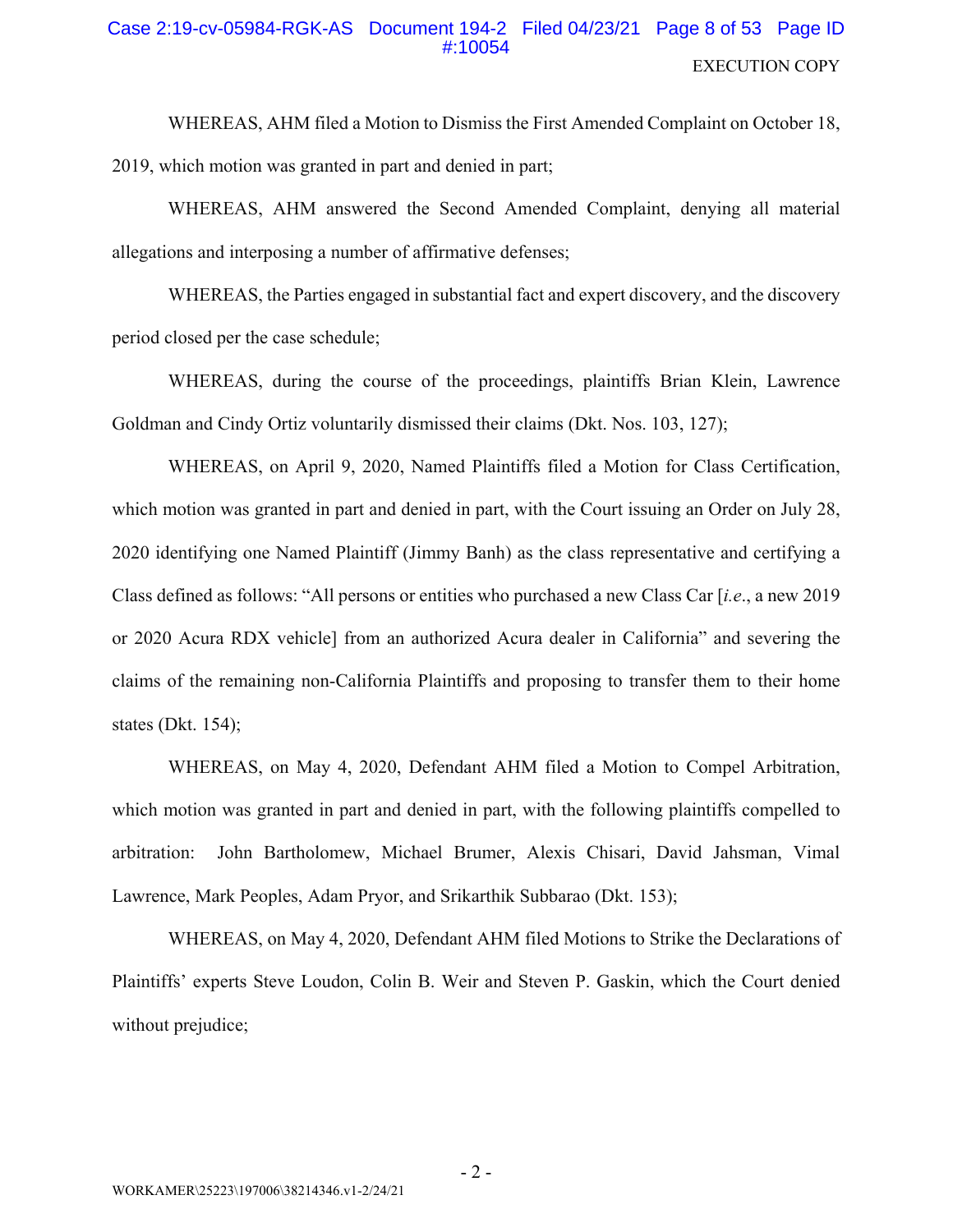# Case 2:19-cv-05984-RGK-AS Document 194-2 Filed 04/23/21 Page 9 of 53 Page ID #:10055 **EXECUTION COPY**

WHEREAS, on July 27, 2020, Named Plaintiffs filed a Motion to Supplement the Fact Record for the Pending Motion for Class Certification and Pending Motions to Strike, which motion was denied as moot;

WHEREAS, on August 3, 2020, AHM made Rule 68 offers of judgment to certain plaintiffs including Charles Denaro, Kara Drath, Gary Hanna, Hamilton Hines, Kaycee Kleehamer, Caitlin Kremer, and Robert Moss, which were accepted. (Dkt. 181). Judgment thereafter was entered in those individuals' favor on October 15, 2020 (Dkt. 182), thereby resolving their claims;

WHEREAS, on August 11, 2020, Defendant AHM filed a Rule 23(f) Petition for Leave to Appeal with the Ninth Circuit Court of Appeals, which remains pending;

WHEREAS, on February 25, 2020, March 24, 2020, and September 3, 2020, the Parties conducted formal private mediation sessions with the Honorable Dickran M. Tevrizian (ret.), and conducted additional informal mediation sessions with Judge Tevrizian, and now wish to fully and finally resolve the Litigation;

WHEREAS, AHM denies all of the allegations in the Litigation, denies that it has engaged in any wrongdoing, denies that Named Plaintiffs' claims are meritorious, and denies that it is legally responsible or liable to Named Plaintiffs or any Settlement Class Member, as defined herein, for any of the matters asserted in this Litigation;

WHEREAS, the Parties agree that neither this Settlement Agreement nor the settlement it represents shall be construed as an admission by AHM of any wrongdoing whatsoever including an admission of a violation of any statute or law, or of liability on the claims or allegations in the Litigation;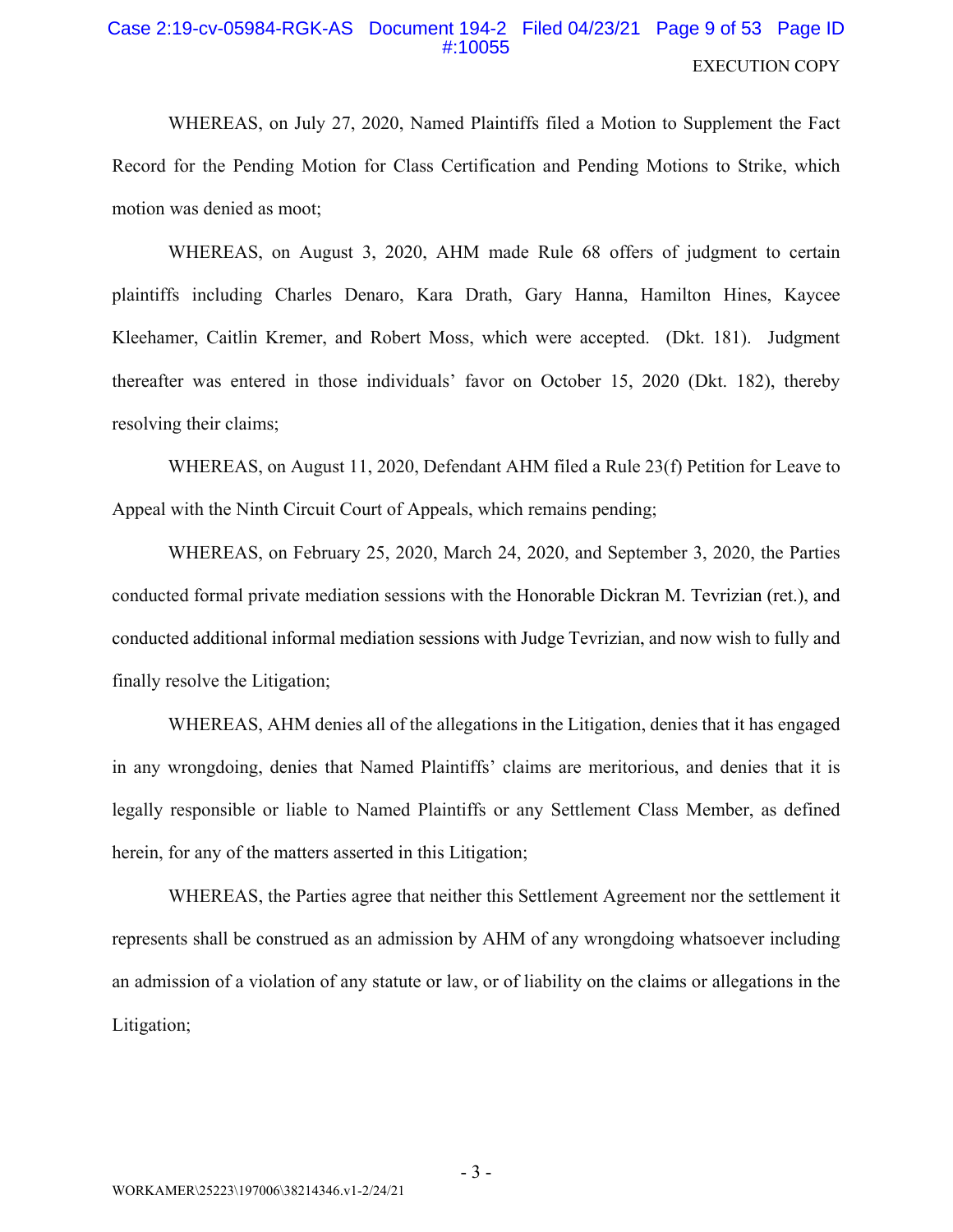### Case 2:19-cv-05984-RGK-AS Document 194-2 Filed 04/23/21 Page 10 of 53 Page ID #:10056 **EXECUTION COPY**

WHEREAS, the Parties agree and understand that neither this Settlement Agreement nor the settlement it represents shall be construed or admissible as an admission by AHM in the Litigation or any other proceedings that the Named Plaintiffs' claims, or similar claims, are or would be viable or suitable for class treatment if the Litigation proceeded through both litigation and trial:

WHEREAS, AHM does not believe Named Plaintiffs' claims are meritorious or that certification of any proposed class for trial purposes would be proper under Fed. R. Civ. P. 23 and denied and continues to deny that it is legally responsible to Named Plaintiffs or any member of the Settlement Class for any of the claims or allegations asserted in the Lawsuit, but it has concluded that the Settlement is desirable to avoid the time, expense and inherent uncertainties of defending protracted litigation and to resolve, finally and completely, all claims of Named Plaintiffs and members of the Settlement Class for relief relating to Settlement Class Vehicles' "Infotainment Systems" (defined below);

WHEREAS, Class Counsel are experienced in this type of class litigation, and therefore recognize the costs and risks of prosecution of this Litigation and believe that it is in the interest of all Settlement Class Members to resolve this Litigation as set forth in this Settlement Agreement;

WHEREAS, the Named Plaintiffs and Class Counsel have examined the benefits to be obtained under the terms of this Settlement Agreement, have considered the risks associated with the continued prosecution of the Litigation and the likelihood of success on the merits of the Litigation and believe that, after considering all of the facts and circumstances, the proposed settlement set forth in this Settlement Agreement offers significant benefits to Settlement Class Members and is fair, reasonable, adequate, and in the best interests of the Settlement Class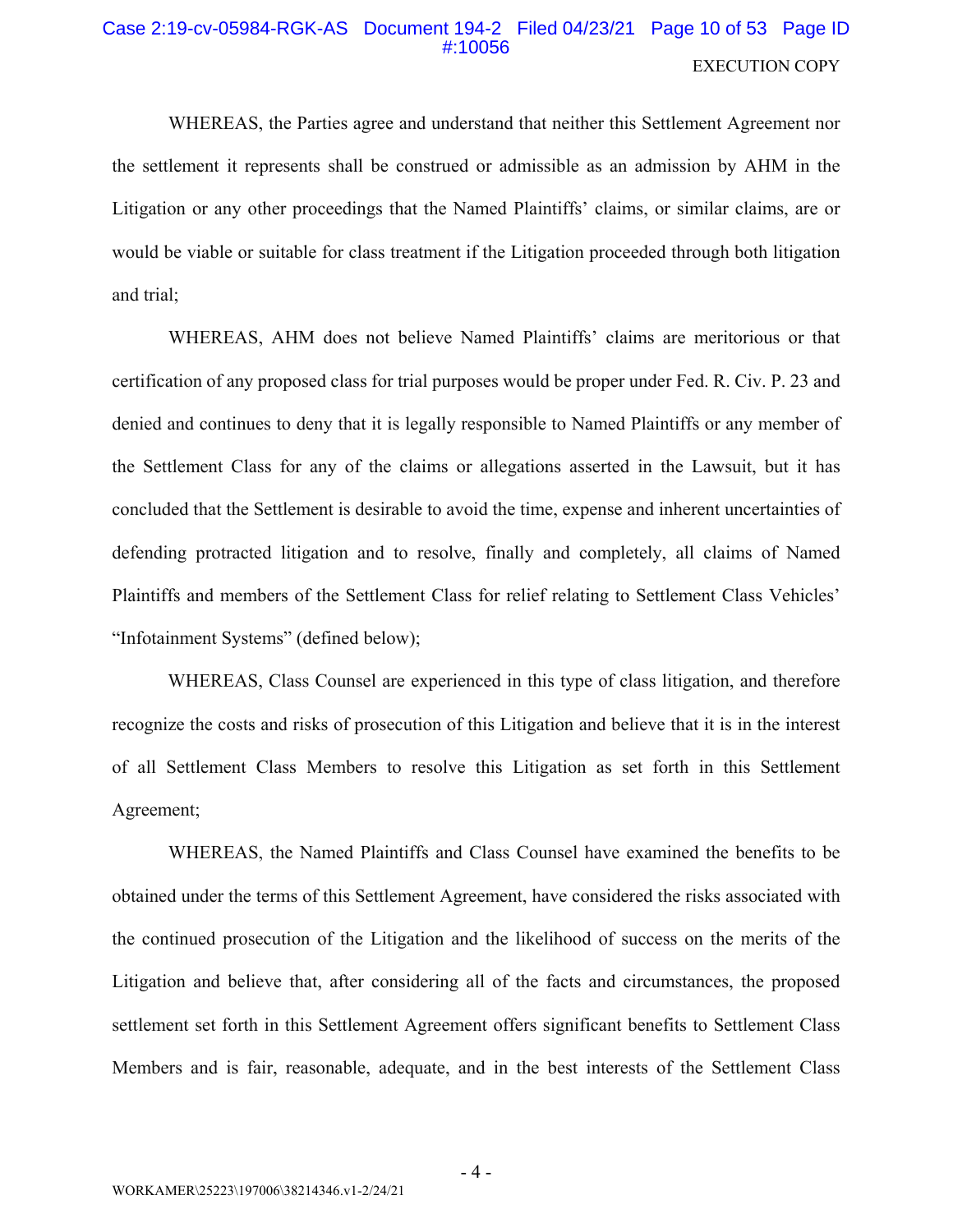# Case 2:19-cv-05984-RGK-AS Document 194-2 Filed 04/23/21 Page 11 of 53 Page ID #:10057 **EXECUTION COPY**

Members; and

WHEREAS, this Settlement Agreement is the result of significant arm's-length settlement negotiations that have taken place between the Parties, including with the assistance of a neutral and experienced mediator who is a retired federal judge.

NOW, THEREFORE, it is hereby stipulated and agreed, by and between the Parties and their counsel, as follows:

#### II. **DEFINITIONS**

#### $1.1$ "AHM"

"AHM" shall mean American Honda Motor Co., Inc., and its predecessors, successors, affiliates, subsidiaries, parent, assigns, directors, officers, agents, dealers, suppliers, attorneys, representatives, and employees.

#### $1.2$ "AHM's Counsel"

"AHM's Counsel" shall mean Ms. Livia M. Kiser and Mr. Michael B. Shortnacy of King & Spalding, LLP.

#### $1.3$ "Claim"

A "Claim" is a request for certain benefits or reimbursement under this Settlement Agreement.

#### $1.4$ "Claim Form"

"Claim Form" refers to a form to be completed by a Settlement Class Member to request certain benefits or reimbursement under this Settlement Agreement, which shall be materially in the form of Exhibit C or Exhibit D attached hereto.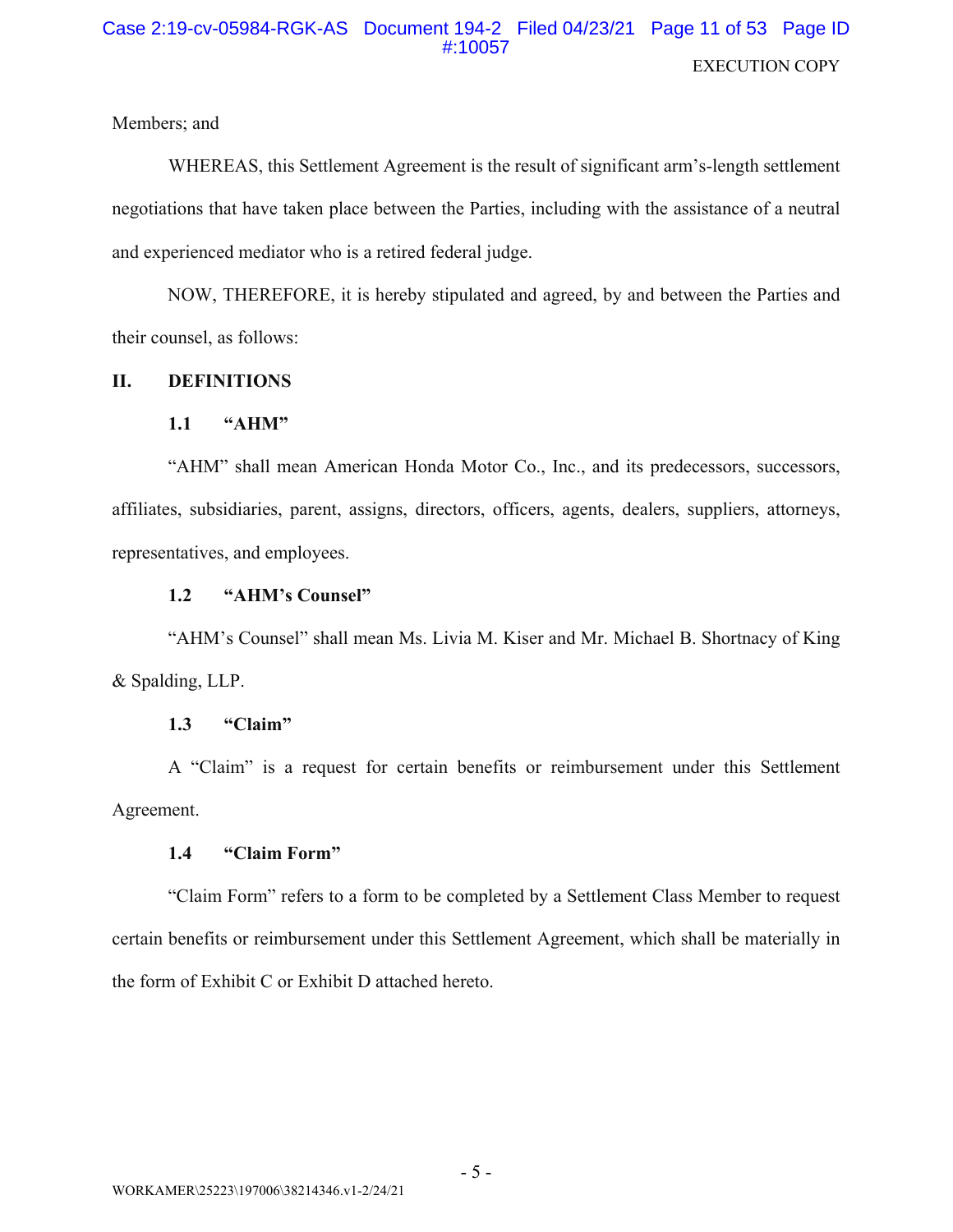#### $1.5$ "Claims Period"

"Claims Period" means the time period during which a Settlement Class Member may submit a Claim Form, which period shall be sixty (60) days after the Final Approval Hearing.

#### 1.6 "Class Counsel"

"Class Counsel" means: (1) Hagens Berman Sobol Shapiro, LLP; and (2) Goldenberg Schneider, LPA, both of which appear on the signature page of this Settlement Agreement.

#### $1.7$ "Class List"

"Class List" shall mean the complete listing of the names and addresses obtained by AHM of all persons AHM determines, after a good faith search, are current and former owners or lessees of Settlement Class Vehicles (defined below) and thereby eligible to receive the Notice. AHM shall obtain from R.L. Polk & Co.  $(n/k/a$  IHS Markit), Experian, or a similar entity, the most currently available names and addresses of all current and former owners and lessees of Settlement Class Vehicles in order to develop the Class List. This data shall be run through the National Change of Address database to update addresses before the Notice is sent.

#### 1.8 "Court"

"Court" shall mean the United States District Court for the District of Central District of California, the Honorable R. Gary Klausner presiding, or his duly appointed successor.

#### 1.9 "Delayed Warranty Repair Visit"

"Delayed Warranty Repair Visit" refers to multiple service visits to an authorized Acura dealership on or before the Notice Date (defined below) for Infotainment System issues not resolved during the initial warranty service visit (a "Delayed Warranty Repair"), provided such Delayed Warranty Repair Visits appear in AHM's warranty database; except that any customer visit as a result of a recall or product update is not a "Delayed Warranty Repair Visit." AHM's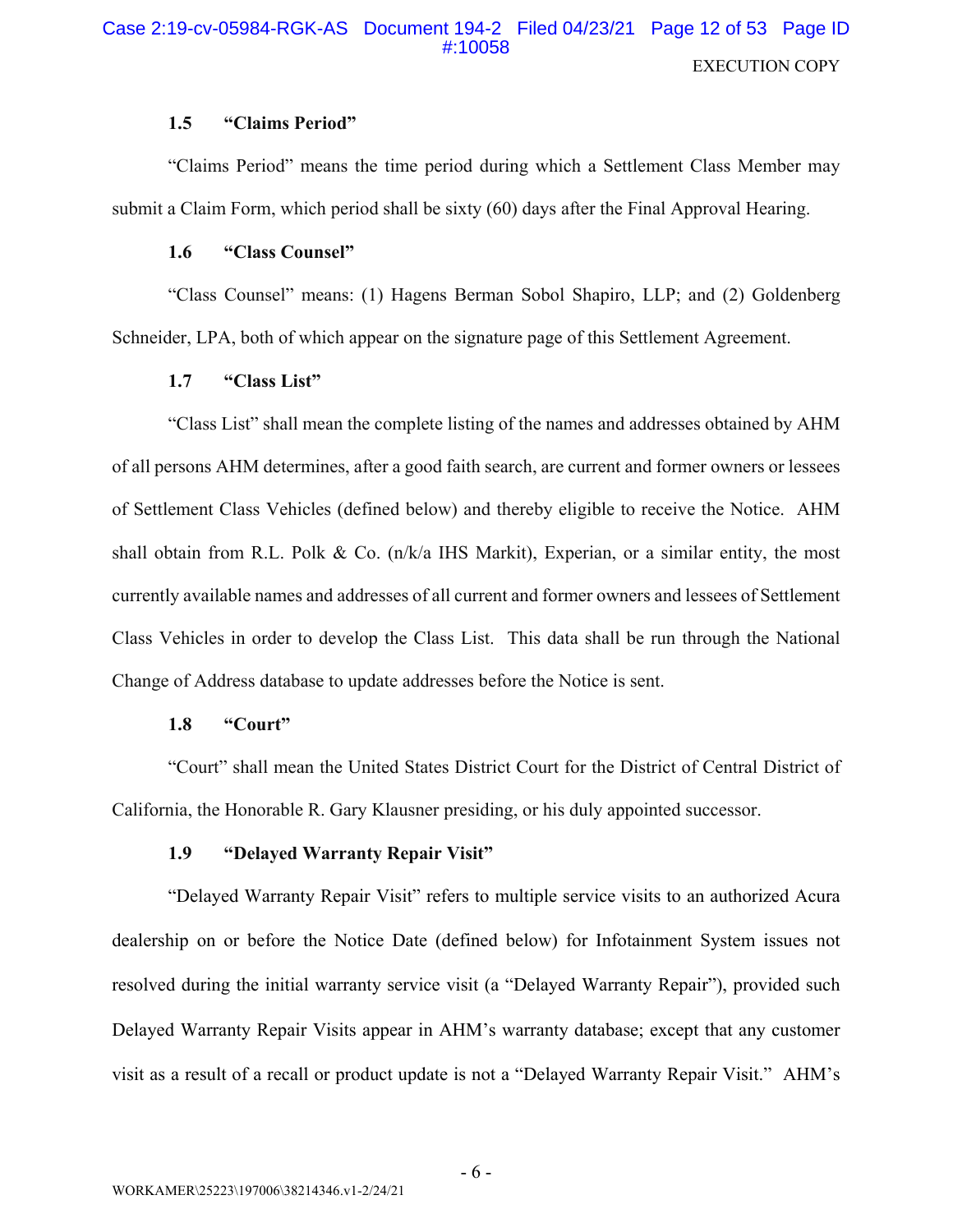## Case 2:19-cv-05984-RGK-AS Document 194-2 Filed 04/23/21 Page 13 of 53 Page ID #:10059 **EXECUTION COPY**

warranty database shall constitute complete and valid evidence of warranty service visits having been made but shall not deemed to be the exclusive evidence of a Delayed Warranty Repair Visit.

#### 1.10 "Effective Date"

The "Effective Date" of this Settlement Agreement means the date when all of the following conditions have occurred: (1) this Settlement Agreement has been fully executed by the Parties and their counsel; (2) orders have been entered by the Court certifying a Settlement Class, granting preliminary approval of this Settlement Agreement and approving the form of Notice, CAFA Notice, and Claim Forms, all as provided herein; (3) the Court-approved Notice, the Settlement Website, and Settlement Infotainment System Online Resource (as defined in Sections 1.16, 1.19 and 1.32) have been duly created and/or disseminated as ordered by the Court; (4) the Court has entered a Final Order and Judgment (as defined below) finally approving this Settlement Agreement as provided below; and (5) the Final Order and Judgment has become Final, as defined immediately below, and no longer subject to any review or appeal.

#### "Extended Warranty" 1.11

"Extended Warranty" shall mean an extension of Settlement Class Vehicles' existing standard warranty from the original New Vehicle Limited Warranty (NVLW) term for an additional 24 months or 24,000 miles (whichever occurs first) for symptoms identified in: (1) Acura Service Bulletin 20-001 (center display unit stays on with the ignition switch turned to OFF and the door open, display switches between the Day Mode and Night Mode, the Drive mode not available message appears, Disclaimer is stuck on); and (2) Acura Service Bulletin 20-031 (popping/crackling sound from the speakers; blank display, no sound from the audio system, network loss message), for Settlement Class Vehicles only, such Service Bulletins expressly incorporated herein by reference (collectively, "Infotainment System Symptoms"). This Extended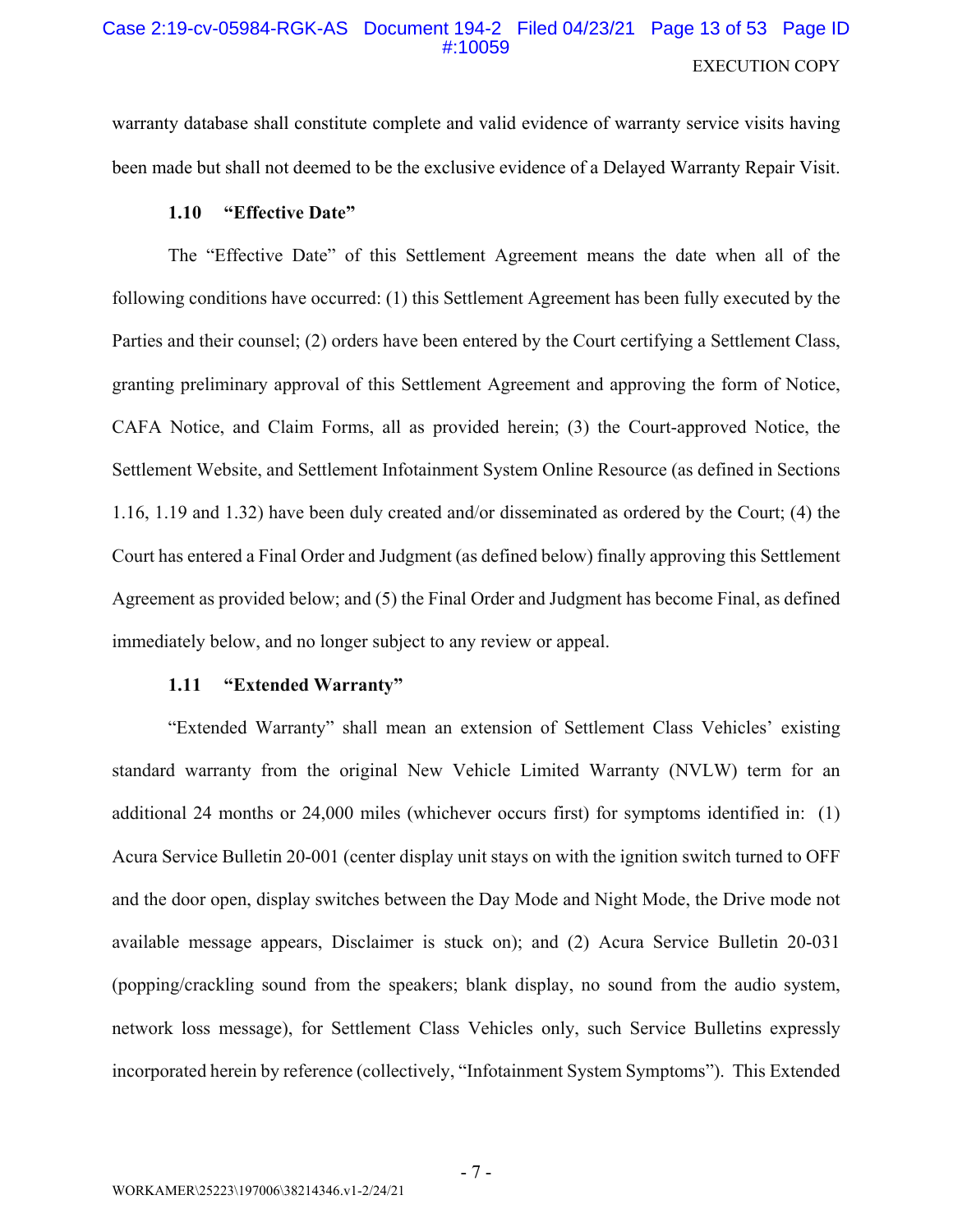# Case 2:19-cv-05984-RGK-AS Document 194-2 Filed 04/23/21 Page 14 of 53 Page ID #:10060 **EXECUTION COPY**

Warranty follows the Settlement Class Vehicle and shall be implemented by no later than the **Effective Date.** 

#### $1.12$ "Final"

"Final" when referring to a judgment or order means that: (1) the judgment is a final appealable judgment; and  $(2)$  either:  $(a)$  no appeal has been taken from the judgment relating to the merits of the settlement (as opposed to any appeals relating solely to the Class Counsel Fees and Expenses Award, which will not affect finality as defined herein) as of the date on which all times to appeal therefrom have expired, or (b) an appeal or other review proceeding of the judgment relating to the merits of the settlement having been commenced, such appeal or other review is finally concluded and no longer is subject to review by any court, whether by appeal, petitions for rehearing or re-argument, petitions for rehearing en banc, petitions for writ of *certiorari*, the appeal is voluntarily withdrawn, or otherwise, and such appeal or other review has been finally resolved in a manner that affirms the Final Order and Judgment in all material respects.

#### "Final Approval Hearing"  $1.13$

"Final Approval Hearing" shall mean the final hearing to be held by the Court to consider the fairness, reasonableness, and adequacy of the proposed settlement and whether the settlement should be finally approved by the Court, such Final Approval Hearing to be no earlier than ninety (90) days after the Notice Date, subject to the approval of the Court.

#### "Final Order and Judgment" 1.14

"Final Order and Judgment" shall mean the Court order that approves this Settlement Agreement, which shall be without material alteration from Exhibit F attached hereto.

#### "Infotainment System" 1.15

"Infotainment System" means the MOST Ring and (1) the Vehicle Bus; (2) the Head Unit;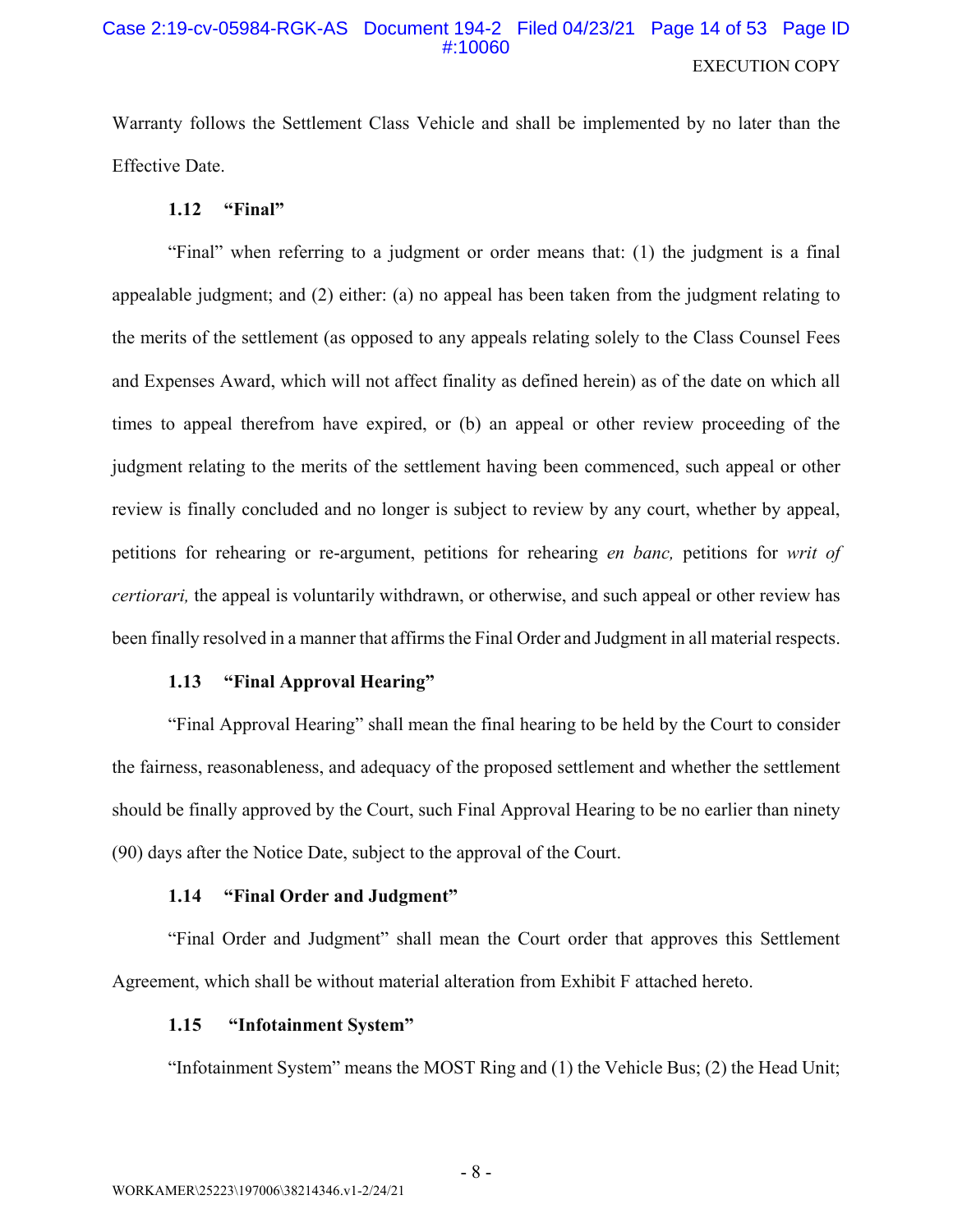# Case 2:19-cv-05984-RGK-AS Document 194-2 Filed 04/23/21 Page 15 of 53 Page ID #:10061 **EXECUTION COPY**

(3) the Amplifier; (4) the Rearview Camera; (5) the Rear Entertainment Unit; (6) the Tuner Unit; (7) the Display; (8) the Touchpad Interface; and (9) the different software programs that run each of the foregoing in any Settlement Class Vehicle of every trim level.

#### 1.16 "Infotainment System Online Resource"

"Infotainment System Online Resource" means, as of the Effective Date, the Acura Owners Link website page for 2019 and 2020 Acura RDX vehicles, which will include, among other things: (1) a list of alleged issues or symptoms with the Infotainment System that are the subject of the litigation with relevant information about each such issue or symptom (relevant information would include, as applicable, a link to relevant Service Bulletins); (2) a means by which Settlement Class Members can report to AHM issues or symptoms they believe to be attributable to the Infotainment System; (3) relevant recall notices, Service Bulletins, and over-the-air (OTA) updates relating to the Infotainment System; (4) provide a means by which Settlement Class Members can review their operating manuals related to the Infotainment Systems in their vehicles so that they understand how the Infotainment Systems work and which peripherals are compatible with their Infotainment Systems; and (5) make available online, searchable operating manuals relating to the Infotainment Systems so that Settlement Class Members can quickly search the contents of such manuals. AHM will also post Frequently Asked Questions related to the Infotainment Systems. The Infotainment System Online Resource shall include a list of potential Infotainment Systemrelated issues, that, when selected, will open a drop-down menu to offer potential solutions to the problem (e.g., suggesting trying an Apple or Android-certified USB cord (as applicable), updating a vehicle's or phone's software, replacing the USB cord or other peripheral, or presenting the vehicle at a dealership for an assessment or repair pursuant to any applicable Service Bulletin (including, e.g., the Gauge Control Module for 2019 Acura RDX vehicles). The Infotainment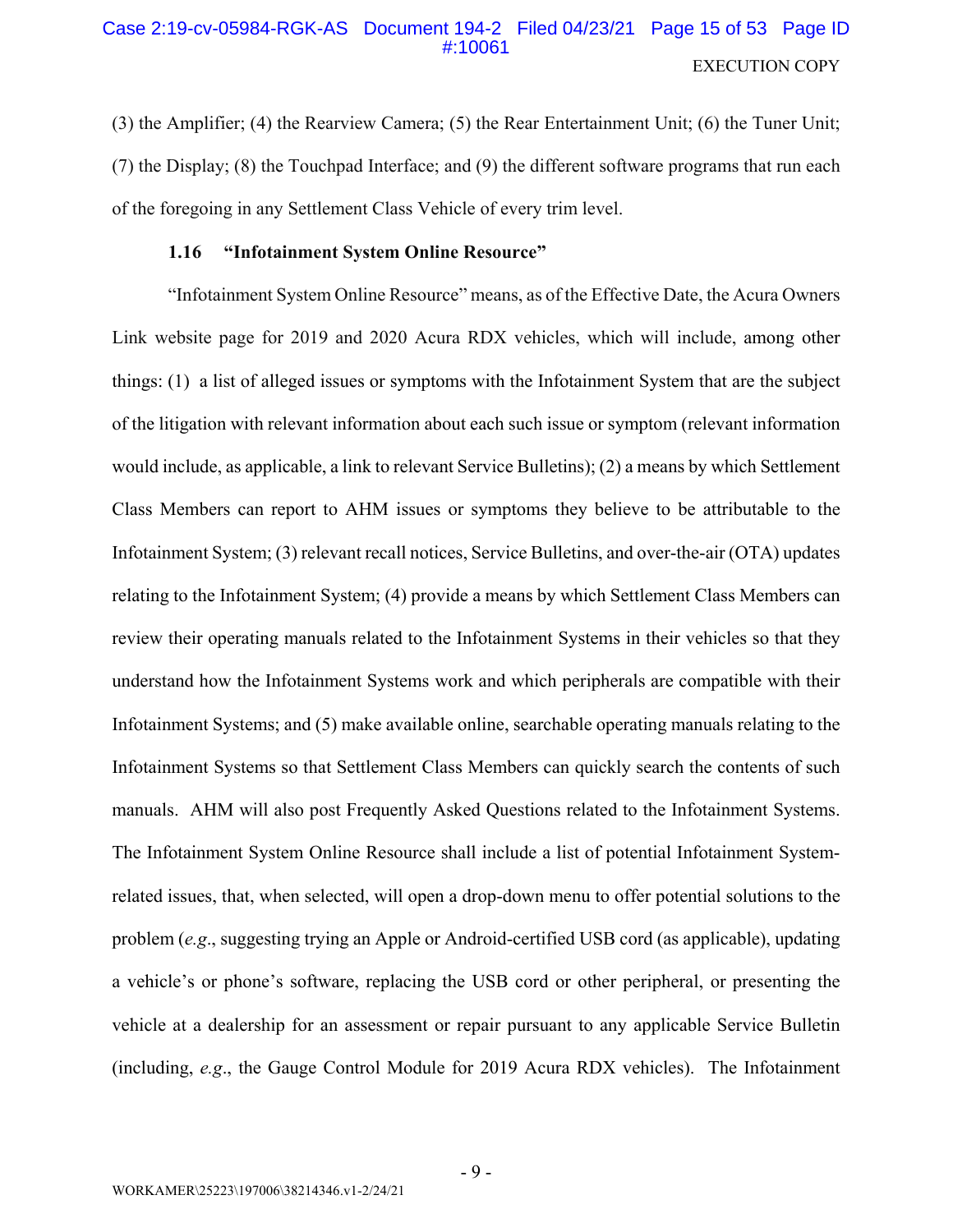System Online Resource shall be established and operational on or before the Effective Date.

#### "Media Oriented Systems Transport (MOST)" Ring 1.17

"Media Oriented Systems Transport (MOST)" Ring means the synchronized, ring-based architecture where devices on the ring receive and pass along data including to components comprising Settlement Class Vehicles' Infotainment Systems.

#### "Named Plaintiffs" 1.18

"Named Plaintiffs" shall mean Plaintiffs Roberta Bilbrey, Jimmy Banh, Mark Peoples, Jamal Samaha, George Quinlan, Sarah Gravlin, Alexis Chisari, Michael Brumer, Dave Jahsman, John Bartholomew, Vimal Lawrence, Mark Klein, Adam Pryor, Srikarthik Subbarao, Daniel Allan, Paul Gonzales, Eric Faden, and Kristen Gratton.

#### 1.19 "Notice"

"Notice" shall mean the Court-approved form of notice of the settlement provided to the persons on the Class List, by first class mail, postage prepaid, and by email if email addresses are available and requisite consent has been obtained, which shall be without material alteration from Exhibit B attached hereto.

#### "Notice Date" 1.20

"Notice Date" means the date by which the Settlement Administrator completes the mailing of a copy of the Notice by first class mail, postage prepaid, and by email as appropriate, to each person on the Class List after first running the addresses on the Class List through the National Change of Address database. The Notice Date shall be no later than one hundred twenty (120) days after the Court enters the Preliminary Approval Order, defined herein, or such earlier practicable date.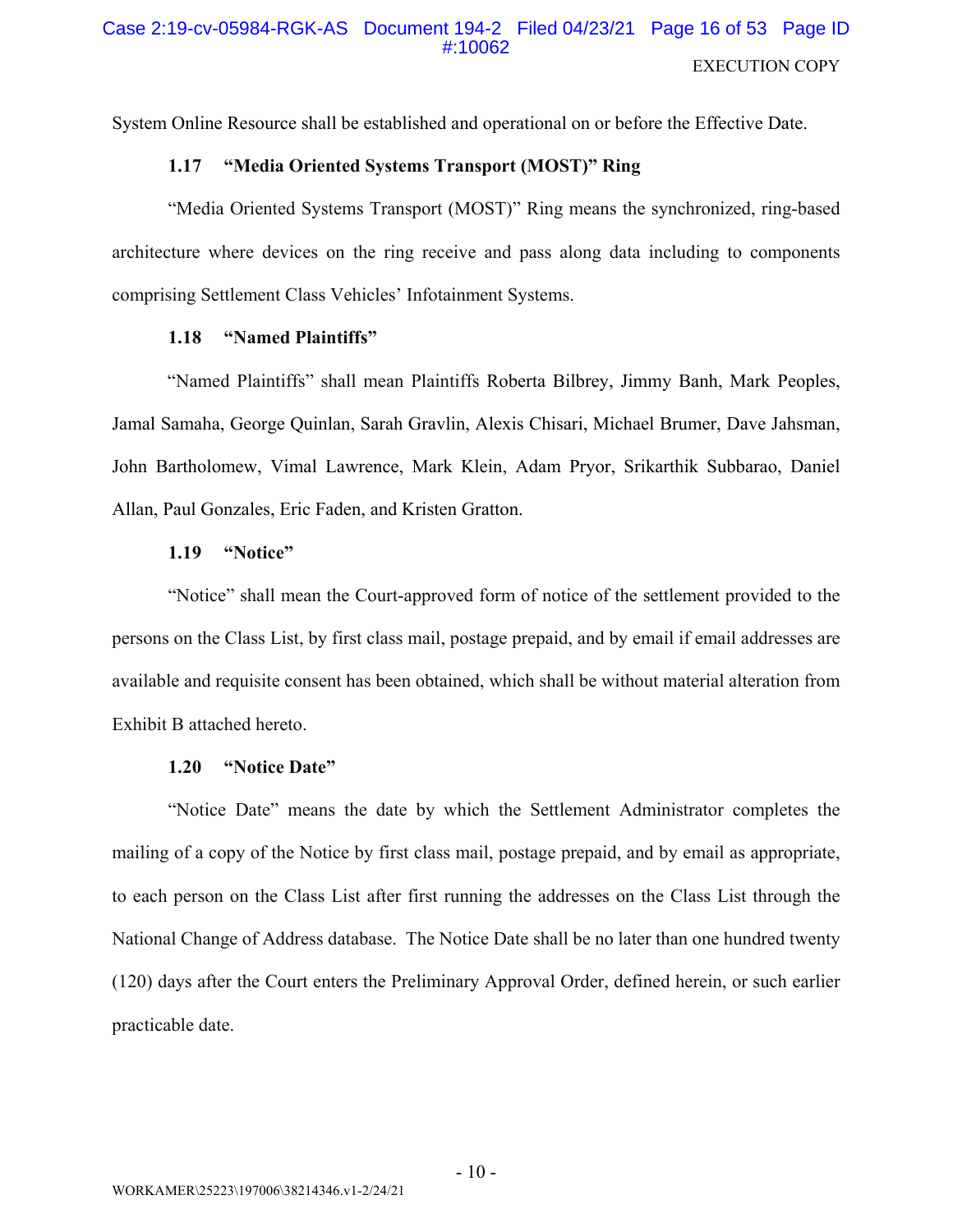#### $1.21$ " $\mathbf{OTA}$ "

"OTA" means various Over the Air Software Updates for Infotainment Systems.

#### "Preliminary Approval Order"  $1.22$

"Preliminary Approval Order" means the order to be entered by the Court preliminarily approving the settlement and (among other things) directing that Notice be given to the persons on the Class List, which Preliminary Approval Order shall be without material alteration from Exhibit A attached hereto.

#### $1.23$ "Proof of Expenses"

"Proof of Expenses" shall mean an original invoice, legible photocopy thereof, or other record, or some combination thereof, identifying the reimbursable expenses paid by the Settlement Class Member. Sufficient proof shall consist of one or more contemporaneous writings, including but not limited to third-party receipts, invoices, and repair orders or bills, which, either individually or collectively, prove the existence of out-of-pocket costs and the amount of the expense.

#### $1.24$ **Recitals**

"Recital" means each statement of the facts and/or procedural history in Section I of this Settlement Agreement. The Parties acknowledge and agree the Recitals enumerate important facts and procedural history, are true and accurate, and are hereby made a part of this Settlement Agreement as though fully set forth herein.

#### "Related Service Visit" 1.25

"Related Service Visit" means multiple service visits for a single Infotainment System issue not resolved during the initial warranty service visit (so long as both service visits relate to the same Infotainment System issue, provided such Related Service Visits appear in AHM's warranty database; except that any customer visit as a result of a recall or product update is not a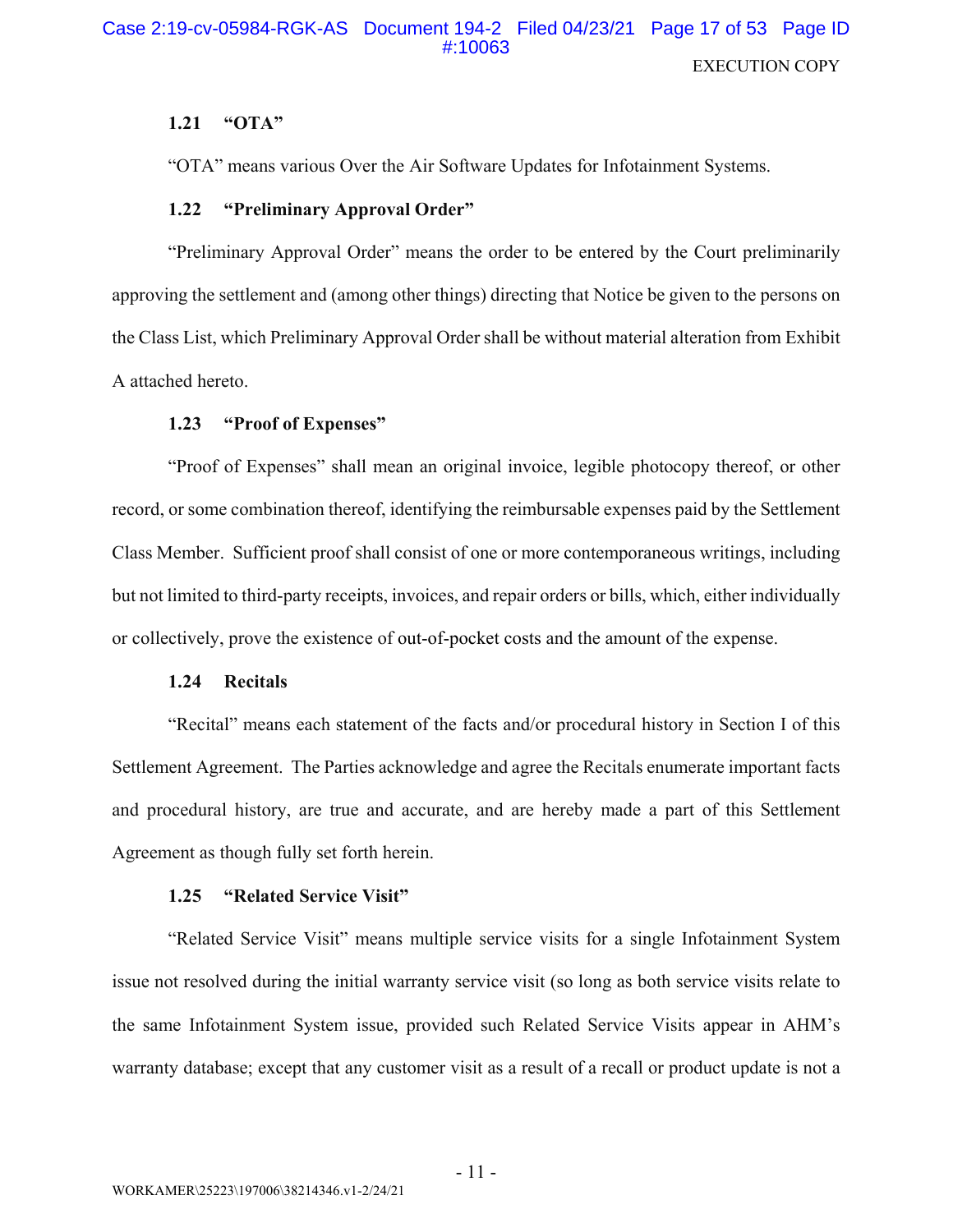# Case 2:19-cv-05984-RGK-AS Document 194-2 Filed 04/23/21 Page 18 of 53 Page ID #10064 **EXECUTION COPY**

"Related Service Visit." Settlement Class Members shall automatically obtain the Benefit (defined below) provided they do not contact AHM at a toll-free number or by email address provided on the applicable Claim Form to decline it.

#### 1.26 "Released Claims"

"Released Claims" means any and all claims, actions, causes of action, counterclaims, demands (including, without limitation, demands for arbitration), actions, suits, causes of action, allegations of wrongdoing, liabilities, rights, demands, suits, debts, liens, contracts, agreements, offsets or liabilities, including but not limited to tort claims, claims for breach of contract, breach of the duty of good faith and fair dealing, breach of statutory duties, actual or constructive fraud, misrepresentations, fraudulent inducement, statutory and consumer fraud, breach of fiduciary duty, unfair business or trade practices, restitution, rescission, compensatory and punitive damages, injunctive or declaratory relief, attorneys' fees, interests, costs, penalties and any other claims, whether known or unknown, alleged or not alleged in the Litigation, suspected or unsuspected, contingent or matured, under federal law, state law, common law, or local law, which the Named Plaintiffs and/or any Settlement Class Member had, have, or may in the future have, with respect to any conduct, act, omissions, facts, matters, transactions or oral or written statements or occurrences relating to or arising out of the Infotainment Systems and Infotainment System Symptoms, as asserted, or as could have been asserted in the Litigation or any other proceedings, and that are based on the same factual predicate asserted in the Second Amended Complaint (the operative complaint) filed in the Litigation, including via the use of a class action procedural device by the Named Plaintiffs and/or Settlement Class Members whether at law or equity, against AHM and all of the Releases for injunctive relief, declaratory relief, and economic injury or damages. The Released Claims do not include claims for personal injury or wrongful death.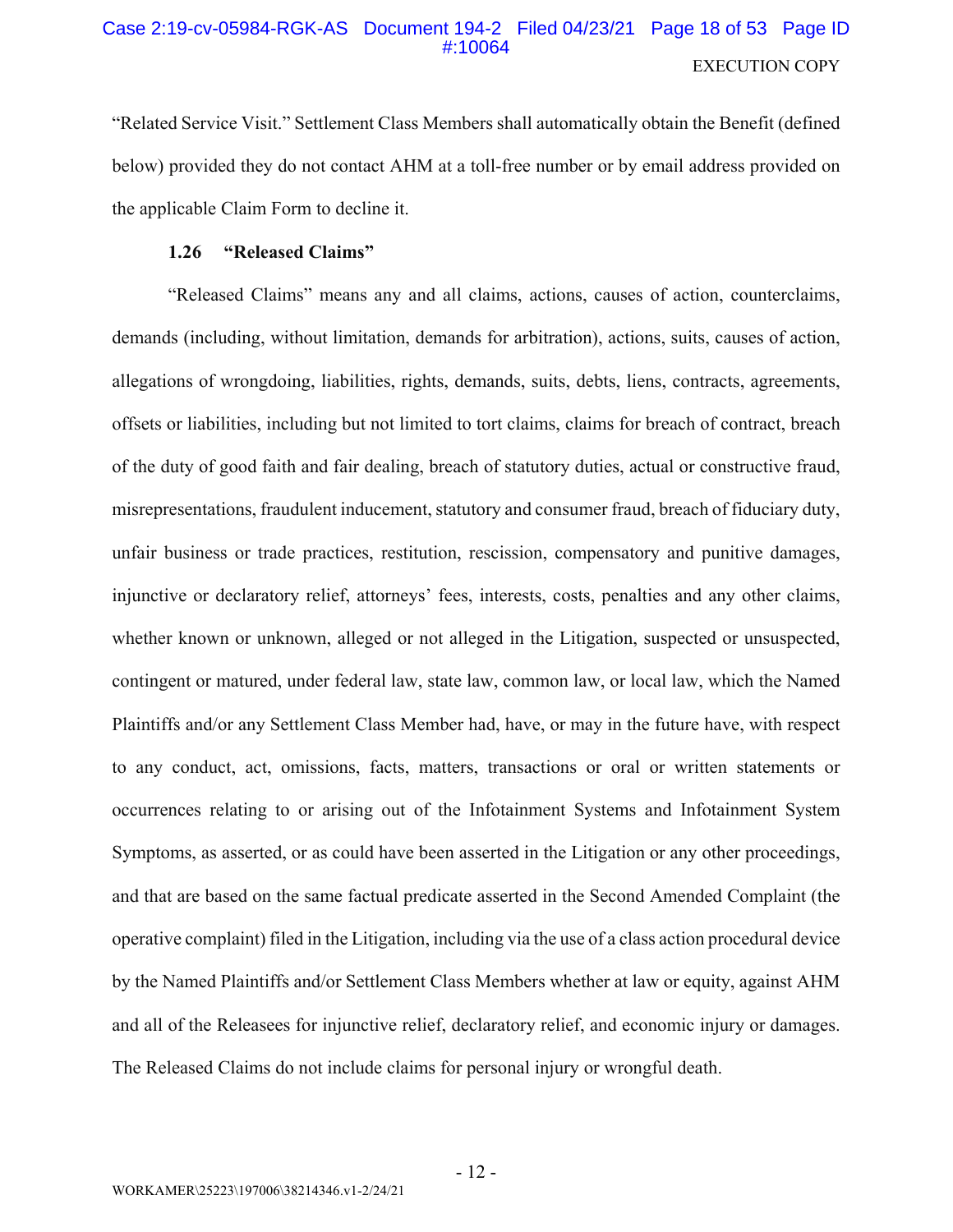# Case 2:19-cv-05984-RGK-AS Document 194-2 Filed 04/23/21 Page 19 of 53 Page ID #:10065 **EXECUTION COPY**

#### "Releasees"  $1.27$

"Releasees" shall mean American Honda Motor Co., Inc., its parent, subsidiaries, affiliates and related entities and all of its past and present directors, officers, employees, partners, principals, agents, and each of their predecessors, successors, parents, subsidiaries, divisions, joint ventures, attorneys, insurers, reinsurers, assigns, related or affiliated entities, Authorized Honda and Acura dealers, distributors, suppliers, and any members of their immediate families, and any trust for which any of them are trustees, settlers, or beneficiaries...

#### 1.28 "Service Awards"

"Service Awards" shall mean monetary awards to compensate the Named Plaintiffs for efforts undertaken by them on behalf of the Settlement Class.

#### "Settlement Administrator" 1.29

"Settlement Administrator" shall mean AHM.

#### "Settlement Class Member"  $1.30<sub>1</sub>$

"Settlement Class Members" are all current owners and lessees of Settlement Class Vehicles and former owners and lessees who file Claims but who have not otherwise already resolved and released their claims and who do not opt out of this Settlement.

#### "Settlement Class Vehicles"  $1.31$

"Settlement Class Vehicles" shall mean Model Years 2019 and 2020 Acura RDX vehicles of every trim level, regardless of the differences between and among the different Infotainment Systems in such vehicles.

#### "Settlement Website" 1.32

"Settlement Website" shall mean the website created and maintained by the Settlement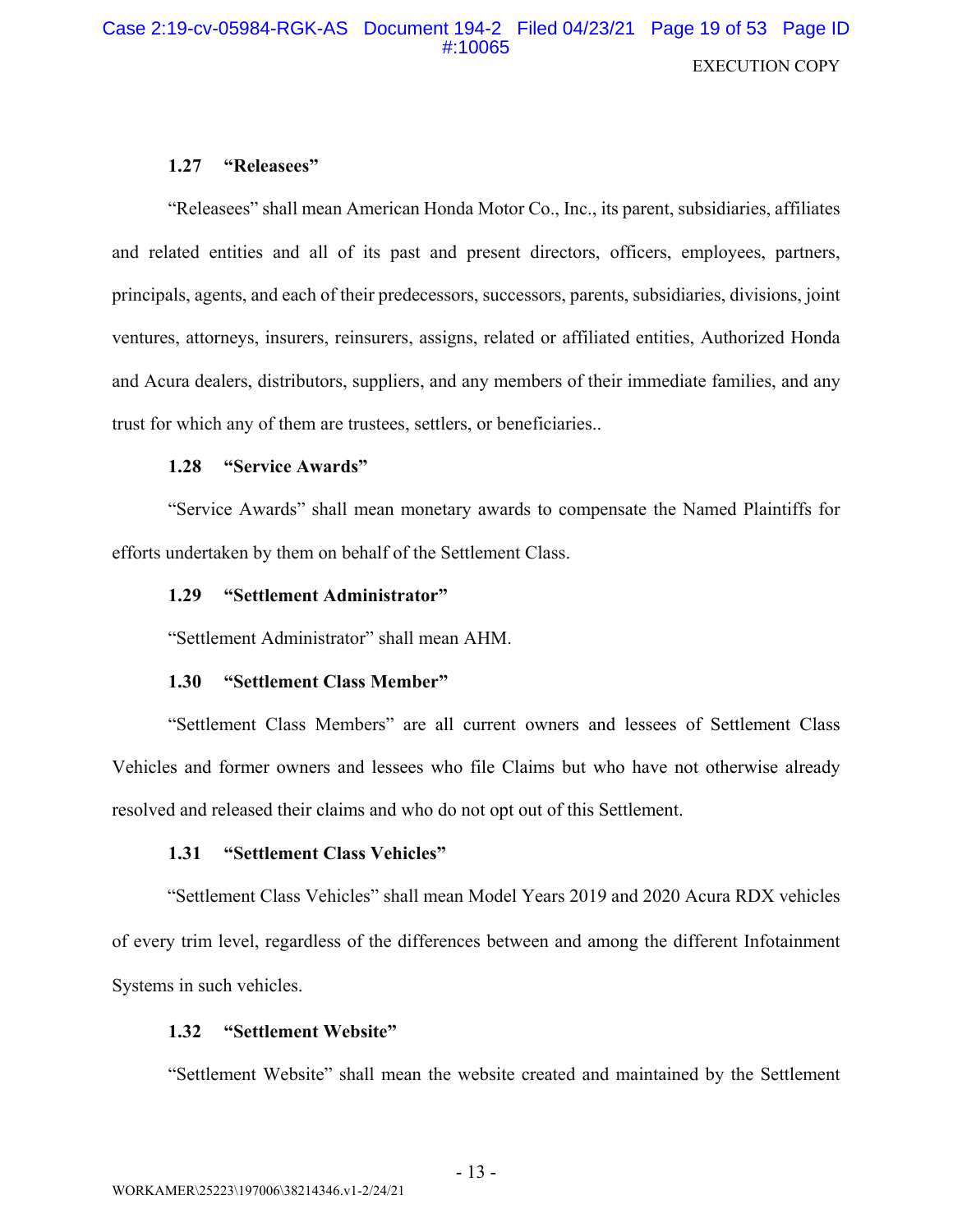## Case 2:19-cv-05984-RGK-AS Document 194-2 Filed 04/23/21 Page 20 of 53 Page ID #:10066 **EXECUTION COPY**

Administrator which will contain, among other things, the Notice and Claim Forms, and documents related to the settlement.

 $1.33$ "VIN"

"VIN" shall mean the vehicle identification number of a Settlement Class Vehicle.

#### Ш. **SETTLEMENT CLASS**

 $2.1$ The Parties stipulate to certification, for settlement purposes only, of a Settlement Class defined as follows: All current owners and lessees of the 2019-2020 Acura RDX (each a "Settlement Class Vehicle"), who reside in, and who purchased or leased their vehicles (other than for purposes of resale or distribution) in the United States, Puerto Rico, and all United States territories, as well as former owners and lessees of Settlement Class Vehicles who submit a Claim. The Settlement Class also includes all United States military personnel who purchased a Settlement Class Vehicle during military duty.

 $2.2$ Excluded from the stipulated Settlement Class are: (1) AHM; (2) any affiliate, parent, or subsidiary of AHM; (3) any entity in which AHM has a controlling interest; (4) any officer, director, or employee of AHM;  $(5)$  any successor or assign of AHM;  $(6)$  any Judge to whom the Litigation is assigned; (7) anyone who purchased a Settlement Class Vehicle for the purpose of resale; (8) any owners or lessees of Settlement Class Vehicles that were not distributed for sale or lease in the United States, Puerto Rico, or other United States territories; (9) any former owner or lessee who does not file a Claim pursuant to the settlement; and (10) any person who has resolved or otherwise released their claims as of the date of the settlement.

 $2.3$ Solely for purposes of implementing this Settlement Agreement and effectuating the settlement, AHM stipulates to the Court entering an order preliminarily certifying the Settlement Class, appointing Named Plaintiffs as representatives of the Settlement Class, and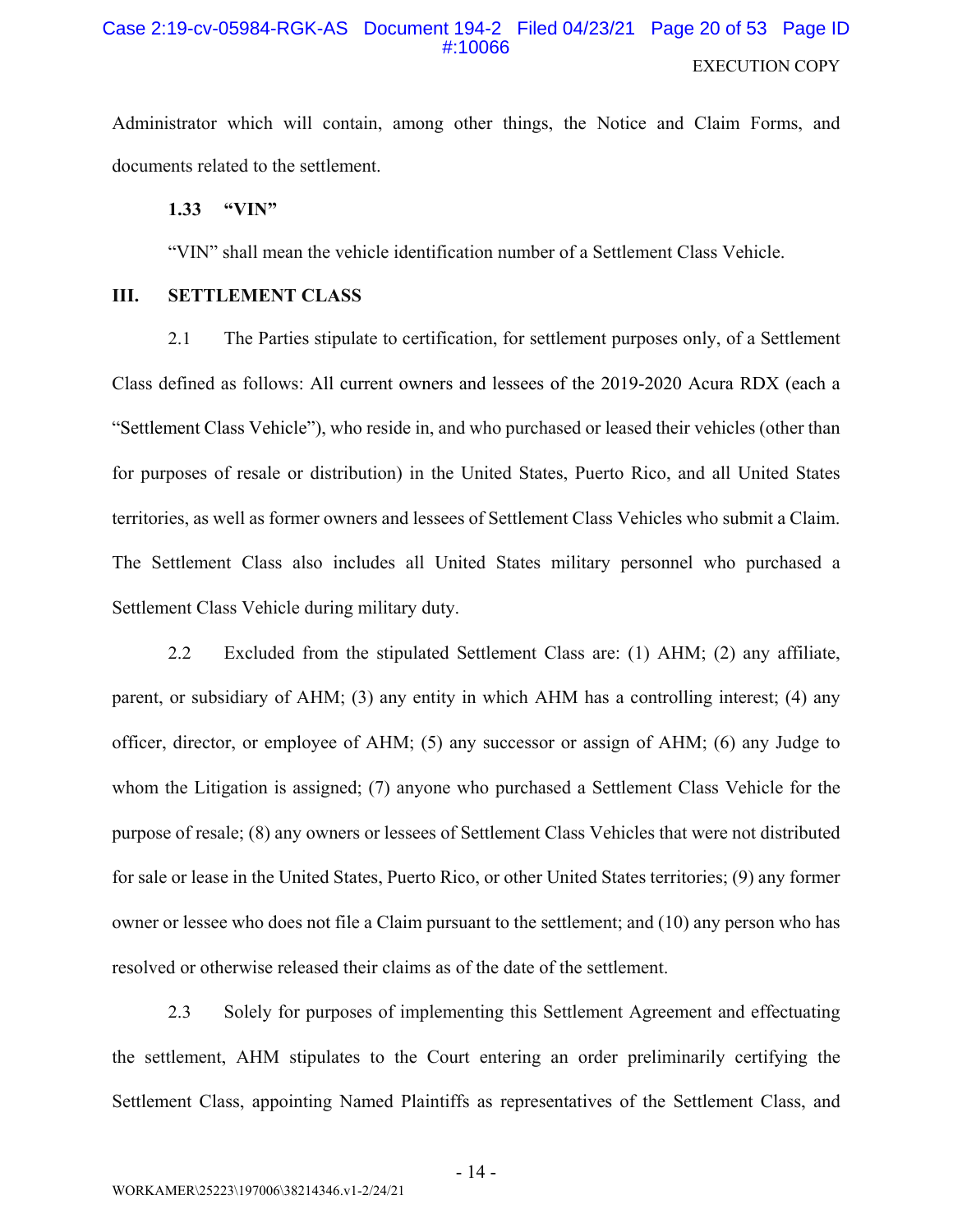# Case 2:19-cv-05984-RGK-AS Document 194-2 Filed 04/23/21 Page 21 of 53 Page ID **EXECUTION COPY**

appointing Named Plaintiffs' Counsel to serve as Class Counsel for the Settlement Class. Solely for the purpose of implementing this Settlement Agreement and effectuating the settlement, the Parties stipulate that AHM will be appointed as Settlement Administrator, subject to the approval of the Court.

Solely for the purpose of implementing this Settlement Agreement and effectuating 2.4 the settlement, AHM stipulates that Named Plaintiffs and Class Counsel are adequate representatives of the Settlement Class.

#### IV. **SETTLEMENT CONSIDERATION**

In exchange for the dismissal of the Litigation, with prejudice, and the Released  $3.1$ Claims as provided herein, AHM agrees to provide the following consideration to the Settlement Class:

#### A. **Infotainment System Online Resource**

 $3.2$ AHM will create, maintain, and update for no fewer than twenty-four (24) months after the Effective Date, the Infotainment System Online Resource, which will: (1) include a list of potential Infotainment System-related issues a Settlement Class Member may be experiencing, that, when selected, will open a drop-down menu to offer potential solutions to the issue, including updating relevant software, replacing or upgrading USB cords or peripherals, or presenting the vehicle at a AHM authorized dealership for an assessment or repair pursuant to any applicable Service Bulletin; (2) provide a means by which Settlement Class Members can report to AHM issues or symptoms they believe to be attributable to the Infotainment System; (3) post relevant recall notices, Service Bulletins, and over-the-air (OTA) updates relating to the Infotainment System; (4) provide a means by which Settlement Class Members can review their operating manuals related to the Infotainment Systems in their vehicles so that they understand how the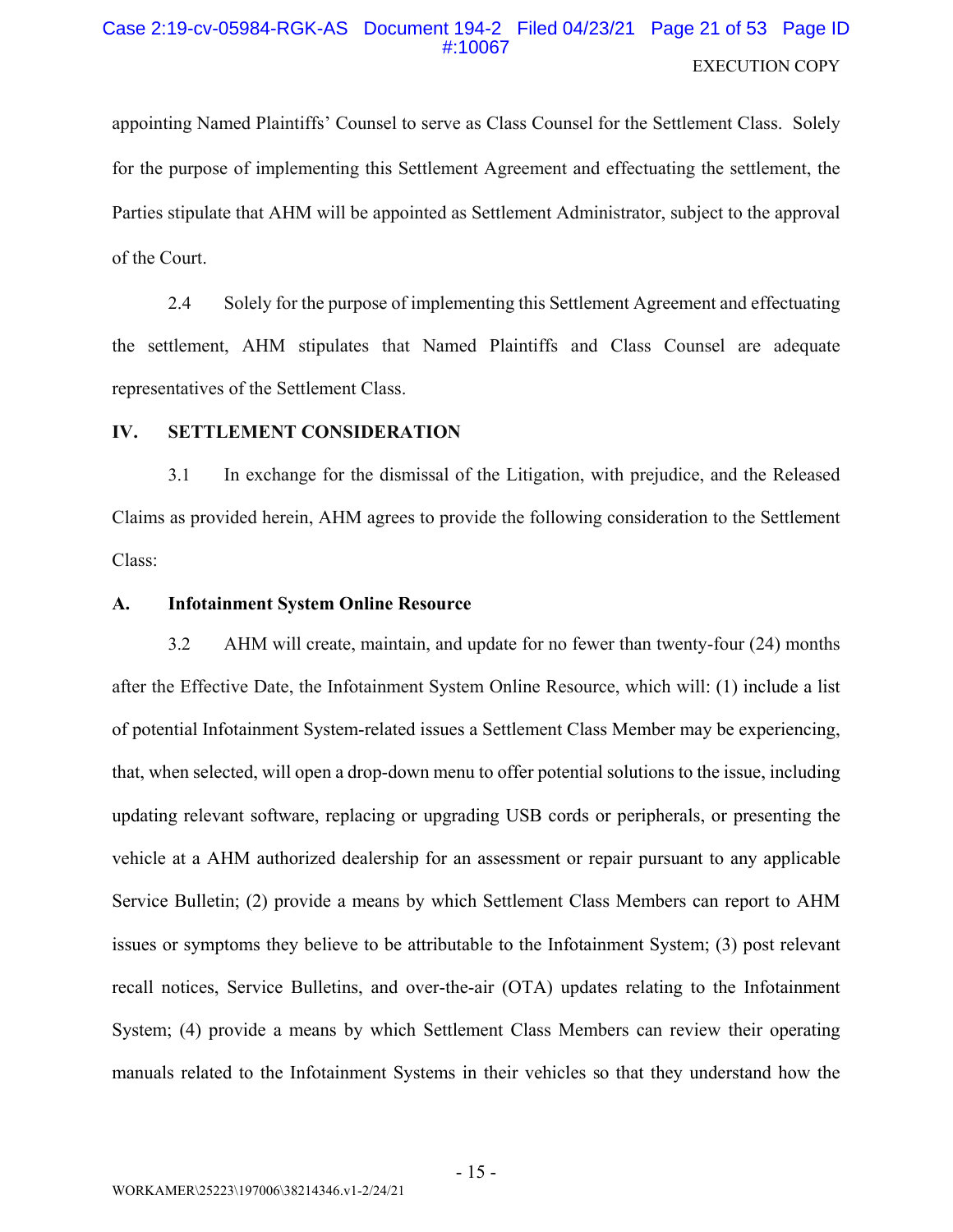# Case 2:19-cv-05984-RGK-AS Document 194-2 Filed 04/23/21 Page 22 of 53 Page ID #:10068 **EXECUTION COPY**

Infotainment Systems work and which peripherals are compatible with their Infotainment Systems; (5) make available online, searchable operating manuals relating to the Infortainment Systems so that Settlement Class Members can quickly search the contents of such manuals; and (6) post Frequently Asked Questions related to the Infotainment System and to assist with, among other things, installing OTAs, identifying issues, and identifying phones and accessories that are compatible with the Infotainment System. The Infotainment System Online Resource shall be operational no later than the Effective Date.

 $3.3$ AHM will evaluate for possible inclusion in future OTAs or in future repairs any unresolved concerns from Settlement Class Members that are communicated to AHM by Settlement Class Members via the Infotainment System Online Resource.

 $3.4$ At the end of each calendar quarter, AHM will provide an update to Class Counsel confirming that the Infotainment System Online Resource continues to operate. As reasonably requested by Class Counsel, AHM agrees to provide Class Counsel information (or a summary of such information) submitted by Settlement Class Members through the Infotainment System Online Resource, subject to redactions for personally identifiable information (PII).

 $3.5$ AHM agrees to maintain and update the Infortainment System Online Resource for a period of no fewer than twenty-four (24) months after the Effective Date. The Parties agree to review whether this period should be modified as the 24-month deadline approaches.

#### **B. Dealership Assistance and Assessment Program**

For twenty-four (24) months after the Effective Date, AHM will utilize pre-existing 3.6 dealer communication and interface methods to roll out a Dealership Assistance and Assessment Program (the "DAAP") that is not intended to supplant or replace usual service processes and procedures but rather to direct its independent, authorized dealerships and their technicians to implement additional service strategies as described below.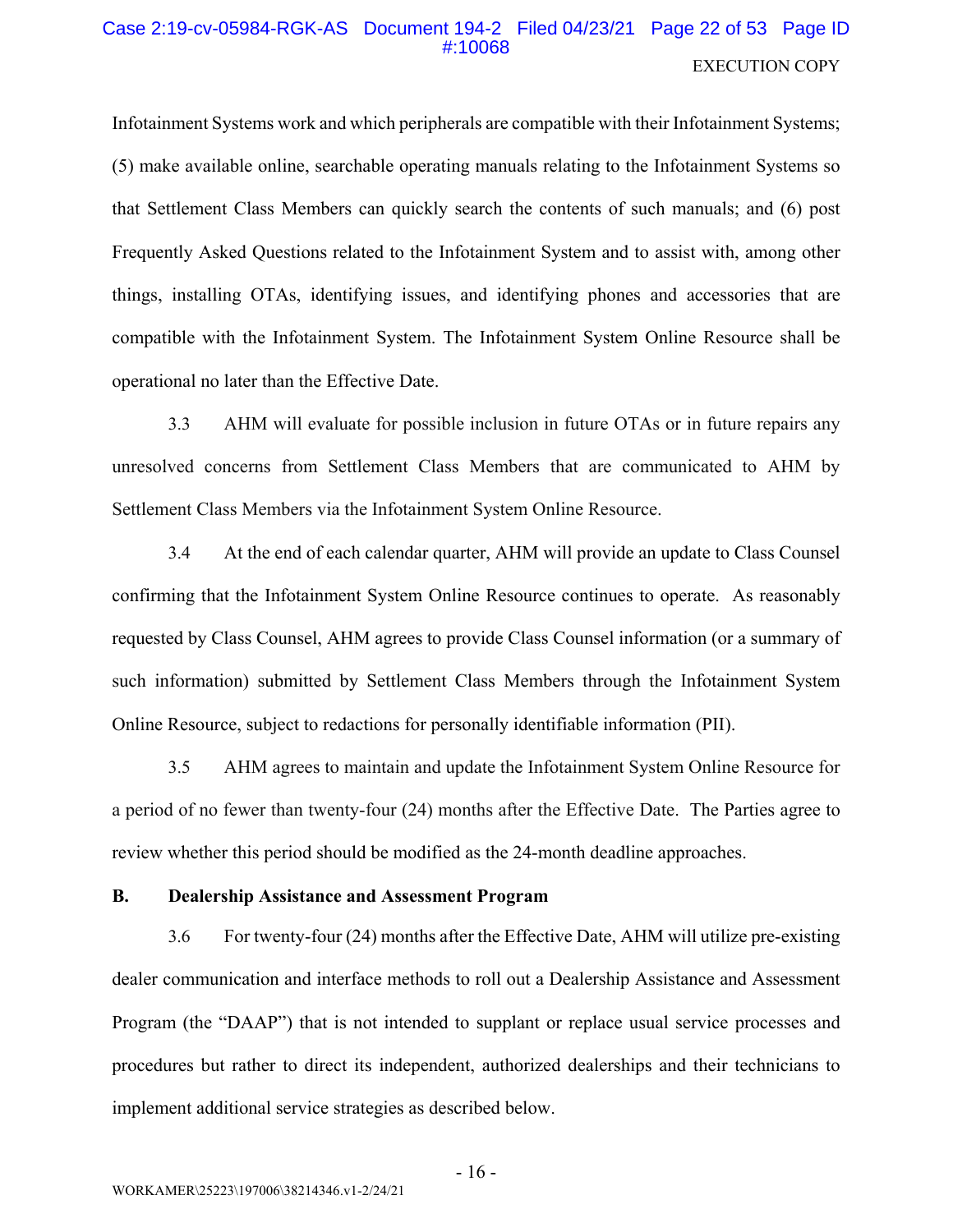# Case 2:19-cv-05984-RGK-AS Document 194-2 Filed 04/23/21 Page 23 of 53 Page ID #:10069 **EXECUTION COPY**

- As to training, for new and preexisting materials, AHM will:  $(a)$ 
	- $(i)$ Create (or supplement existing training materials as necessary with) appropriate, robust training materials (video and/or self-study training materials similar to, e.g., Distance Learning ELWO3 for Service Bulletins 120-058 and A20-049) on how to diagnose and address recurring Infotainment System issues;
	- $(ii)$ Make such training materials available online to authorized, independent dealers for twenty-four (24) months after the Effective Date;
	- $(iii)$ Implement a process by which dealers' service technicians can complete / access the training materials;
	- $(iv)$ Issue Service News updates that contain Frequently Asked Questions (FAQs) with answers concerning commonly seen Infotainment System issues; and
	- $(v)$ Train District Service Managers to familiarize them with the DAAP and training video.
- (b) As to service, through Service News articles and other existing dealer communication channels, AHM will implement a process for dealer service technicians to:
	- Troubleshoot Infotainment System issues using appropriate tools and  $(i)$ written materials;
	- Confirm that the latest OTA has been installed in a Settlement Class Vehicle  $(ii)$ brought in for Infotainment-System-related service, and, if it has not been installed, install the latest OTA;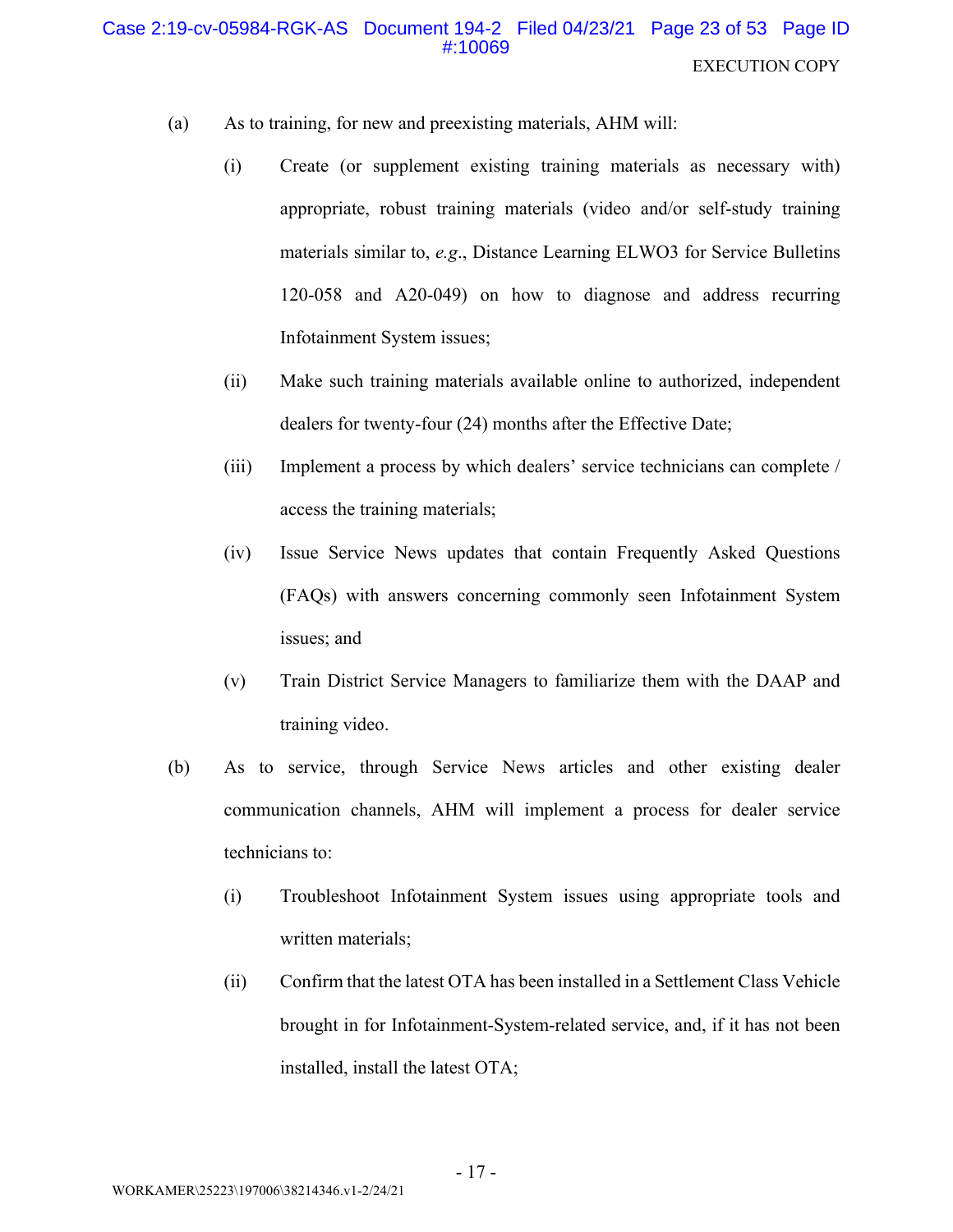- $(iii)$ If the Infotainment symptoms described by a Settlement Class Member are listed in the "Symptom" section of an applicable Service Bulletin, perform the countermeasures/updates specified therein  $(e.g.,$  including installing the applicable FAKRA service housing/connector set and/or replacing or otherwise providing an efficacious countermeasure for the gauge control module for 2019 Acura RDX vehicles as necessary);
- $(iv)$ Perform any other customer-approved repairs, warranty service, recalls or product updates (as applicable);
- $(v)$ Otherwise attempt to address the Settlement Class Member's concerns; and
- Report unresolved concerns through Tech-Line, and to encourage the  $(vi)$ Settlement Class Member to identify any unresolved concern in the Infotainment System Online Resource.

3.7 At the end of each calendar quarter during the 24-month period after the Effective Date, AHM will provide an update to Class Counsel confirming that AHM continues to perform the activities identified in the DAAP. After the 24-month period, AHM may in its sole discretion decide to continue to offer any or all of the activities identified in the DAAP.

#### $\mathbf{C}$ . **Extended Warranty**

3.8 Effective no later than the Effective Date, AHM will provide the Extended Warranty for Infotainment System Symptoms. If any Settlement Class Member incurs out-ofpocket repair expenses for Infotainment System Symptoms because the NVLW expired prior to the date the Extended Warranty takes effect, such Settlement Class Members shall be entitled to reimbursement from AHM for properly-reimbursable, actual out-of-pocket expenses that would otherwise have been covered under the NVLW / Extended Warranty by filing a claim pursuant to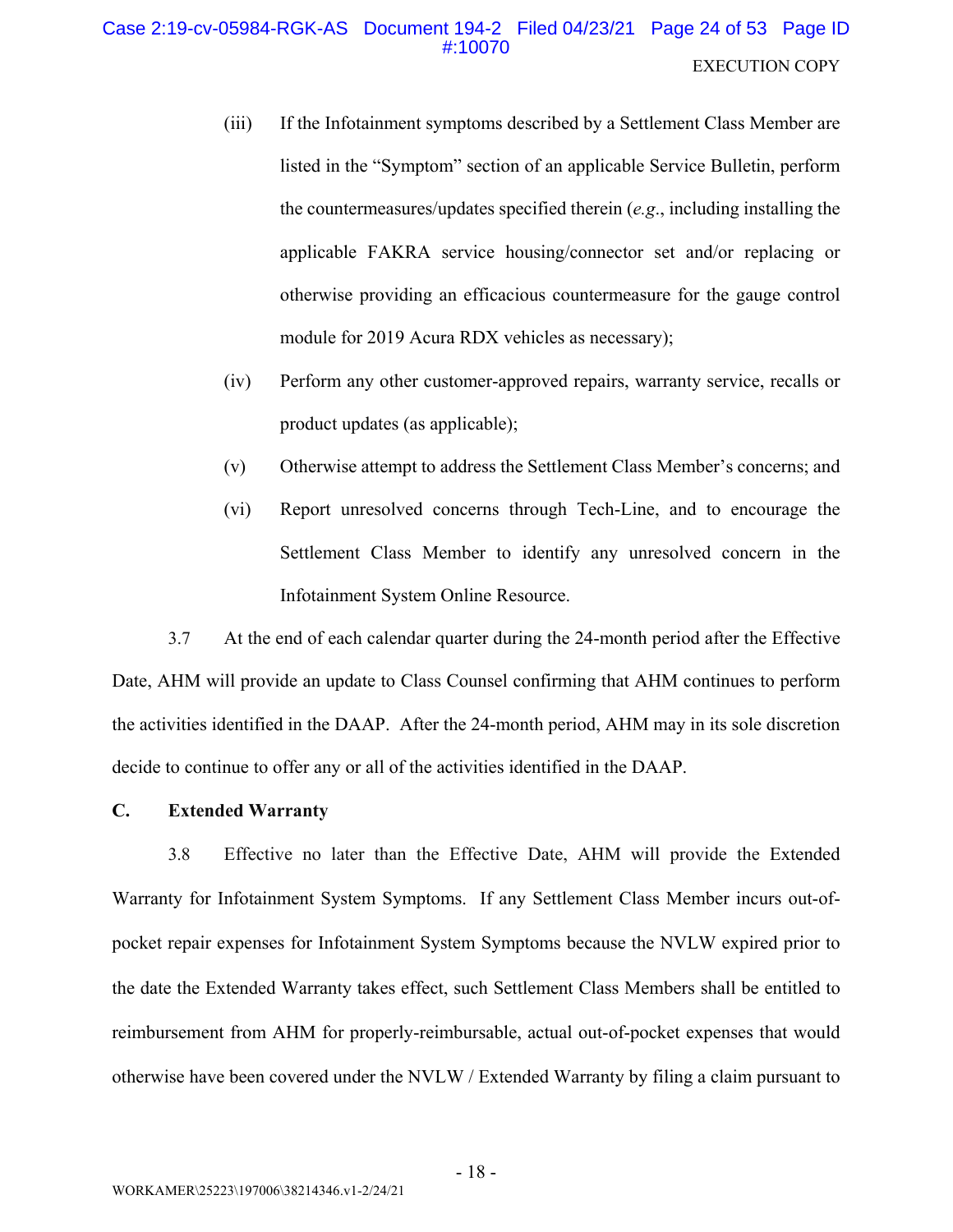Section IV.D.

3.9 The Extended Warranty follows the Settlement Class Vehicles and is not personal to any owner or lessee.

3.10 Settlement Class Vehicles will continue to be eligible for product updates, market actions, recalls and any additional warranty extensions that AHM may make available in its sole discretion as a result of its continuous improvement process for Infotainment Systems in the Settlement Class Vehicles. AHM will continue to monitor the quality of the Infotainment Systems in Settlement Class Vehicles.

AHM will continue to work in good faith to improve, as needed, the performance  $3.11$ of the Infotainment Systems of Settlement Class Vehicles during the Warranty and Extended Warranty periods, including providing OTAs to the Settlement Class Members free of charge as the need arises.

Settlement Class Vehicles will continue to receive free OTAs for the Infotainment  $3.12$ System as they become available, at least through the duration of the Extended Warranty period. If there are any Settlement Class Vehicles for which OTAs are not an option due to a lack of internet connectivity, the owners of these Settlement Class Members are eligible to bring their Settlement Class Vehicles to an authorized dealership to have the OTA installed.

 $3.13$ The Extended Warranty shall automatically apply to all Settlement Class Vehicles no later than the Effective Date. Settlement Class Members are not required to file a Claim Form to receive the Extended Warranty.

The Extended Warranty is subject to the same terms and conditions as the original 3.14 NVLW issued at the original point of sale or lease of each Settlement Class Vehicle as it relates to the Infotainment Systems, except as specifically modified herein. Nothing in this Settlement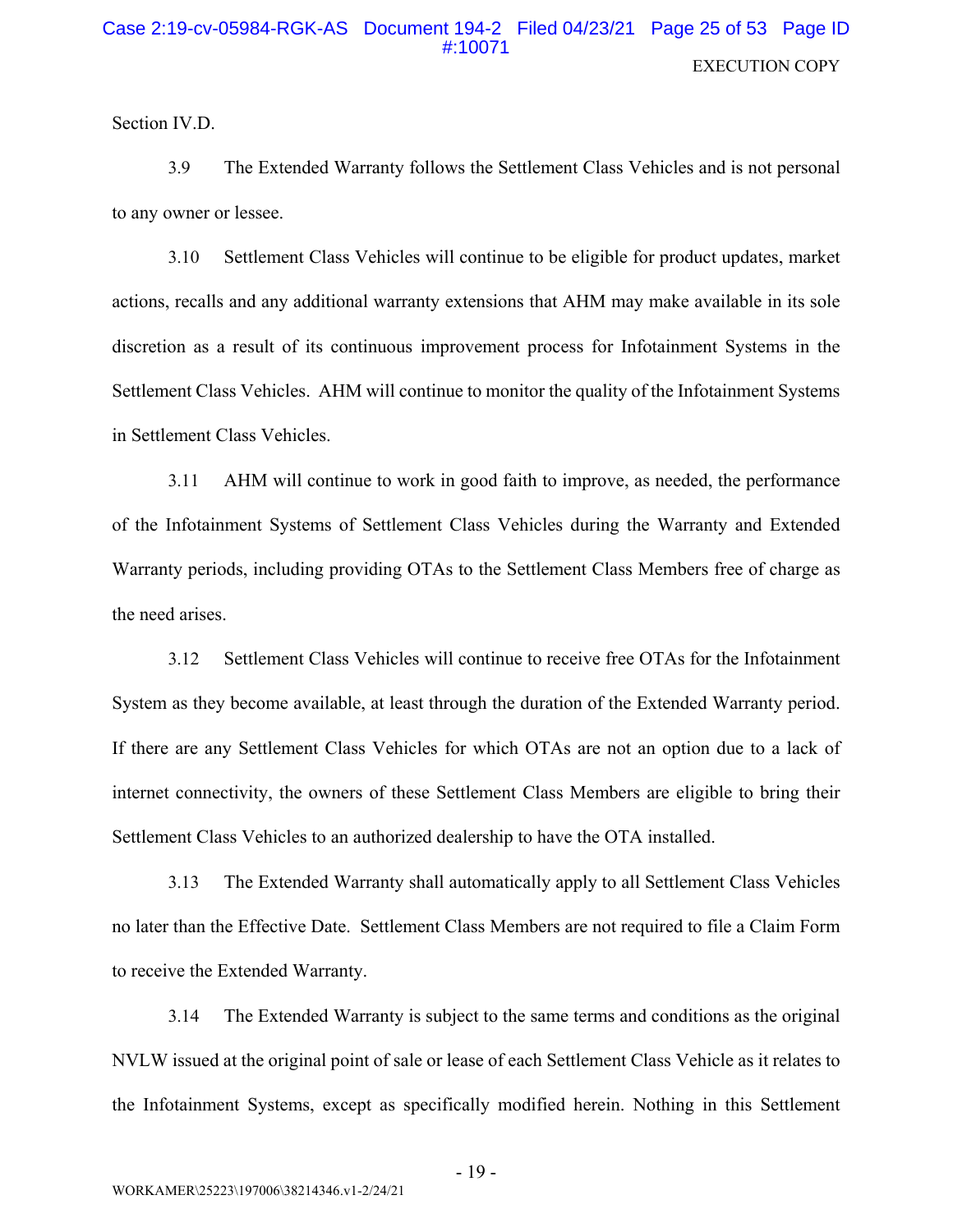# Case 2:19-cv-05984-RGK-AS Document 194-2 Filed 04/23/21 Page 26 of 53 Page ID **EXECUTION COPY**

Agreement will be construed as adding to, diminishing or otherwise affecting any express or implied warranty, duty or contractual obligation of AHM in connection with the Settlement Class Vehicles, except as it relates to the Infotainment Systems as set forth herein.

 $3.15$ AHM may continue to implement any additional customer satisfaction or goodwill policy, program or procedure at its discretion, and may extend goodwill consideration to individual Settlement Class Members on a case-by-case basis, except that in no case shall a Settlement Class Member obtain more than one recovery or benefit  $(e.g., any good will or other payment will reduce$ or eliminate the right to recover for the same benefit previously provided) for any incident involving an Infotainment System during the Extended Warranty for any Settlement Class Vehicle.

#### D. **Delaved Warranty Repair Visit Benefit**

3.16 Settlement Class Members who made Delayed Warranty Repair Visits prior to the Notice Date will be eligible to receive two (2) years of AcuraLink Security Service (\$89 value per year) (the "Benefit") for their Settlement Class Vehicle, provided AHM's warranty database shows they made more than one visit to an authorized Acura dealership to seek repairs for Infotainment System-related issues (that do not otherwise qualify as a Related Service Visit) that were not resolved during the initial warranty service visit (a "Delayed Warranty Repair"); except that any customer visit as a result of a recall or product update is not a "Delayed Warranty Repair Visit."

AHM will identify individual Settlement Class Members who made Delayed 3.17 Warranty Repair Visits as identified in AHM's warranty database. Such individual Settlement Class Members will be mailed or emailed (as appropriate) the Notice and Claim Form attached as Exhibit D, which Notice will inform the individual Settlement Class Members of their right to submit a valid Claim Form to receive the Benefit.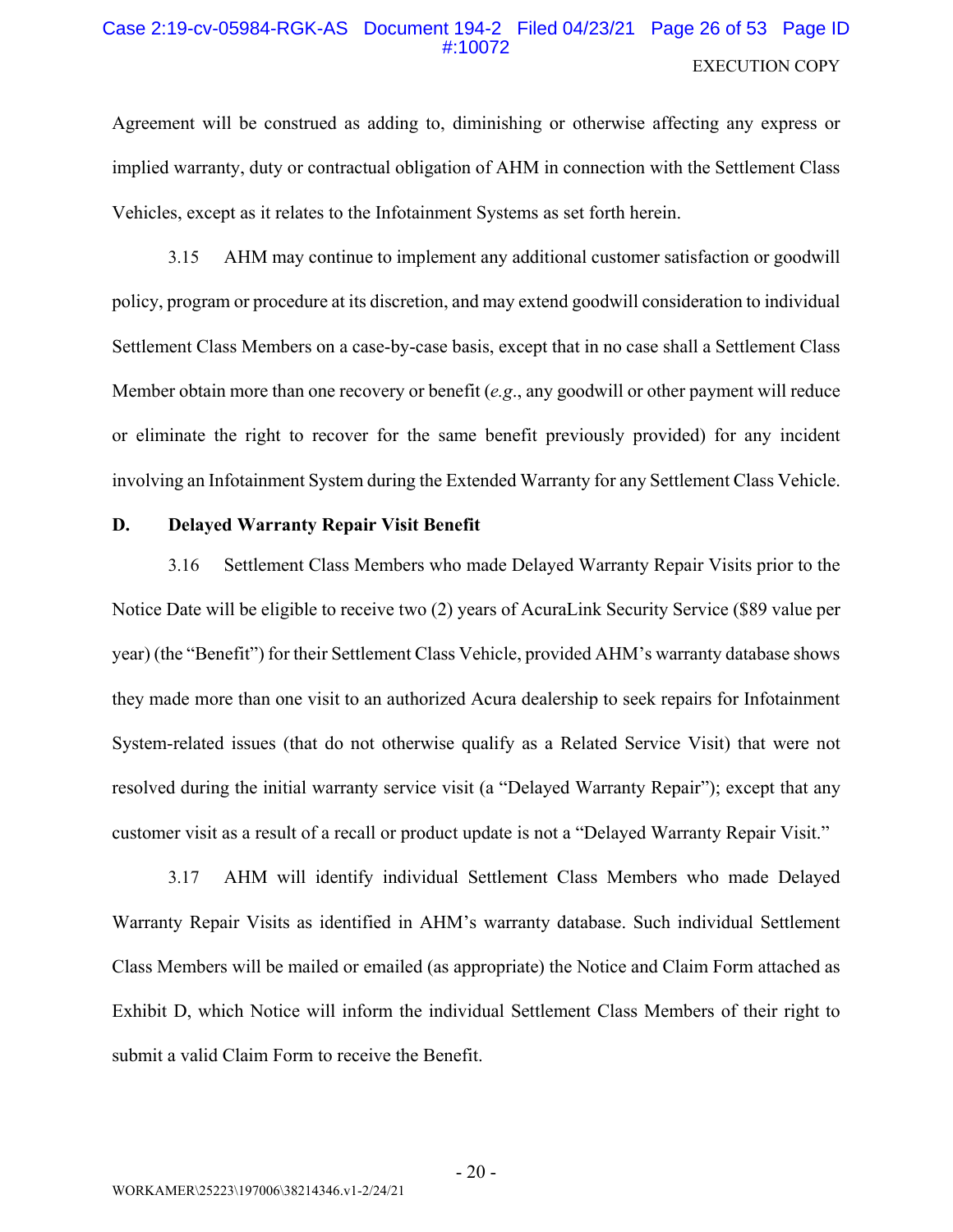#### $E_{\star}$ **Related Service Visit Benefit**

Settlement Class Members who, on or before the Notice Date of this settlement, 3.18 made multiple service visits for a single Infotainment System issue not resolved during the initial warranty service visit (so long as both service visits relate to the same Infotainment System issue (each a "Related Service Visit") shall as of the Effective Date automatically be entitled to the Benefit, provided such Related Service Visits appear in AHM's warranty database; except that any customer visit as a result of a recall or product update is not a "Related Service Visit."

3.19 AHM will identify individual Settlement Class Members who made Related Service Visits as identified in AHM's warranty database. Such individual Settlement Class Members will be mailed or emailed (as appropriate) the Notice and Claim Form attached as Exhibit C, which Notice will inform the individual Settlement Class Members of their right to receive this Benefit as of the Effective Date. Settlement Class Members who do not desire to receive the Benefit can contact AHM at a toll-free number or by email address provided on the Claim Form.

#### $\mathbf{F}$ . **Rules Applicable To The Benefit**

If a Settlement Class Member already subscribes to the AcuraLink Security service,  $3.20$ the Settlement Class Member can tack on AcuraLink Security Service for an additional two (2) years starting when their paid-for service expires.

The Benefit shall not be transferable to subsequent owners except as otherwise  $3.21$ provided in the pre-existing terms of service.

3.22 Settlement Class Members can receive a maximum of one Benefit per Settlement Class Vehicle.

#### G. **Compensation for Certain Out-of-Pocket Costs Related to Delayed Warranty Claims**

 $3.23$ Settlement Class Members who incurred qualified out-of-pocket costs directly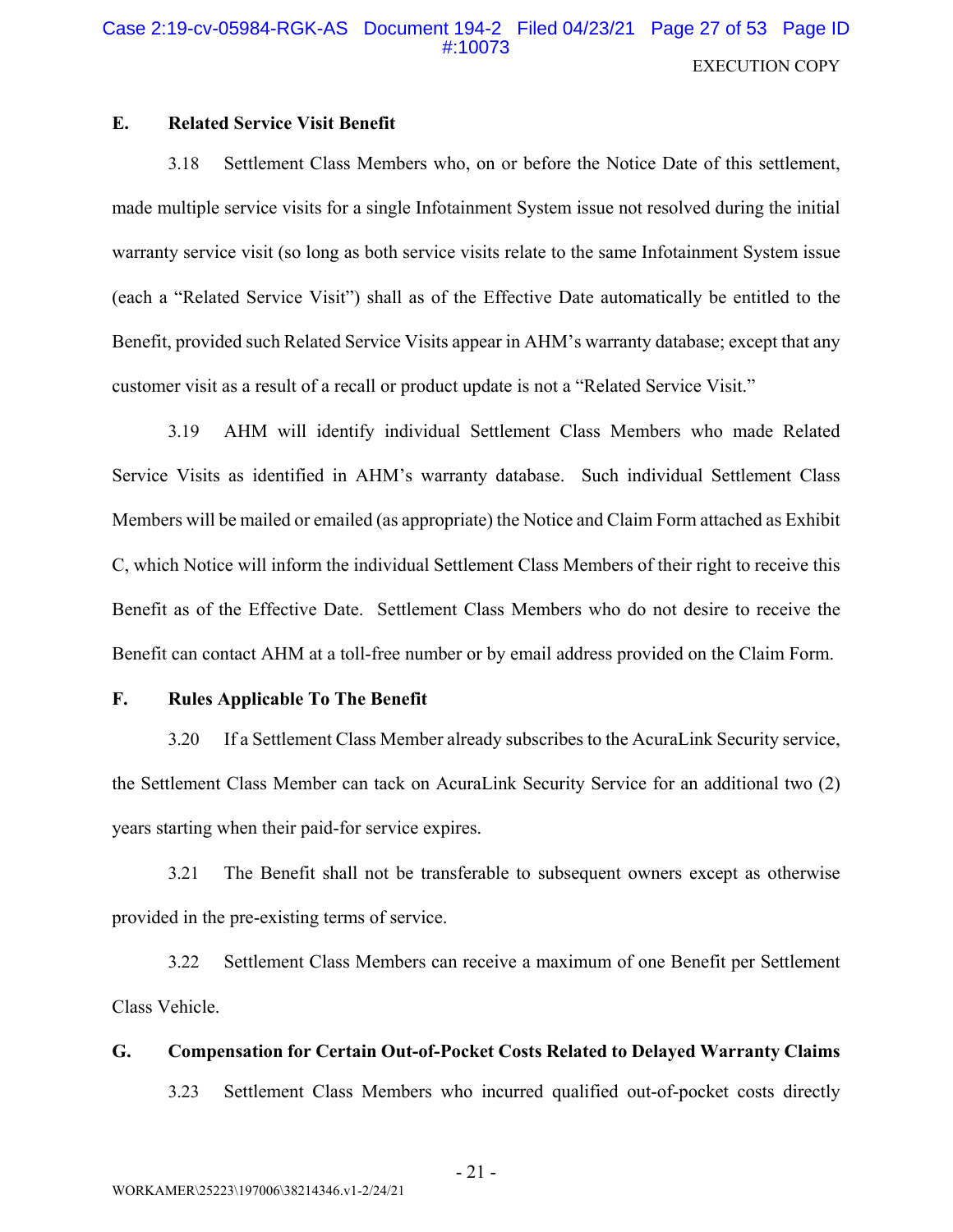# Case 2:19-cv-05984-RGK-AS Document 194-2 Filed 04/23/21 Page 28 of 53 Page ID #10074 **EXECUTION COPY**

resulting from Delayed Warranty Repairs are eligible to file Claims (using a Claim Form substantially similar to the form attached as Exhibit D) for reimbursement of such costs when the settlement becomes Final.

3.24 Reimbursement for these out-of-pocket expenses are limited to: (1) the cost of recharging a car battery that drained as a result of the Infortainment System not turning off when it should have (see QIS AH19021201); and (2) rental car, taxicab, or other ride-sharing service charges incurred when the Settlement Class Member returned a Settlement Class Vehicle two or more times to a dealership to obtain a repair for Infotainment Systems Symptoms.

Settlement Class Members must submit a valid Claim Form within the Claims  $3.25$ Period for reimbursement with appropriate Proof of Expenses. Reimbursements will not include any amounts previously reimbursed by any party, including pursuant to other litigation, warranty or customer goodwill, or any amounts previously reimbursed by any third party through insurance, vehicle service contracts, or otherwise.

 $3.26$ Settlement Class Counsel shall have the right to reasonably audit denials by the Settlement Administrator of Claims made under this Section.

#### $V_{\cdot}$ **SETTLEMENT ADMINISTRATION**

#### **Costs of Administration and Notice**  $\mathbf{A}$ .

 $4.1$ The Parties agree that AHM shall serve as Settlement Administrator, subject to the approval of the Court and with the input of Class Counsel, to administer specific components of the settlement, including providing Notice, processing Claim Forms, issuing the Benefit and/or reimbursement to Settlement Class Members, creating and maintaining the Settlement Website and maintaining the Infotainment System Online Resource.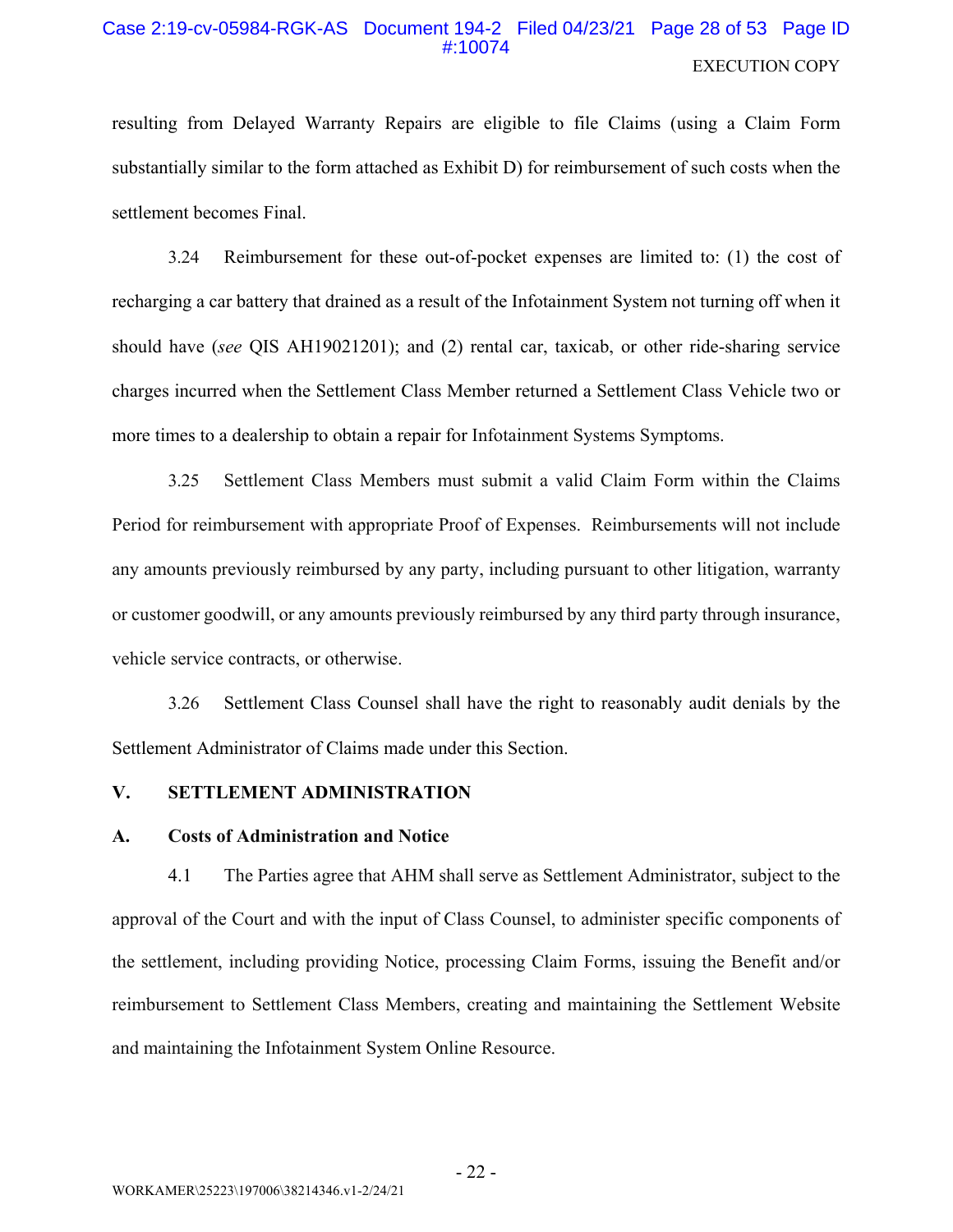# Case 2:19-cv-05984-RGK-AS Document 194-2 Filed 04/23/21 Page 29 of 53 Page ID **EXECUTION COPY**

 $4.2$ AHM shall be responsible for all costs of Notice and settlement administration. Named Plaintiffs, Settlement Class Members, and Class Counsel shall not be responsible for any costs associated with Notice or settlement administration.

#### **B. Notice Plan and Settlement Website; CAFA Notice**

4.3 The Settlement Administrator will be responsible for implementing the Notice Plan, creating and maintaining the Settlement Website, causing the Infotainment System Online Resource to be posted on the Acura Owners Link website page after the settlement is Final, and providing the CAFA Notice.

4.4 The Settlement Administrator shall be responsible for providing notice substantially similar to the Notice attached as Exhibit B and Claim Forms attached as Exhibit C or D (as applicable) to the persons on the Class List (which shall be run through the National Change of Address database to update addresses before the Notice is sent) and shall undertake various administrative tasks, including without limitation: (1) mailing or arranging for the mailing by firstclass mail, postage prepaid of the Notice and Claim Forms from the information compiled from the Class List to each person on the Class List; (2) emailing to each person on the Class List the Notice and Claim Forms if email addresses are available and requisite consent has been obtained; (3) the creation and maintenance of the Infotainment System Online Resource; (4) developing processes and procedures for handling deficient Claim Forms and returned mail; (5) providing to Class Counsel and AHM Counsel within ten (10) days of receipt copies of notices of intention to appear at the Final Approval Hearing and requests for exclusion from the Settlement Class; (6) preparing an Opt-Out list of the Settlement Class Members requesting exclusion and submitting an affidavit to the Court before the Final Approval Hearing attesting to the accuracy of that list; (7) preparing a list of all persons who submitted objections to the settlement and submitting an affidavit to the Court attesting to the accuracy of that list; (8) maintaining a mailing address to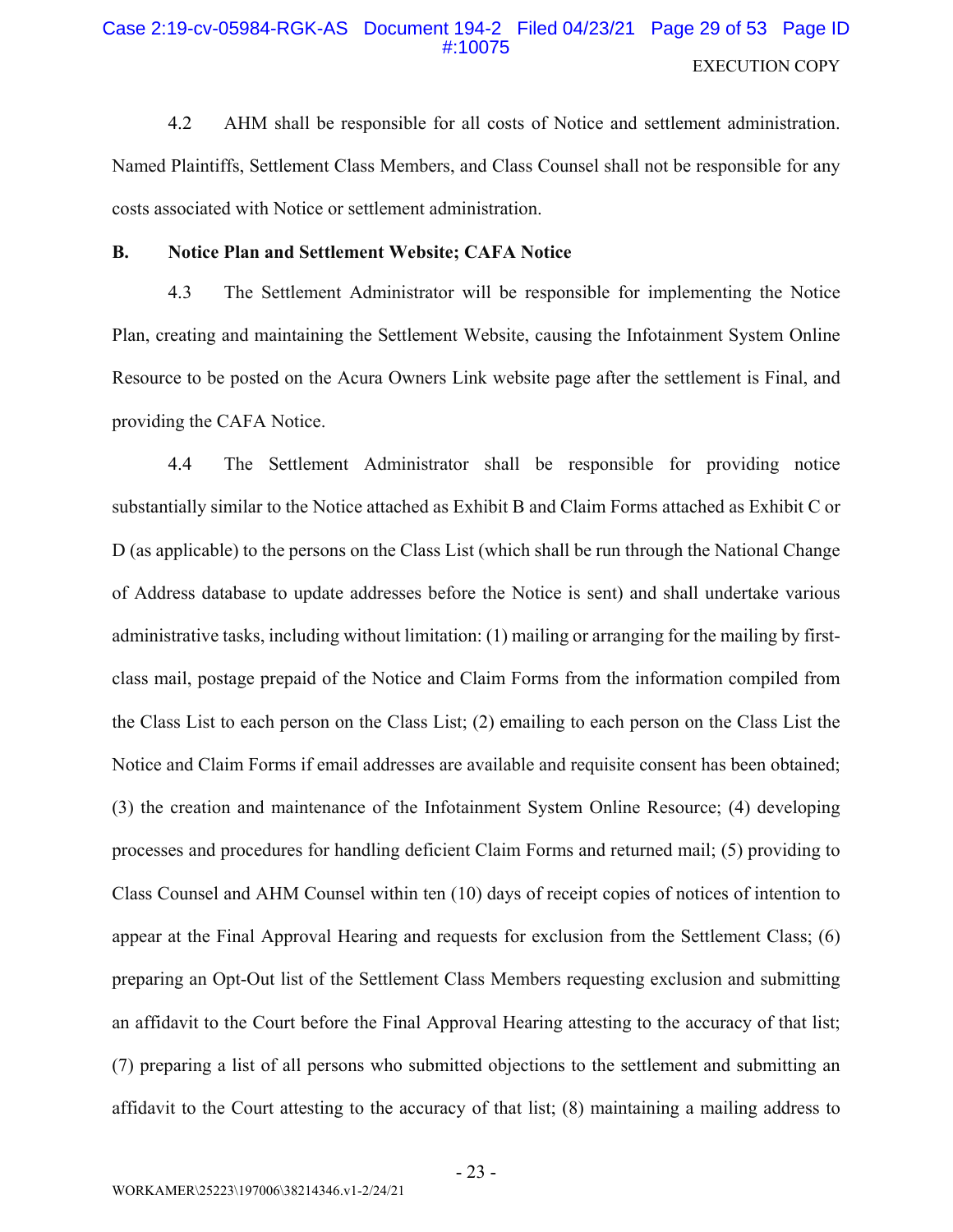### Case 2:19-cv-05984-RGK-AS Document 194-2 Filed 04/23/21 Page 30 of 53 Page ID #10076 **EXECUTION COPY**

which Settlement Class Members can send requests for exclusion, objections, Claim Forms and other correspondence; (9) processing Claim Forms submitted; and (10) creation and maintenance of the Settlement Website.

4.5 Among other things, the Notice will explain the alleged issues or symptoms with the Infotainment System that are the subject of the Litigation, the benefits of the settlement and how to obtain such benefits, describe the Infotainment System that is the subject of this settlement, and direct Settlement Class Members to the Settlement Website for more information.

4.6 If Notice to a Settlement Class Member is returned undelivered and a forwarding address is provided, the Settlement Administrator will re-send the Notice to that Settlement Class Member one additional time.

4.7 AHM will notify Authorized Honda and Acura Dealers about the proposed settlement after preliminary approval is granted. By no later than the Effective Date, AHM will notify Authorized Honda and Acura Dealers about the Infotainment System Online Resource on the Acura Owners Link website page, DAAP, and the Extended Warranty via AHM's notification system.

4.8 The Settlement Administrator will establish and maintain the Settlement Website that will make available documents relating to the settlement (including the Notices and Claim Forms) available for download. Within fourteen (14) days of the entry of the Preliminary Approval Order, the Settlement Administrator will post the required documents on the Settlement Website.

4.9 During the Claims Period, the Settlement Administrator will post on the Settlement Website a toll-free telephone number that will be staffed during normal business hours with live operators who can answer questions about and provide information to Settlement Class Members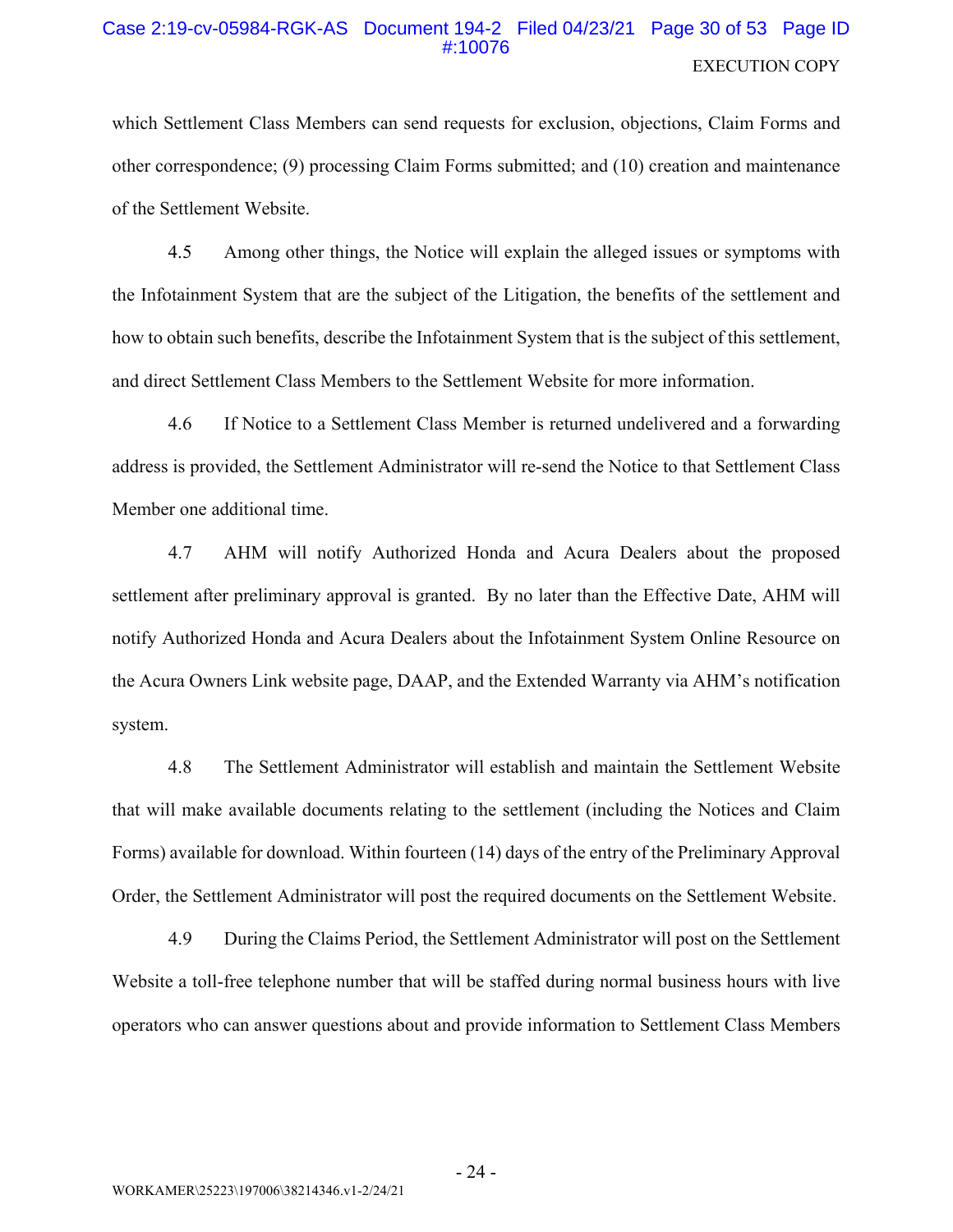# Case 2:19-cv-05984-RGK-AS Document 194-2 Filed 04/23/21 Page 31 of 53 Page ID **EXECUTION COPY**

regarding the settlement, as well as, provide the Notices and Claim Forms to any Settlement Class Member upon request.

4.10 The Settlement Administrator, upon request, will provide available information to Class Counsel on a monthly basis as to the number of Claims submitted, the amount of each Claim, and (after the Effective Date) Claims decisions so that Class Counsel may monitor and/or audit the claims process.

In compliance with the attorney general notification provision of the Class Action 4.11 Fairness Act ("CAFA"), 28 U.S.C. § 1715, AHM shall cause notice of this proposed settlement to be sent to the Attorney General of the United States, and the attorneys general of each state in which a Settlement Class Member resides ("CAFA Notice"), which shall be without material alteration from Exhibit E attached hereto.

Within fourteen (14) days prior to the Final Approval Hearing, the Settlement 4.12 Administrator shall provide information to the Court, with a copy to Class Counsel, describing that Notice was disseminated in a manner consistent with the terms of this Settlement Agreement, or those otherwise required by the Court.

#### $\mathbf{C}$ . **Claim Procedure-Benefit**

Settlement Class Members who believe they are eligible for the Benefit under the 4.13 Settlement Agreement (but who have not been notified that they are automatically eligible for the Benefit) must send the Settlement Administrator a completed copy of the Claim Form, and either include proof showing that they are eligible for the specific Benefit or request AHM review its records to determine whether the Settlement Class Member is eligible for the Benefit, postmarked during the Claims Period.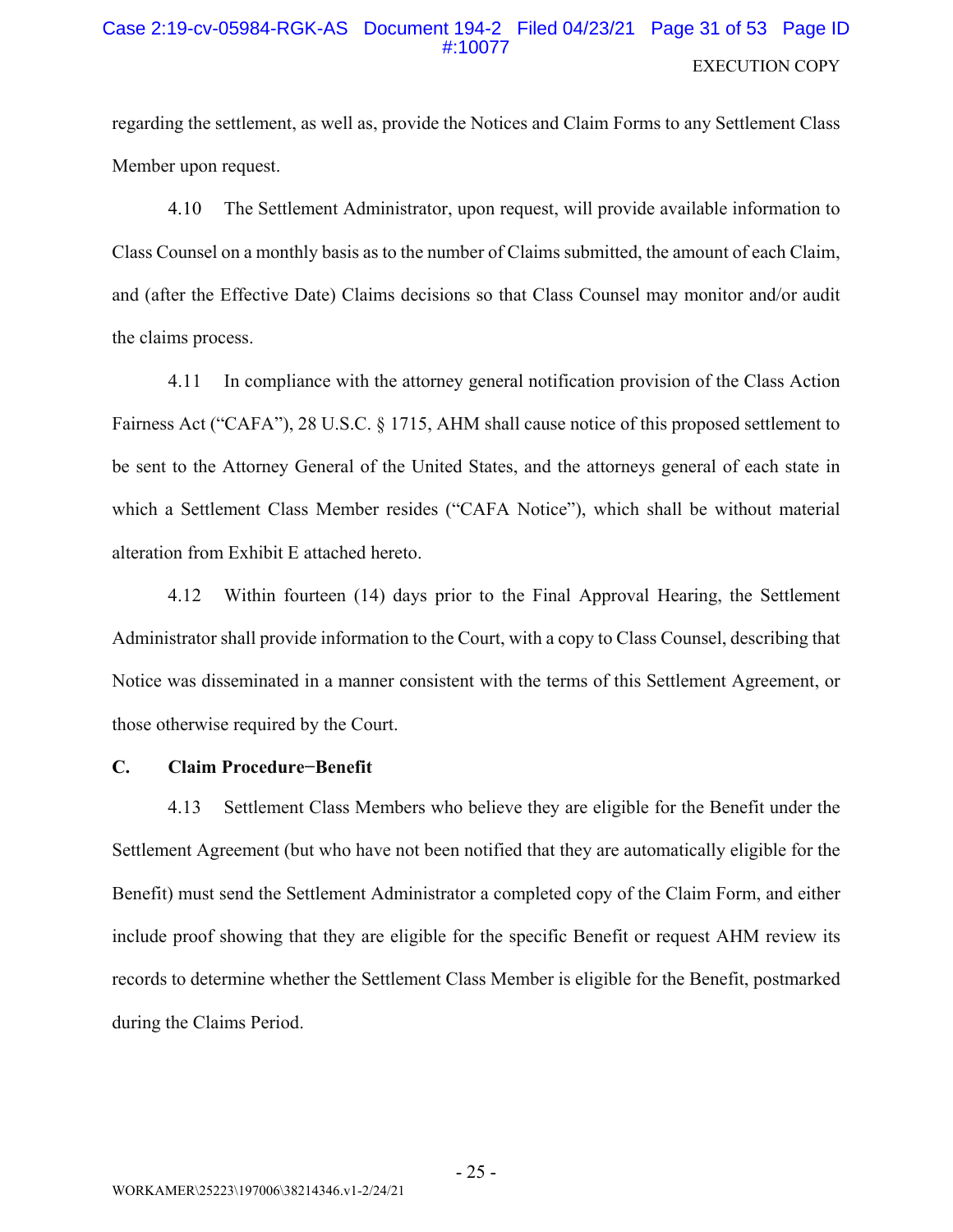#### D. **Claim Procedure-Compensation for Out-of-Pocket Costs**

4.14 Settlement Class Members who believe they are eligible for Out-of-Pocket costs reimbursement under the Settlement Agreement must send the Settlement Administrator a completed copy of the Claim Form, Proof of Expenses, and other required documentation as set forth above, showing that they are eligible for the reimbursement, postmarked during the Claims Period.

The Settlement Class Member must provide the following information, as indicated 4.15 on the Claim Form:

- $(a)$ Name and mailing address of the Settlement Class Member;
- The VIN for the Settlement Class Vehicle for which a claim is being made;  $(b)$
- Proof of Expenses for the reimbursable expense;  $(c)$
- $(d)$ The following attestation: "I hereby attest to and affirm that the information I am providing as support for my claim is a true and accurate copy of the records in my possession and these records relate to my 2019 or 2020 Acura RDX. I hereby attest to and affirm the authenticity of such proof and state that I actually incurred and was not previously reimbursed for the Out-of-Pocket Expenses for which I am seeking reimbursement;" and
- $(e)$ Any other required documentation proving eligibility as set forth above in Section III.

#### $\mathbf{E}$ . **Claims Processing**

4.16 Within reasonable time of receiving a Claim Form and any accompanying documentation, the Settlement Administrator will review the documentation and/or AHM's records and either confirm or deny the Settlement Class Member's eligibility for the Benefit and/or out-of-pocket expense reimbursement (as applicable).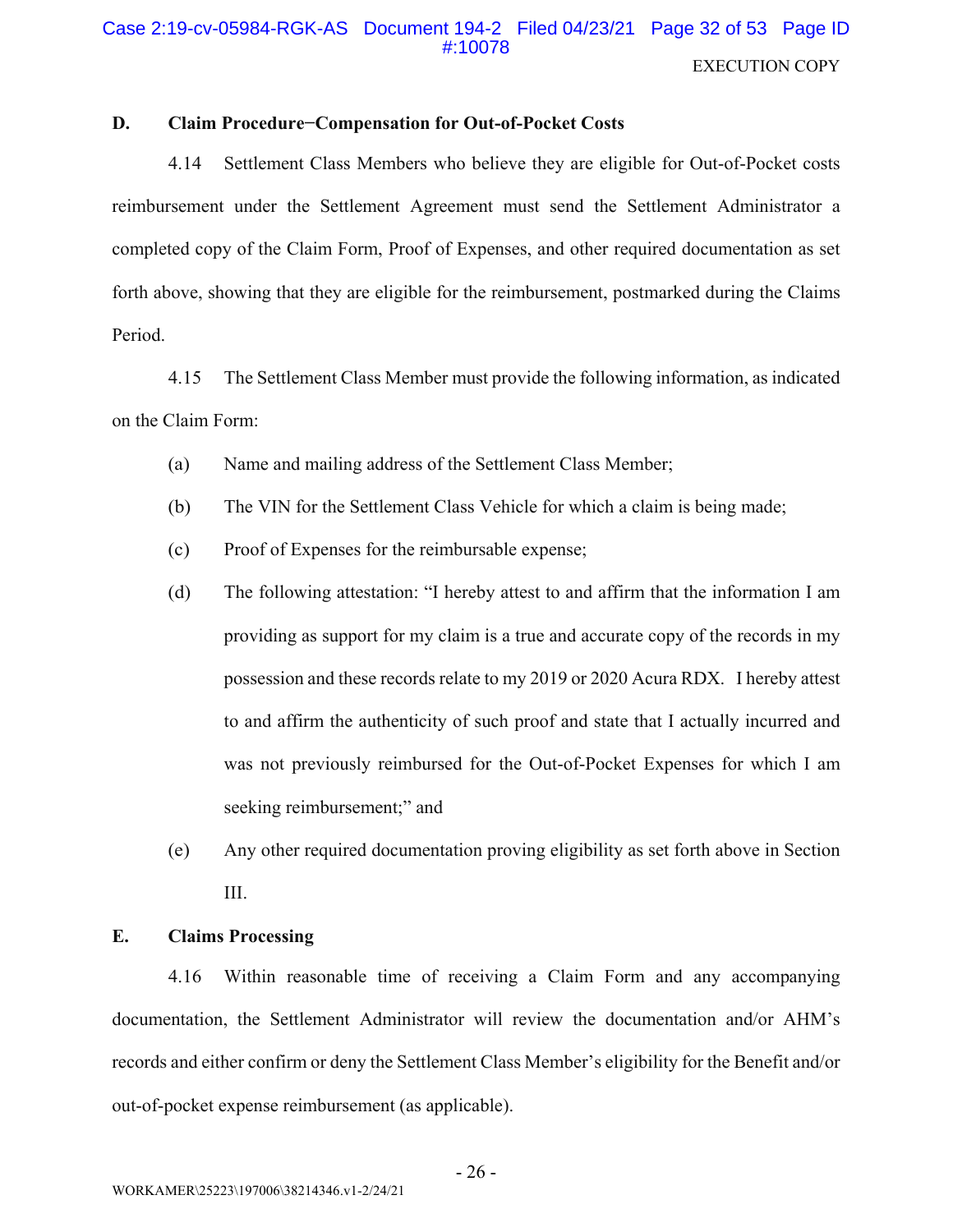# Case 2:19-cv-05984-RGK-AS Document 194-2 Filed 04/23/21 Page 33 of 53 Page ID **EXECUTION COPY**

If the determination is to deny a Claim, the Settlement Administrator will send, 4.17 within sixty (60) days after determination of denial, notice of the denial to the Settlement Class Member. Such notice will set forth the reason(s) for the denial and provide notice of the claimant's right to contest the denial and request reconsideration and/or to attempt to cure any defect within thirty (30) days. On a quarterly basis after the Effective Date until all Claims have been processed, the Settlement Administrator will provide to Class Counsel a list of all Claims that have been denied, along with the Claim Forms and supporting documentation and other relevant information relating to the denial with appropriate PII redactions.

4.18 Claims that do not meet the requirements set forth in the Settlement Agreement shall be denied. Grounds for rejection include, but are not limited to, failure to provide Proof of Expenses or any other required information, untimely submission of the Claim Form, or submission of ineligible repair expenses.

A Settlement Class Member whose Claim has been denied may attempt to cure the 4.19 deficiency or contest the decision denying the Claim by mailing to the Settlement Administrator at the mailing address for the administration of this Settlement, written notice containing information to attempt to cure any claim deficiencies or a statement of reasons the Settlement Class Member contests the denial, along with any additional supporting documentation (the "Contest" Notice"). Any Contest Notice must be postmarked within thirty (30) days after the date of mailing by the Settlement Administrator of the notice of the denial of the Claim. The Contest Notice procedures shall be posted on the Settlement Website and shall also be provided in writing to any Settlement Class Member whose Claim is denied.

4.20 Within sixty (60) days after the Settlement Class Member mails the Contest Notice, the Settlement Administrator shall consider the claimant's request for reconsideration and any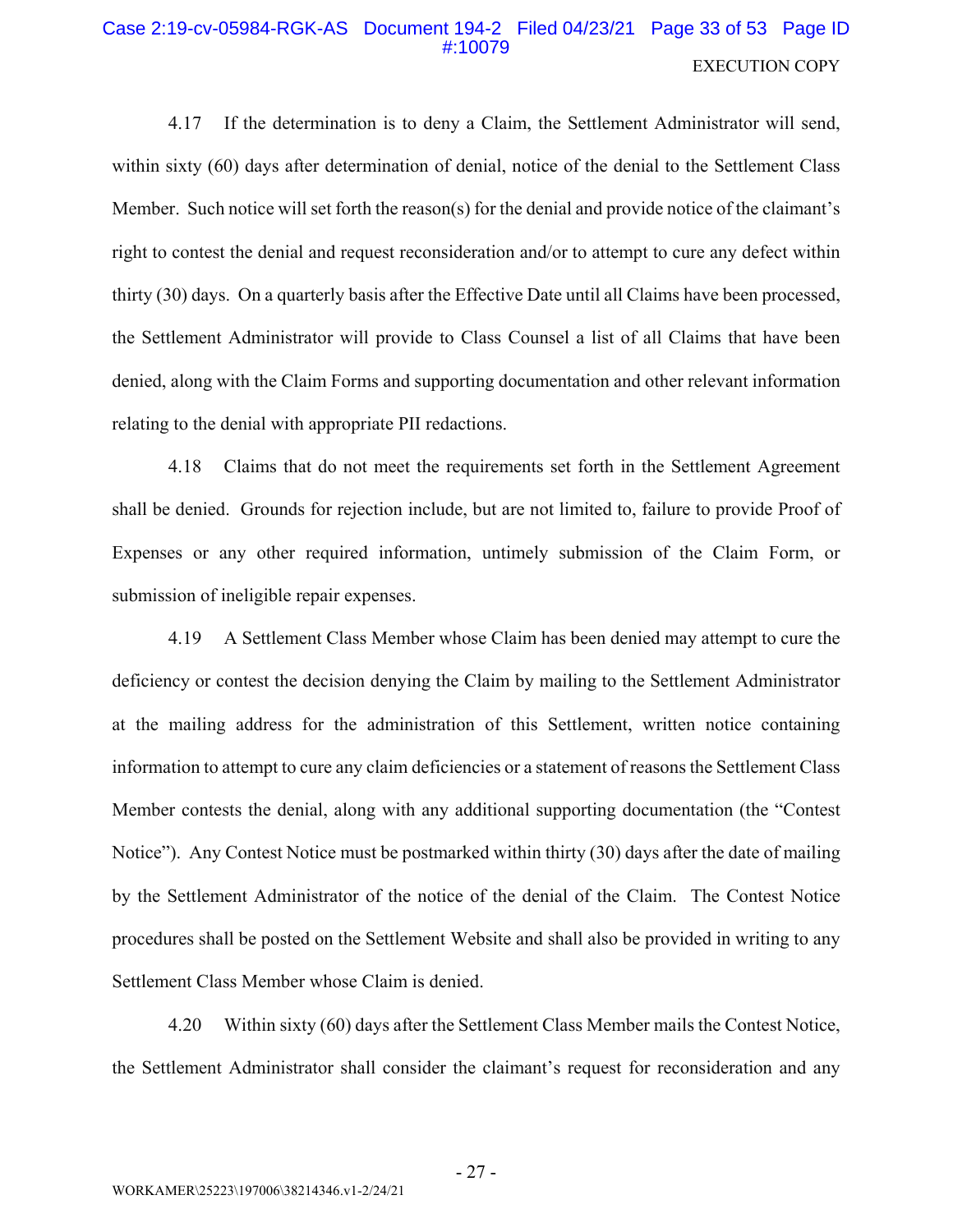# Case 2:19-cv-05984-RGK-AS Document 194-2 Filed 04/23/21 Page 34 of 53 Page ID **EXECUTION COPY**

materials submitted by the Settlement Class Member in support thereof, and mail to the Settlement Class Member a final determination of the Claim. The decision of the Settlement Administrator shall be final unless the Settlement Class Member submits the denied Claim to the National Center for Dispute Settlement for resolution as described in paragraph 4.21 below.

If the Settlement Administrator finally denies a Claim, the Settlement Class 4.21 Member may appeal the denial to the National Center for Dispute Settlement for binding resolution in accordance with the terms and conditions of the NVLW that accompanied the Settlement Class Vehicle at the original point of sale or lease, except that any such appeal must be filed within ninety (90) days of final denial by the Settlement Administrator and any decision by the National Center for Dispute Settlement will be final and binding upon all parties. AHM will pay any cost charged by the National Center for Dispute Settlement for resolving the dispute. Each party shall be responsible for paying his, her, or its own attorneys' fees and other expenses if he, she, or it decides to retain counsel.

By no later than one hundred and twenty (120) days after the Effective Date, AHM 4.22 will provide to Settlement Class Members who timely filed valid Claims the Benefit and/or outof-pocket expense reimbursement (as applicable).

4.23 If this settlement never becomes Final for any reason, no relief, Benefit, Extended Warranty or reimbursement of any kind shall be made to anyone pursuant to the Settlement Agreement.

#### F. **Objections and Requests for Exclusion**

4.24 The Parties agree to ask the Court to require any Settlement Class Member who intends to object to the fairness, reasonableness, or adequacy of the settlement to file any objection via the Court's electronic filing system (if represented by counsel) or to send the objection to the Settlement Administrator and mail a copy to AHM's Counsel and Class Counsel via first-class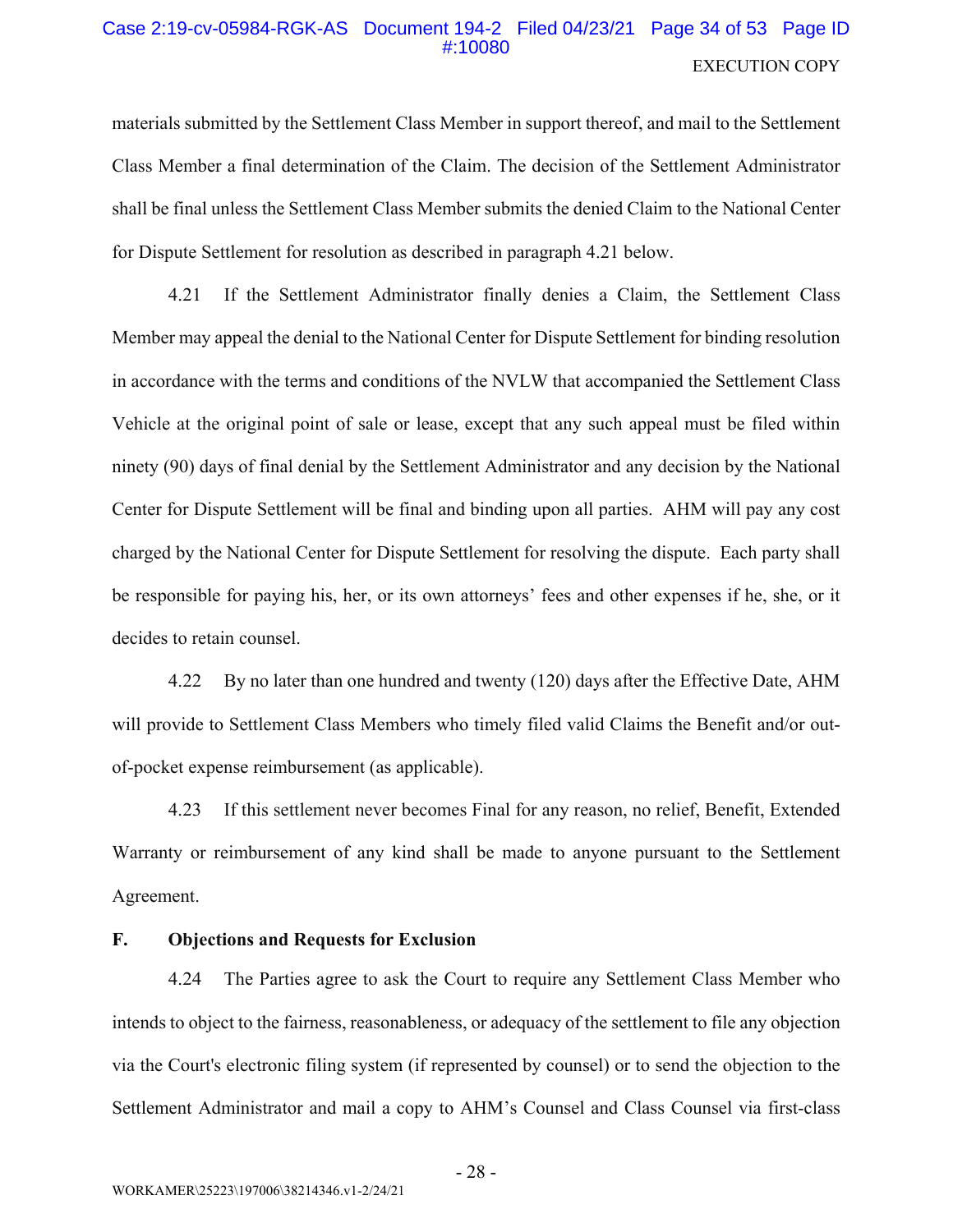# Case 2:19-cv-05984-RGK-AS Document 194-2 Filed 04/23/21 Page 35 of 53 Page ID #:10081 **EXECUTION COPY**

postage prepaid mail. Objections must be filed electronically or postmarked not later than a date to be set by the Court, which date the Parties shall ask the Court to set forty-five (45) days after the Notice Date. Any objecting Settlement Class Member must:

- Set forth his, her, or its full name, current address, and telephone number; (a)
- Identify the date of acquisition and VIN for his, her, or its Settlement Class Vehicle;  $(b)$
- $(c)$ State that the objector has reviewed the Settlement Class definition and understands that he, she, or it is a Settlement Class Member, as well as provide written proof establishing that he, she, or it is a Settlement Class Member;
- (d) A written statement of the objection(s) which must include a statement as to whether it applies only to the objector, to a specific subset of the Settlement Class, or to the entire Settlement Class, and also state with specificity the grounds for the objection, including any evidence and legal authority the Settlement Class Member wishes to bring to the Court's attention;
- Provide copies of any documents the objector wants the Court to consider; and  $(e)$
- A statement as to whether the Settlement Class Member intends to appear at the  $(f)$ final approval hearing.

4.25 In addition, any Settlement Class Member objecting to the settlement shall file a sworn declaration listing all other objections submitted by the objector or the objector's counsel to any class action settlements submitted in any court in the United States in the previous five (5) years. If the Settlement Class Member or his, her, or its counsel has not objected to any other class action settlement in the United States in the previous five years, he, she, or it shall affirmatively so state in the objection.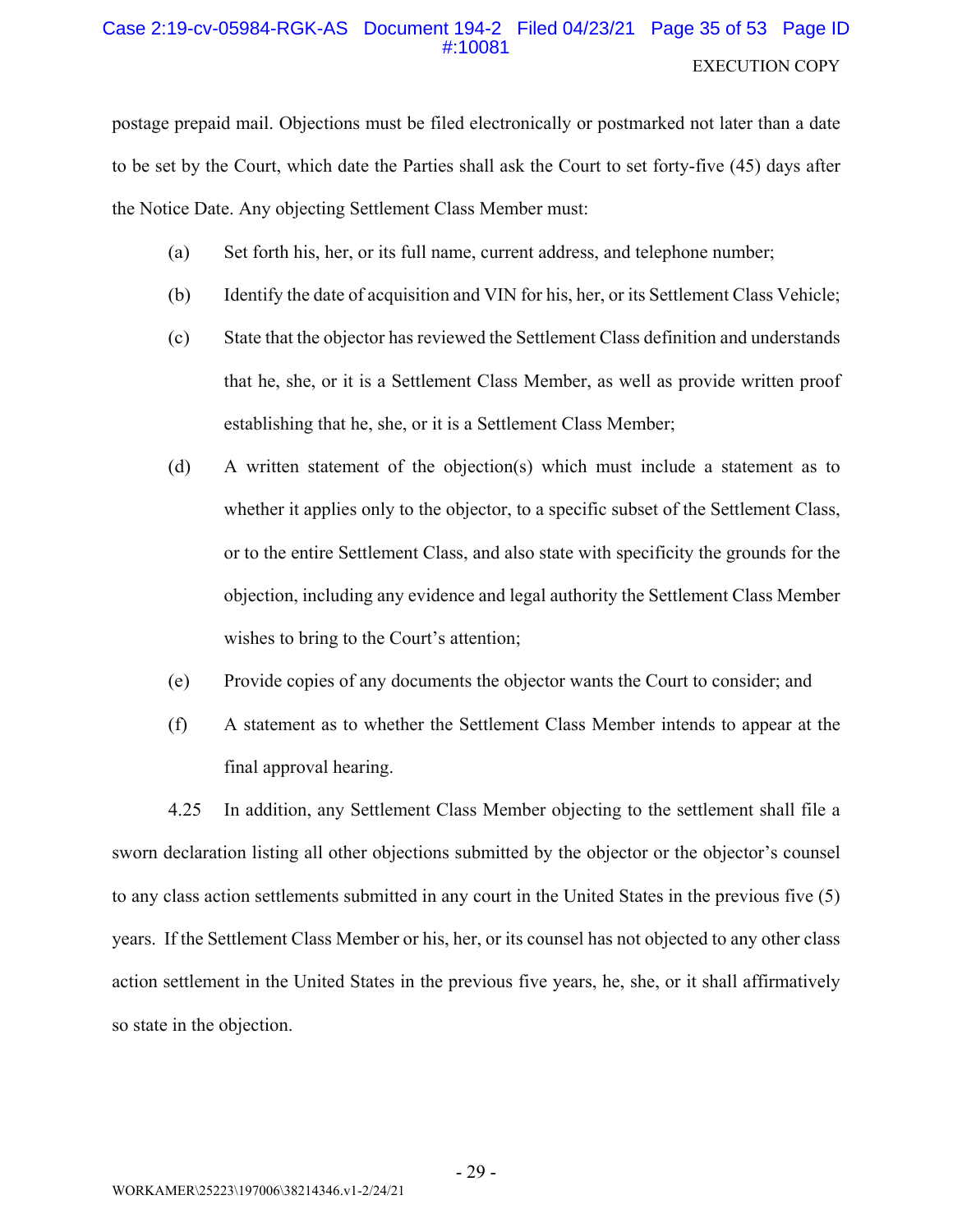# Case 2:19-cv-05984-RGK-AS Document 194-2 Filed 04/23/21 Page 36 of 53 Page ID #:10082 **EXECUTION COPY**

 $4.26$ An objection must be filed with the Court if the objector is represented by counsel, or if not represented by counsel, must be sent to the Settlement Administrator via first-class mail, postage prepaid, and must also be served by first-class mail, postage prepaid, upon both of the following:

> AHM's Counsel at: Livia M. Kiser Michael B. Shortnacy KING & SPALDING LLP 633 W. 5th Street, Suite 1600 Los Angeles, California 90071

Class Counsel at: Sean R. Matt HAGENS BERMAN SOBOL SHAPIRO LLP 1301 Second Avenue, Suite 2000 Seattle, Washington 98101

4.27 Subject to approval of the Court, any objecting Settlement Class Member may appear, in person or by counsel, at the Final Approval Hearing to argue why the proposed settlement should not be approved as fair, reasonable, and adequate, or to object to any petitions for Class Counsel Fees and Expenses Award and/or Services Awards. Any such objecting Settlement Class Member must file with the Clerk of the Court and serve upon all counsel designated in the Notice a notice of intention to appear at the Final Approval Hearing by the objection deadline. The notice of intention to appear must include copies of any papers, exhibits, or other evidence that the objecting Settlement Class Member (or the objecting Settlement Class Member's counsel) will present to the Court in connection with the Final Approval Hearing. Any Settlement Class Member who does not provide a notice of intention to appear in accordance with the deadlines and other specifications set forth in the Notice, or who has not filed an objection in accordance with the deadlines and other specifications set forth in the Settlement Agreement and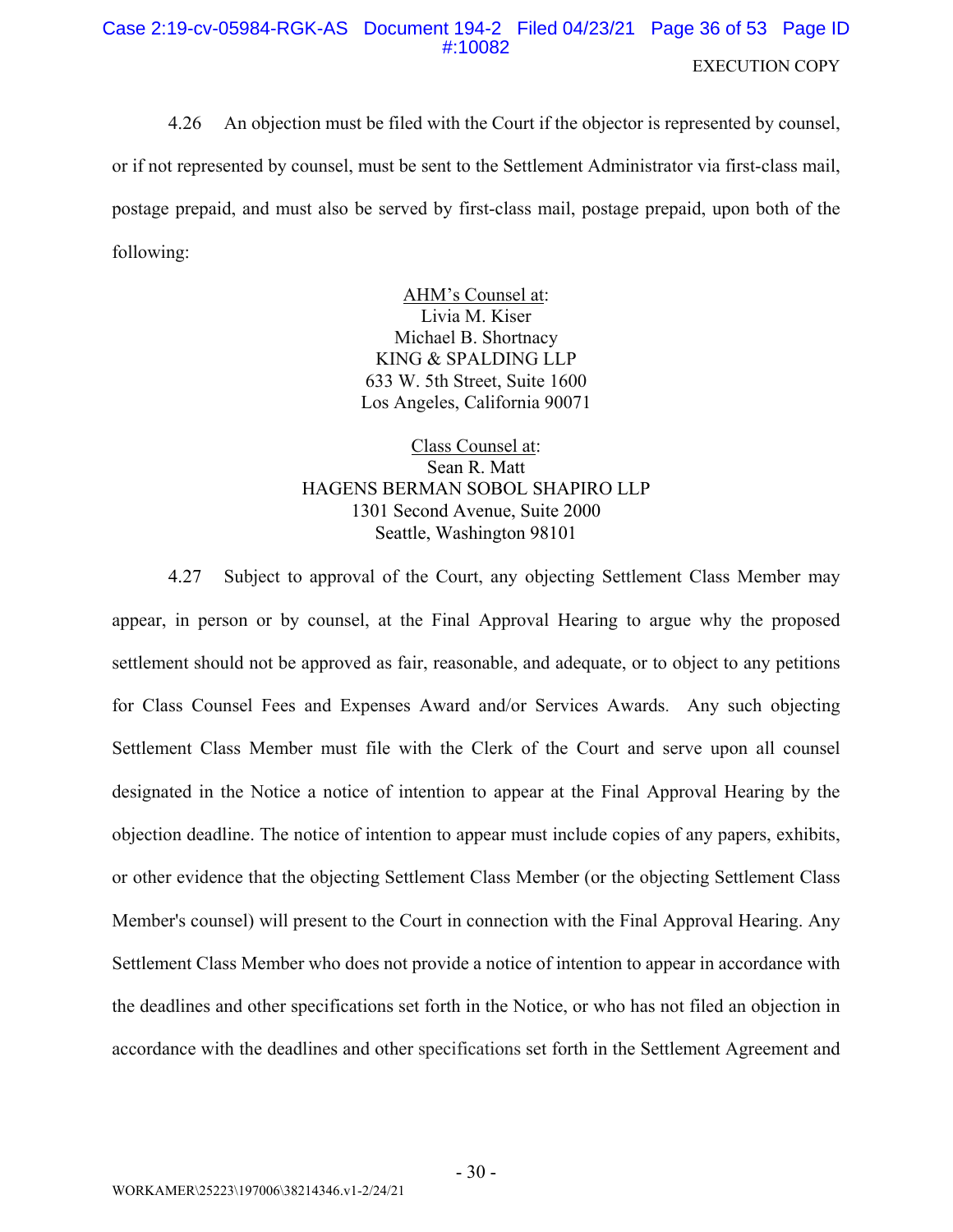### Case 2:19-cv-05984-RGK-AS Document 194-2 Filed 04/23/21 Page 37 of 53 Page ID #:10083 **EXECUTION COPY**

the Notice, will be deemed to have waived any objections to the settlement, subject to the discretion of the Court.

4.28 The submission of an objection allows Class Counsel and/or AHM's Counsel to take the deposition of the objecting Settlement Class Member pursuant to the Federal Rules of Civil Procedure at an agreed-upon time and location, and to obtain any evidence relevant to the objection. Failure by an objector to make himself or herself available for a deposition or comply with expedited discovery requests may result in the Court striking the objection. The Court may tax the costs of any such discovery to the objector or the objector's counsel if the Court determines that the objection is frivolous or is made for an improper purpose.

4.29 Settlement Class Members may exclude themselves from the settlement *(i.e.*, "Opt-Out"), relinguishing their rights to any benefits under the Settlement Agreement. A Settlement Class Member wishing to exclude himself, herself or itself must send the Settlement Administrator a letter postmarked by a date to be set by the Court, which date the Parties shall request the Court set forty-five (45) days after the Notice Date, containing: (1) the Settlement Class Member's name, current address, and telephone number; (2) the approximate date of acquisition and VIN for his, her, or its Settlement Class Vehicle; and (3) a clear statement communicating that he, she, or it elects to be excluded from the Settlement Class, does not wish to be a Settlement Class Member and elects to be excluded from any judgment entered pursuant to the settlement. Any request for exclusion must be postmarked on or before the deadline provided in the Notice. Settlement Class Members who fail to submit a valid and timely request for exclusion shall be bound by the Settlement Agreement. Class Counsel will confirm the participation of the Named Plaintiffs in the settlement in advance of execution of the Settlement Agreement.

4.30 Any Settlement Class Member who submits a request for exclusion with a timely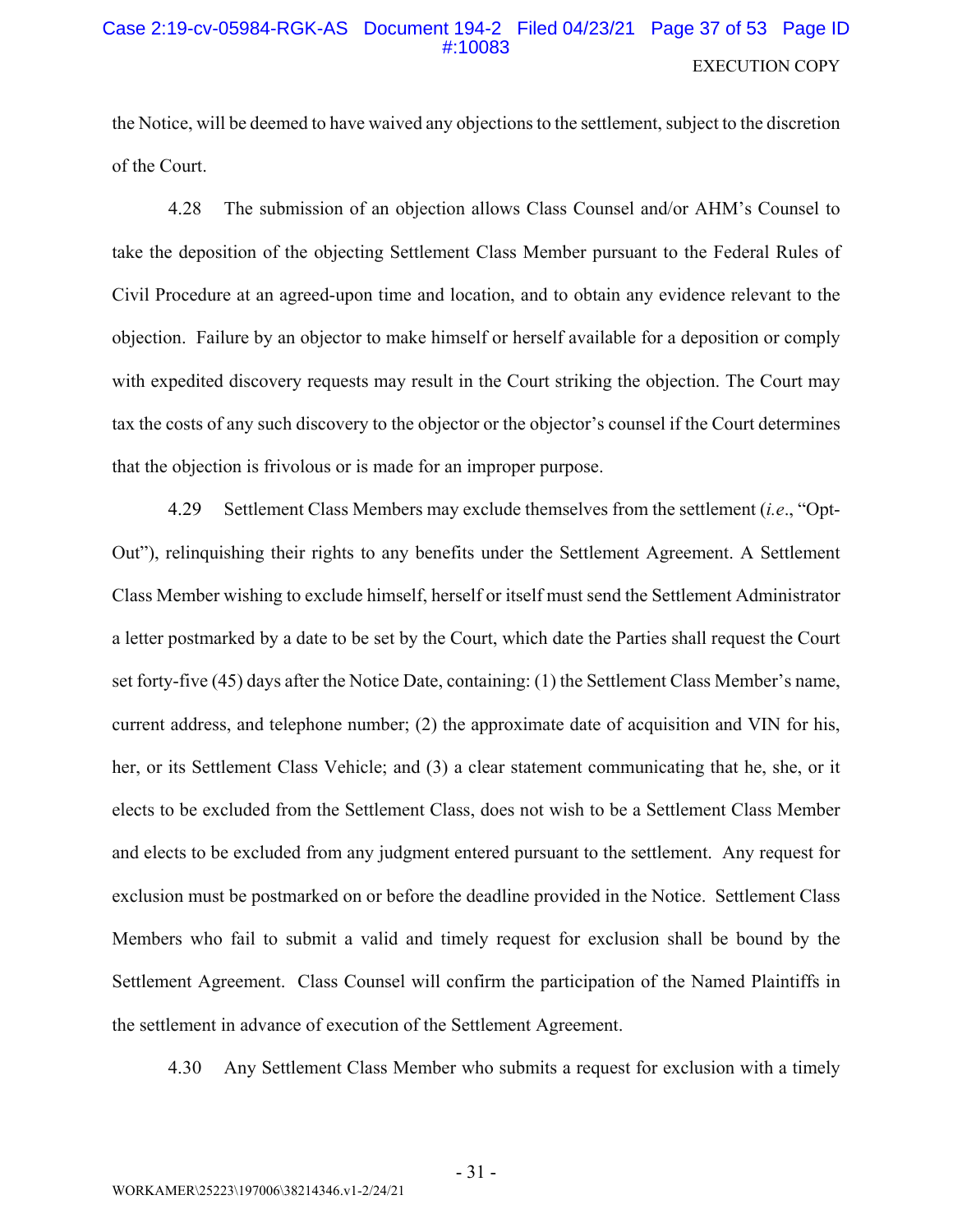# Case 2:19-cv-05984-RGK-AS Document 194-2 Filed 04/23/21 Page 38 of 53 Page ID  $\pm 10084$ **EXECUTION COPY**

postmark has no standing to object to the settlement and shall be deemed to have waived any rights or benefits under the Settlement Agreement. If a Settlement Class Member files a Claim Form and also requests exclusion from the settlement, then the Settlement Class Member will remain in the Settlement Class and the request for exclusion will be deemed void. If a Settlement Class Member opts out and files a separate action based on the same or similar facts, in any tribunal, and also submits a Claim Form, the Settlement Class Member shall be deemed to be a member of the Settlement Class and his, her, or its claims shall be deemed Released Claims.

Not later than fourteen (14) days after the deadline for submission of requests for 4.31 exclusion, the Settlement Administrator shall provide the Court, Class Counsel, and AHM's Counsel with a list identifying each Settlement Class Member who submitted an exclusion request together with copies of the exclusion requests, and a declaration attesting to the completeness and accuracy thereof.

#### VI. **SETTLEMENT APPROVAL PROCESS**

#### $\mathbf{A}$ . **Preliminary Approval of Settlement**

 $5.1$ Promptly after the execution of this Settlement Agreement, Named Plaintiffs shall present this Settlement Agreement to the Court, along with a motion requesting that the Court issue a Preliminary Approval Order, which shall be without material alteration from Exhibit A attached hereto.

#### $\mathbf{R}$ . **Final Order and Judgment**

5.2 If this Settlement Agreement is preliminarily approved by the Court, Named Plaintiffs shall present a motion requesting that the Court issue a Final Order and Judgment directing the entry of judgment pursuant to Fed. R. Civ. P. 54(b) which shall be without material alteration from Exhibit F attached hereto.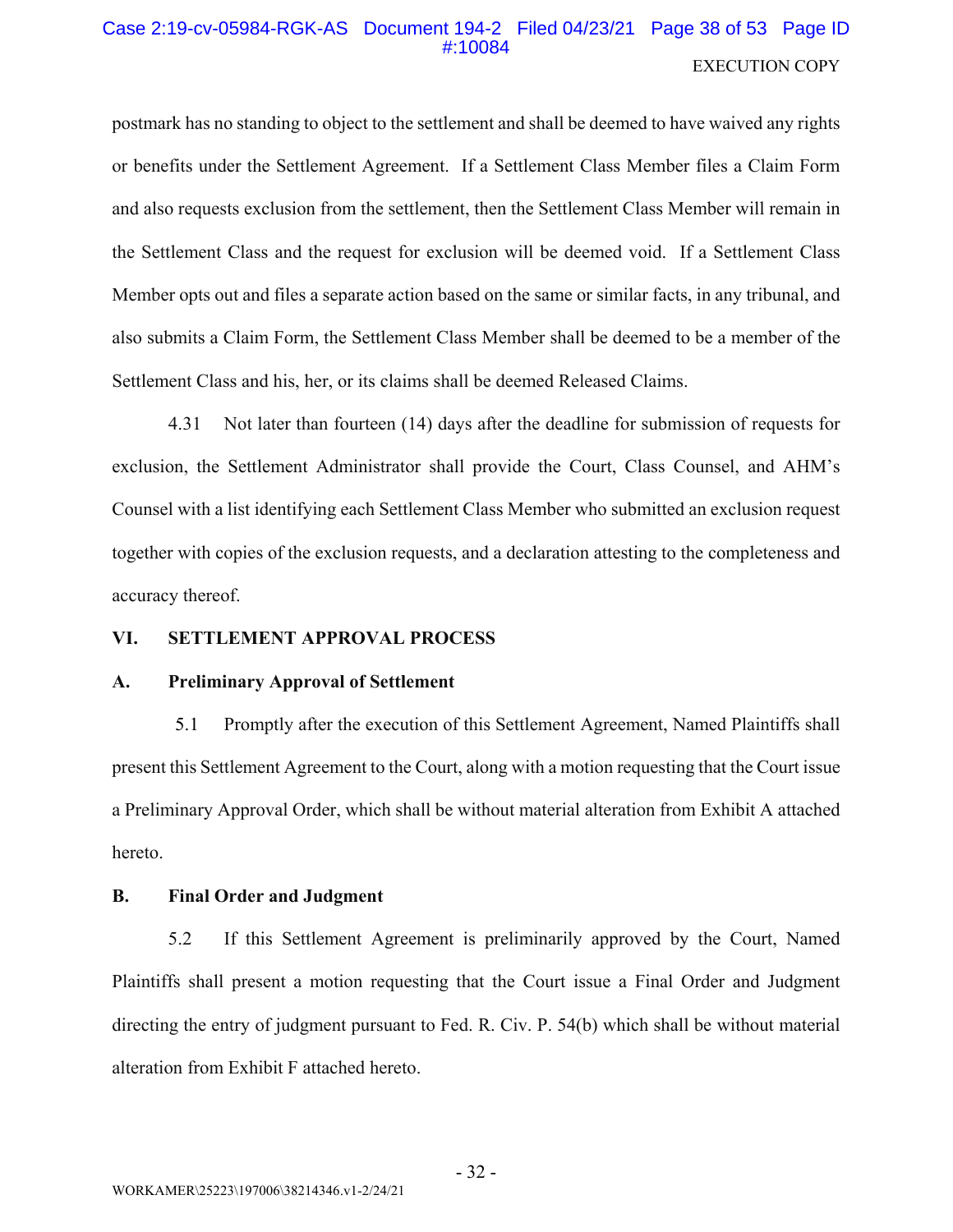### Case 2:19-cv-05984-RGK-AS Document 194-2 Filed 04/23/21 Page 39 of 53 Page ID #10085 **EXECUTION COPY**

#### $\mathbf{C}$ . **Class Counsel's Fees and Expenses Award and Named Plaintiffs' Service Awards**

5.3 AHM agrees to pay reasonable attorneys' fees and expense reimbursement to Class Counsel and reasonable service awards to the Named Plaintiffs, as approved by the Court, and as consistent with the provisions of this Settlement Agreement. The Parties have not yet agreed on reasonable amounts for attorneys' fees and reimbursable litigation expenses to be paid to Class Counsel (the "Class Counsel Fees and Expenses Award"). The Parties also have not yet agreed on appropriate amounts for Service Awards for the Named Plaintiffs. The Parties continue to negotiate to reach agreement on Class Counsel Fees and Expenses Award as well as agreement on the amounts of the Service Awards. If the Parties are unable to reach agreement informally, the Parties will attempt to narrow the dispute(s) as much as possible and Plaintiffs will apply to the Court for: (1) an order awarding the Class Counsel Fees and Expenses Award; and (2) for an order awarding Service Awards, either or both of which AHM may oppose.

5.4 Class Counsel will apply to the Court for the total amount of Class Counsel Fees and Expenses Award and Service Awards concurrently with the submission of their motion in support of the Final Order and Judgment. In no event will AHM pay Class Counsel Fees and Expenses or Service Awards approved by the Court (a) prior to the Effective Date; and/or (b) prior to the date that the order(s) awarding the Class Counsel Fees and Expenses and/or Service Awards become Final, whichever is later.

5.5 The Class Counsel Fees and Expenses Award and Service Awards will be paid separate and apart from any relief provided to the Settlement Class pursuant to this Settlement Agreement. Within fourteen (14) days after the Effective Date, provided that the order(s) awarding Class Counsel Fees and Expenses and/or Service Awards have become Final, and provided that Class Counsel has provided AHM with requisite W-9s and completed wire transfer forms, AHM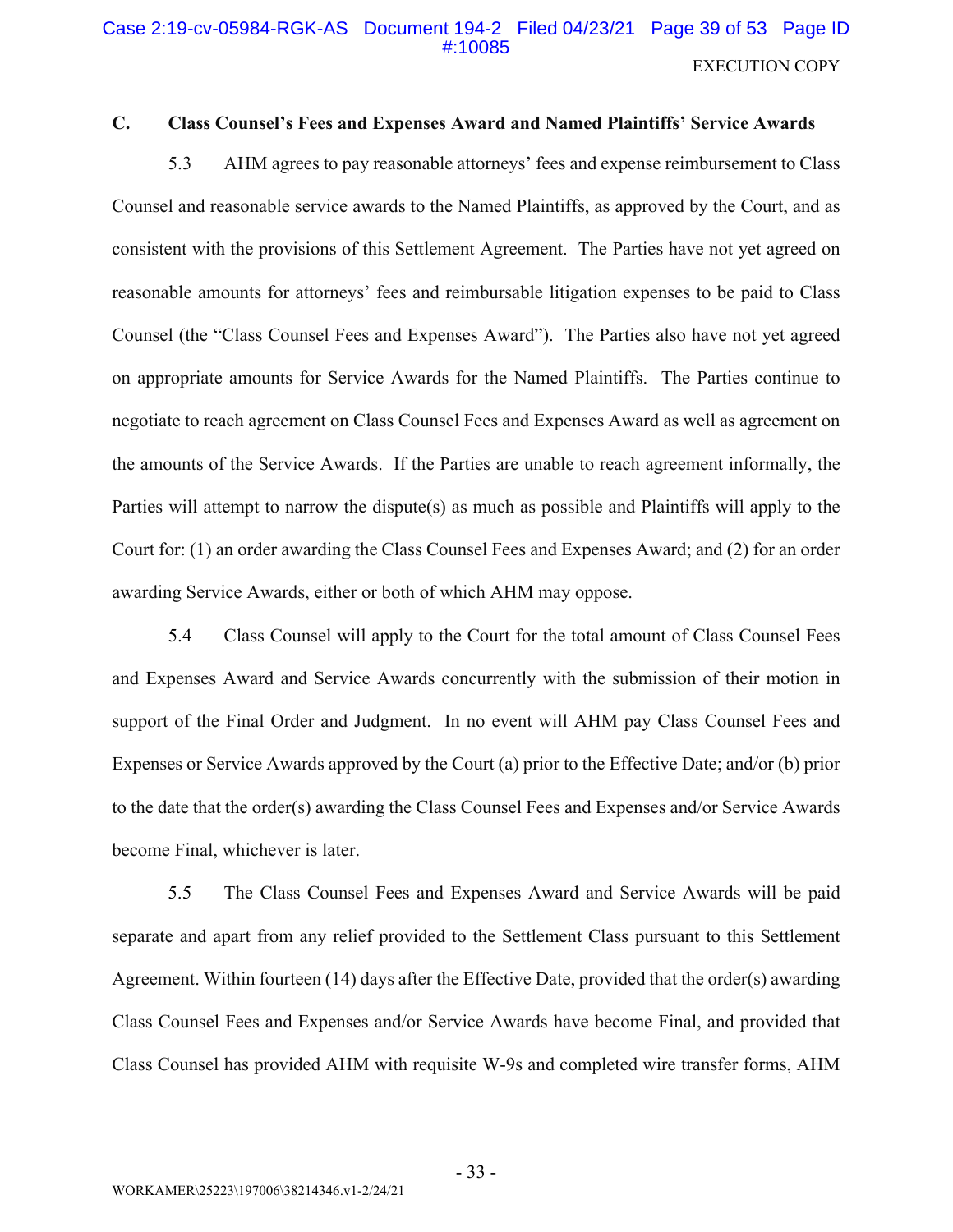### Case 2:19-cv-05984-RGK-AS Document 194-2 Filed 04/23/21 Page 40 of 53 Page ID #:10086 **EXECUTION COPY**

shall pay, by wire transfer to the trust account of Hagens Berman Sobol Shapiro, LLP ("Class") Counsel Payee"), the Class Counsel Fees and Expenses and Service Awards.

5.6 Any order or proceedings relating to the Class Counsel Fees and Expenses Award and/or Service Awards, or any appeal from any order related thereto or reversal or modification thereof, will not operate to terminate or cancel this Settlement Agreement, or effect or delay the Effective Date of this Settlement Agreement as it relates to benefits conferred to Settlement Class Members, provided that the Settlement Agreement is otherwise in all respects Final, except as otherwise set forth herein.

5.7 Class Counsel agree that upon payment by AHM of the Class Counsel Fees and Expenses Award and Service Awards as approved by the Court, pursuant to wire transfer information provided by Class Counsel, AHM's obligations to Class Counsel and Named Plaintiffs for Class Counsel Fees and Expenses Award and Service Awards shall be fully satisfied and discharged.

#### RELEASE BY NAMED PLAINTIFFS AND SETTLEMENT CLASS MEMBERS VII.

6.1 Upon the Effective Date, the Litigation shall be dismissed with prejudice and all Released Claims of Named Plaintiffs and the Settlement Class shall be released, and the Named Plaintiffs and each Settlement Class Member shall be deemed to have, and by operation of the Final Order and Judgment shall have, released, waived, and forever discharged the Releasees from all Released Claims.

6.2 In return for the consideration provided in the Settlement Agreement, the Named Plaintiffs, on their behalf and on behalf of all other Settlement Class Members, shall as of the Effective Date release, acquit and forever discharge the Releasees from the Released Claims.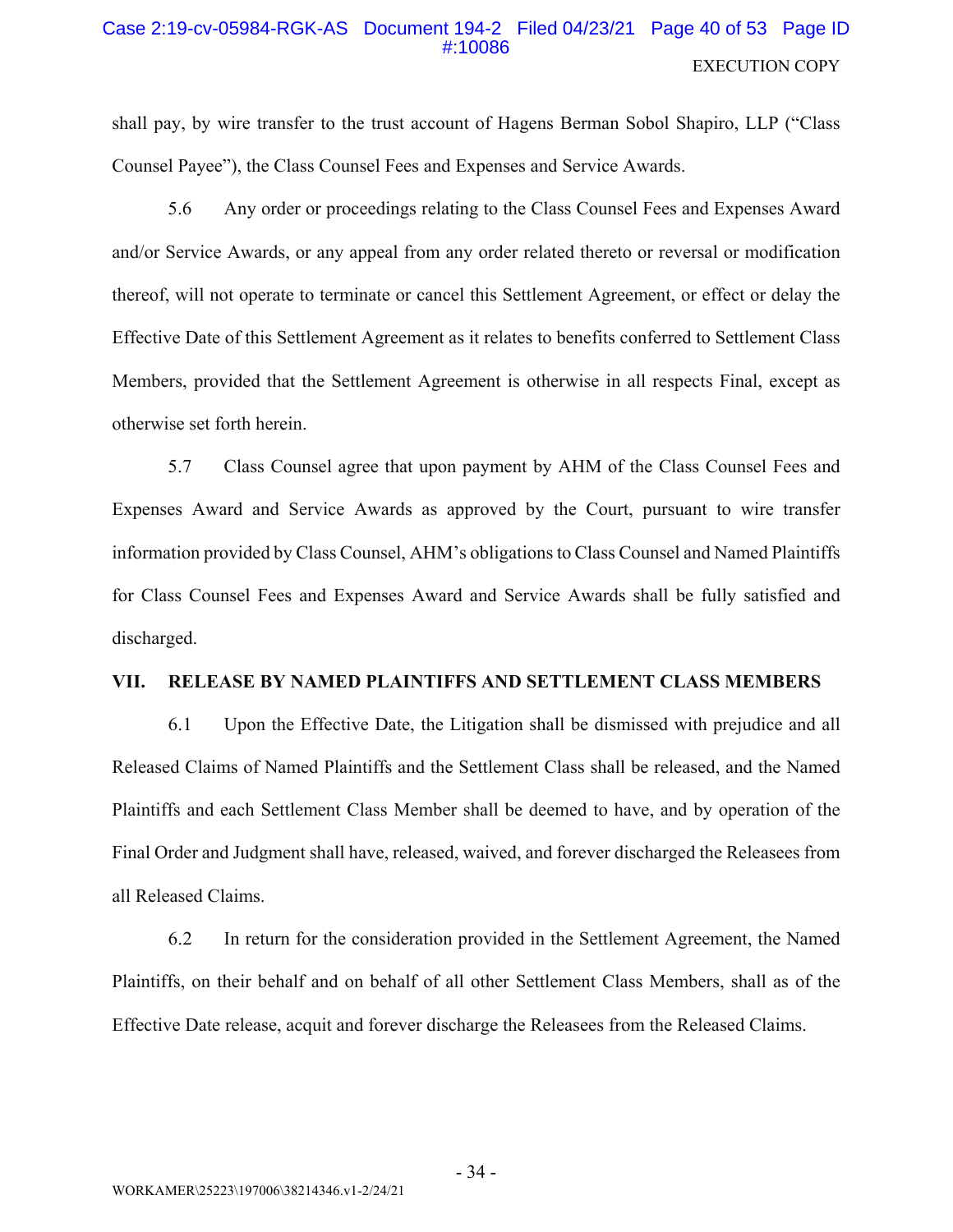# Case 2:19-cv-05984-RGK-AS Document 194-2 Filed 04/23/21 Page 41 of 53 Page ID #:10087 **EXECUTION COPY**

6.3 Named Plaintiffs, on their own behalf and on behalf of all other Settlement Class Members agree, covenant and acknowledge that they shall not now or hereafter initiate, participate in, maintain, or otherwise bring any claims, either directly or indirectly, derivatively, on their own behalf, or on behalf of the Settlement Class Members or the general public, or any other person or entity, against the Releasees based on the Released Claims, regardless of whether such claims accrue after the Settlement Agreement is approved.

As of the Effective Date, Plaintiffs and the Settlement Class Members, and anyone 6.4 claiming through or on behalf of any of them, will be forever barred and enjoined from commencing or prosecuting any action or other proceeding in any court of law or equity, arbitration tribunal, or administrative forum, directly, representatively, or derivatively, asserting any of the Released Claims against the Releasees.

6.5 Named Plaintiffs acknowledge that they, Class Counsel, and Settlement Class Members may hereafter discover facts in addition to or different from those that they now know or believe to be true with respect to the subject matter of this Litigation and the Released Claims, but it is their intention to, and they do upon the Effective Date of this Settlement Agreement, fully, finally, and forever settle and release all such claims, without regard to the subsequent discovery or existence of different additional facts. Named Plaintiffs and Settlement Class Members expressly waive any and all rights and benefits afforded by California Civil Code § 1542 (and other, similar state statutes), which provides as follows:

# A GENERAL RELEASE DOES NOT EXTEND TO CLAIMS WHICH THE CREDITOR DOES NOT KNOW OR SUSPECT TO EXIST IN HIS OR HER FAVOR AT THE TIME OF EXECUTING THE RELEASE, WHICH IF KNOWN BY HIM OR HER MUST HAVE MATERIALLY AFFECTED HIS OR HER SETTLEMENT WITH THE DEBTOR.

Named Plaintiffs understand and acknowledge on behalf of themselves and the Settlement Class Members the significance of this waiver of California Civil Code § 1542 (if applicable) and/or of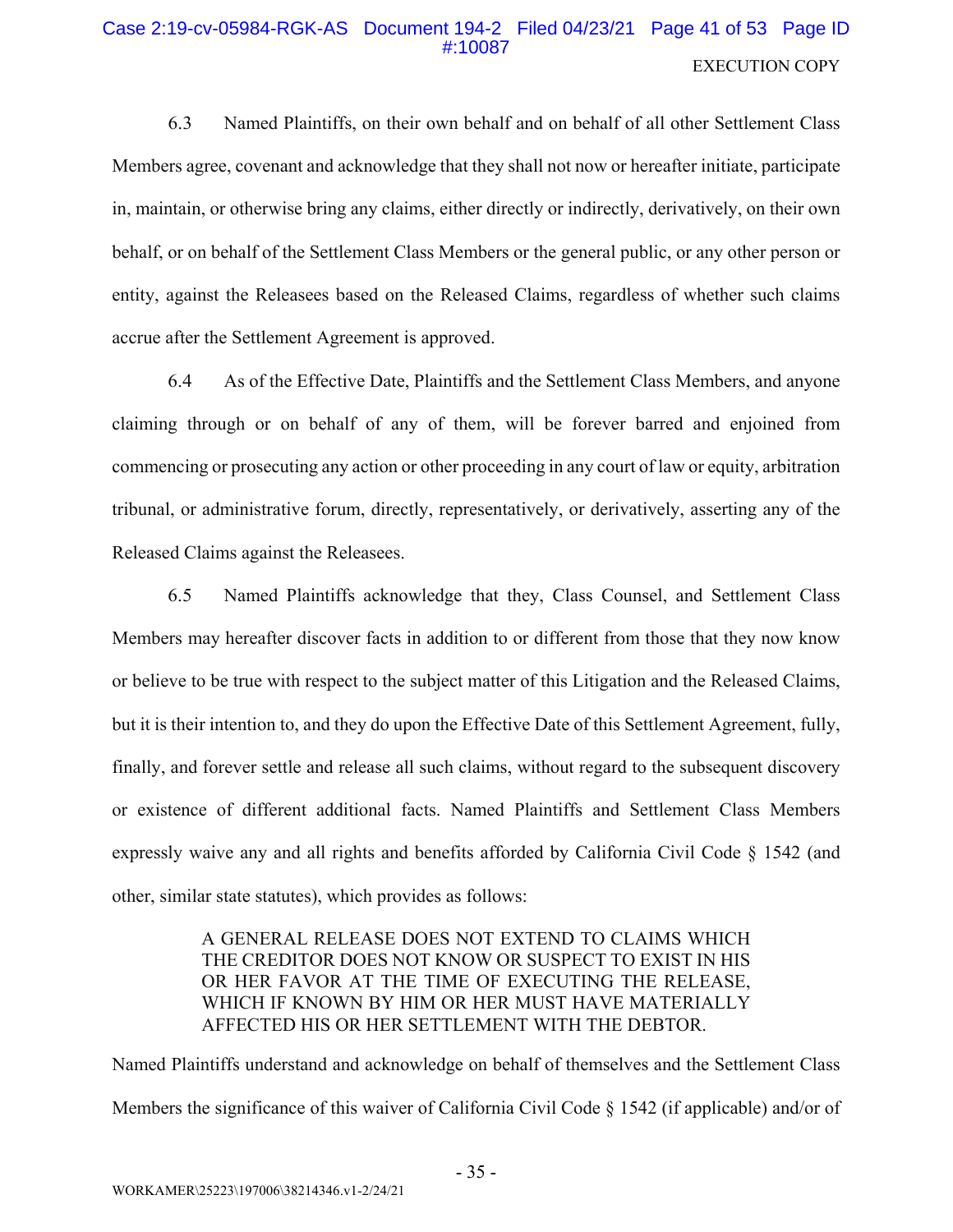# Case 2:19-cv-05984-RGK-AS Document 194-2 Filed 04/23/21 Page 42 of 53 Page ID #:10088 **EXECUTION COPY**

any other applicable federal or state law relating to limitations on releases. Each Settlement Class Member also hereby expressly waives and fully, finally and forever settles and releases any and all Released Claims it may have against the Releasees under § 17200, et seq., of the California Business and Professions Code.

6.6 Upon the Effective Date, no default by any person in the performance of any covenant or obligation under this settlement or any order entered in connection therewith shall affect the dismissal of the Litigation, the res judicata effect of the Final Order and Judgment, the foregoing releases, or any other provision of the Final Order and Judgment; provided, however, that all other legal and equitable remedies for violation of a court order or breach of this Settlement Agreement shall remain available to all Parties.

# VIII. MISCELLANEOUS PROVISIONS

#### **Best Efforts**  $\mathbf{A}$ .

 $7.1$ Named Plaintiffs, AHM and Class Counsel agree to use their best efforts to obtain Court approval of this settlement, subject to AHM's rights to terminate this settlement as provided herein.

#### **B. Effect of Exhibits**

 $7.2$ The exhibits to this Settlement Agreement are an integral part of the settlement and are expressly incorporated and made a part of this Settlement Agreement.

#### $\mathbf{C}$ . **Not Evidence**

 $7.3$ This settlement, whether or not it shall become Final, and any and all negotiations, communications, and discussions associated with it, shall not be:

Offered or received by or against any Party as evidence of, or be construed as or  $(a)$ deemed to be evidence of, any presumption, concession, or admission by a Party of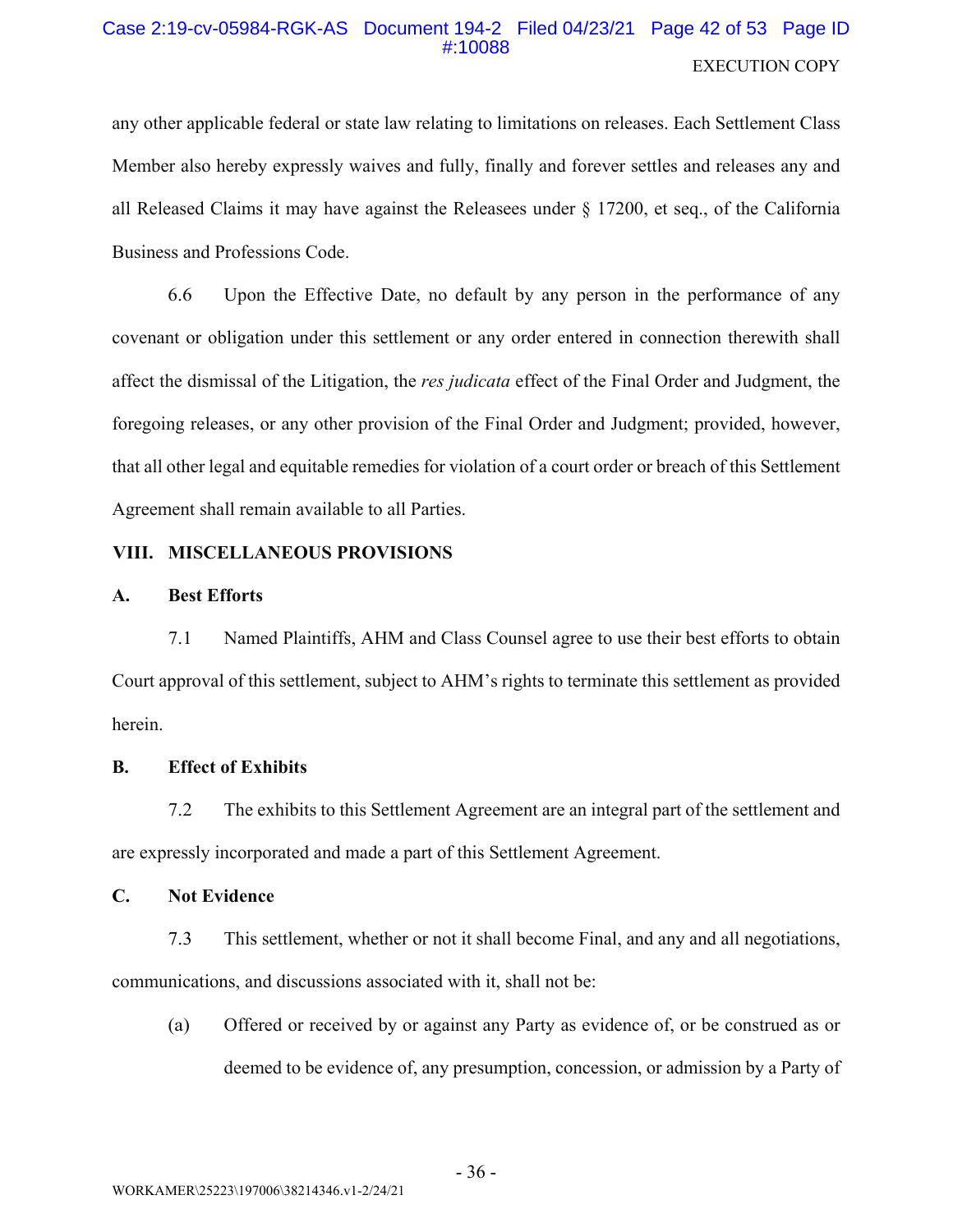# EXECUTION COPY Case 2:19-cv-05984-RGK-AS Document 194-2 Filed 04/23/21 Page 43 of 53 Page ID #:10089

the truth of any fact alleged by Named Plaintiffs, of the validity of any Released Claim that has been or could have been asserted in the Litigation, or the deficiency of any defense that has been or could have been asserted in the Litigation, or the deficiency of any defense that has been or could have been asserted in the Litigation, or of any liability, negligence, fault or wrongdoing on the part of Named Plaintiffs, AHM or any Releasee;

- (b) Offered or received by or against Named Plaintiffs or AHM as a presumption, concession, admission, or evidence of any violation of any state or federal statute, law, rule or regulation or of any liability or wrongdoing by AHM or any Releasee or of the truth of any of the Released Claims, and evidence thereof shall not be used directly or indirectly, in any way, (whether in the Litigation or in any other action or proceeding), except for purposes of enforcing this Settlement Agreement and Final Order and Judgment including, without limitation, asserting as a defense the release and waivers provided herein;
- (c) Offered or received by or against Named Plaintiffs, AHM or any Releasee as evidence of a presumption, concession, or admission with respect to a decision by any court regarding the certification of a class, or for purposes of proving any liability, negligence, fault or wrongdoing; or in any way referred to for any other reason against AHM or any Releasee, in any other civil, criminal or administrative action or proceeding, other than such proceedings as may be necessary to effectuate the terms of this Settlement Agreement; provided, however, that if this Settlement Agreement is approved by the Court, then Named Plaintiffs or AHM may refer to it to enforce their rights hereunder; or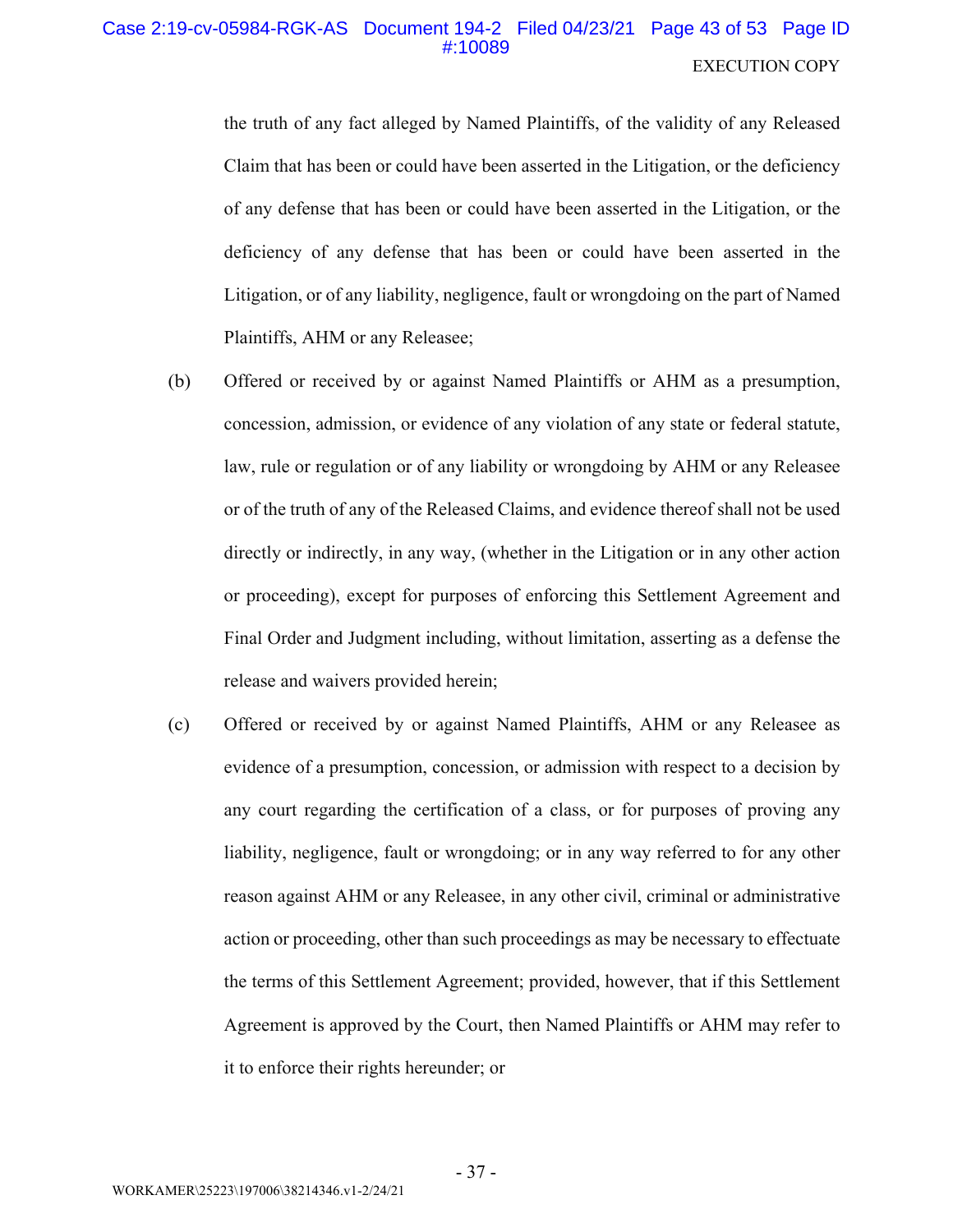# Case 2:19-cv-05984-RGK-AS Document 194-2 Filed 04/23/21 Page 44 of 53 Page ID #:10090 **EXECUTION COPY**

- $(d)$ Construed as an admission or concession by Named Plaintiffs, the Settlement Class, AHM or any Releasee that the consideration to be given hereunder represents the relief that could or would have been obtained through trial in the Litigation.
- $(e)$ These prohibitions on the use of this settlement shall extend to, but are not limited to, any Settlement Class Member who opts-out of the settlement pursuant to Section V.F. above.

#### D. **Entire Agreement**

 $7.4$ This Settlement Agreement represents the entire agreement and understanding among the Parties and supersedes all prior proposals, negotiations, agreements, and understandings relating to the subject matter of this Settlement Agreement. The Parties acknowledge, stipulate, and agree that no covenant, obligation, condition, representation, warranty, inducement, negotiation, or understanding concerning any part or all of the subject matter of this Settlement Agreement has been made or relied on except as expressly set forth in this Settlement Agreement. No modification or waiver of any provisions of this Settlement Agreement shall in any event be effective unless the same shall be in writing and signed by the person or party against whom enforcement of the Settlement Agreement is sought.

#### E. **Arm's-Length Negotiations and Good Faith**

 $7.5$ The Parties have negotiated all of the terms and conditions of this Settlement Agreement at arm's length, including with the assistance and involvement of a neutral mediator. All terms, conditions, and exhibits in their exact form are material and necessary to this Settlement Agreement and have been relied upon by the Parties in entering into this Settlement Agreement. The Parties agree to act in good faith during the settlement administration process.

#### F. **Confirmatory Discovery**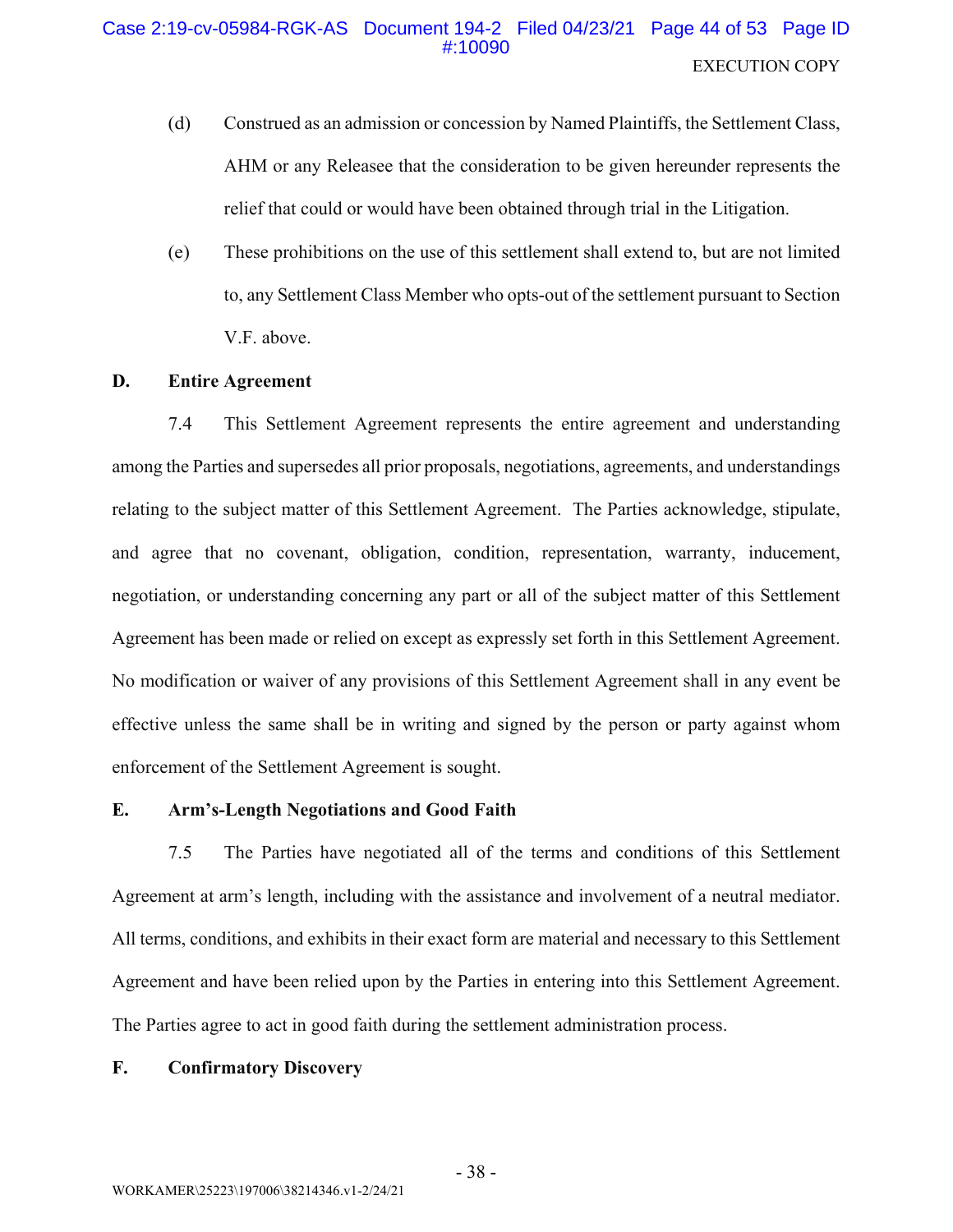# Case 2:19-cv-05984-RGK-AS Document 194-2 Filed 04/23/21 Page 45 of 53 Page ID #:10091 **EXECUTION COPY**

7.6 AHM will provide confirmatory discovery to Class Counsel and a mutuallyagreeable technical expert sufficient to show the efficacy of the countermeasures designed to resolve Infotainment System Symptoms and issues in Settlement Class Vehicles set forth in, inter alia, NHTSA-approved recalls, market actions and product updates; OTAs; and service bulletins; to further explain the efficacy and scope of the Extended Warranty; and otherwise work with Class Counsel and AHM on confirmatory discovery in good faith.

#### G. **Continuing Jurisdiction**

 $7.7$ The Parties agree that the Court may retain continuing and exclusive jurisdiction over them, including all Settlement Class Members, for the purpose of the administration and enforcement of this Settlement Agreement.

#### H. **Binding Effect of Settlement Agreement**

7.8 This Settlement Agreement shall be binding upon and inure to the benefit of the Parties and their representatives, heirs, successors, and assigns.

#### L. **Governing Law**

7.9 The Settlement Agreement will be construed and enforced in accordance with, and governed by, the substantive laws of California, without giving effect to that state's choice-of-law principles. However, the Parties acknowledge that federal law (including Fed. R. Civ. P. 23 and federal case law) applies to consideration and approval of the settlement, certification of the Settlement Class, and all related issues such as any petition for Class Counsel Fees and Expenses Award and Service Awards.

#### J. **Construction of Settlement Agreement Terms**

7.10 The determination of the terms of, and the drafting of, this Settlement Agreement has been by mutual agreement after arm's length negotiation, with consideration by and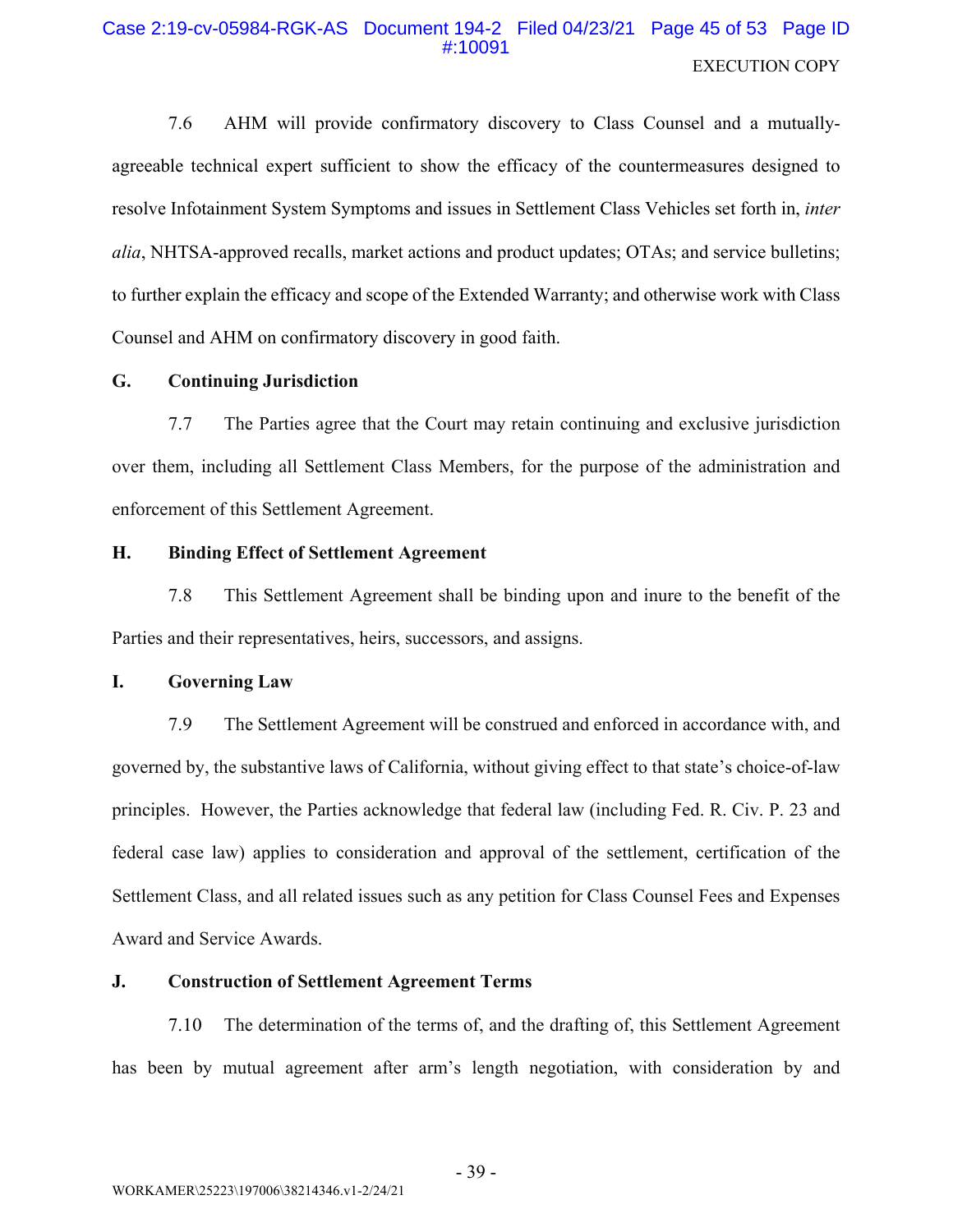# Case 2:19-cv-05984-RGK-AS Document 194-2 Filed 04/23/21 Page 46 of 53 Page ID #:10092 **EXECUTION COPY**

participation of all Parties and their counsel. Since this Settlement Agreement was drafted with the participation of all Parties and their counsel, the presumption that ambiguities shall be construed against the drafter does not apply. The Parties were represented by competent and effective counsel throughout the course of settlement negotiations and in the drafting and execution of this Settlement Agreement, and there was no disparity in bargaining power among the Parties to this Settlement Agreement. None of the Parties will be deemed the drafter of the Settlement Agreement for purposes of construing its provisions. The language in all parts of the Settlement Agreement will be interpreted according to its fair meaning and will not be interpreted for or against any of the Parties as the drafter.

#### **K. Confidentiality Agreements**

Class Counsel agree to return or destroy all information and materials obtained 7.11 from AHM and any Releasee or third party in connection with the Litigation and the settlement that AHM the Releasee or third party has in good faith designated to be confidential, including any copies made thereof, within thirty (30) days after the Effective Date and to retain no copies thereof. All agreements made and orders entered during the Litigation relating to the confidentiality of information will survive the Settlement Agreement.

#### L. **Extensions of Time**

The Parties may agree upon a reasonable extension of time for deadlines and dates 7.12 reflected in this Settlement Agreement, without further notice (subject to Court approval as to Court dates).

#### **M. Authority to Execute Settlement Agreement**

7.13 The individual signing this Settlement Agreement on behalf of AHM represents that he or she is fully authorized to enter into, and to execute, this Settlement Agreement on AHM's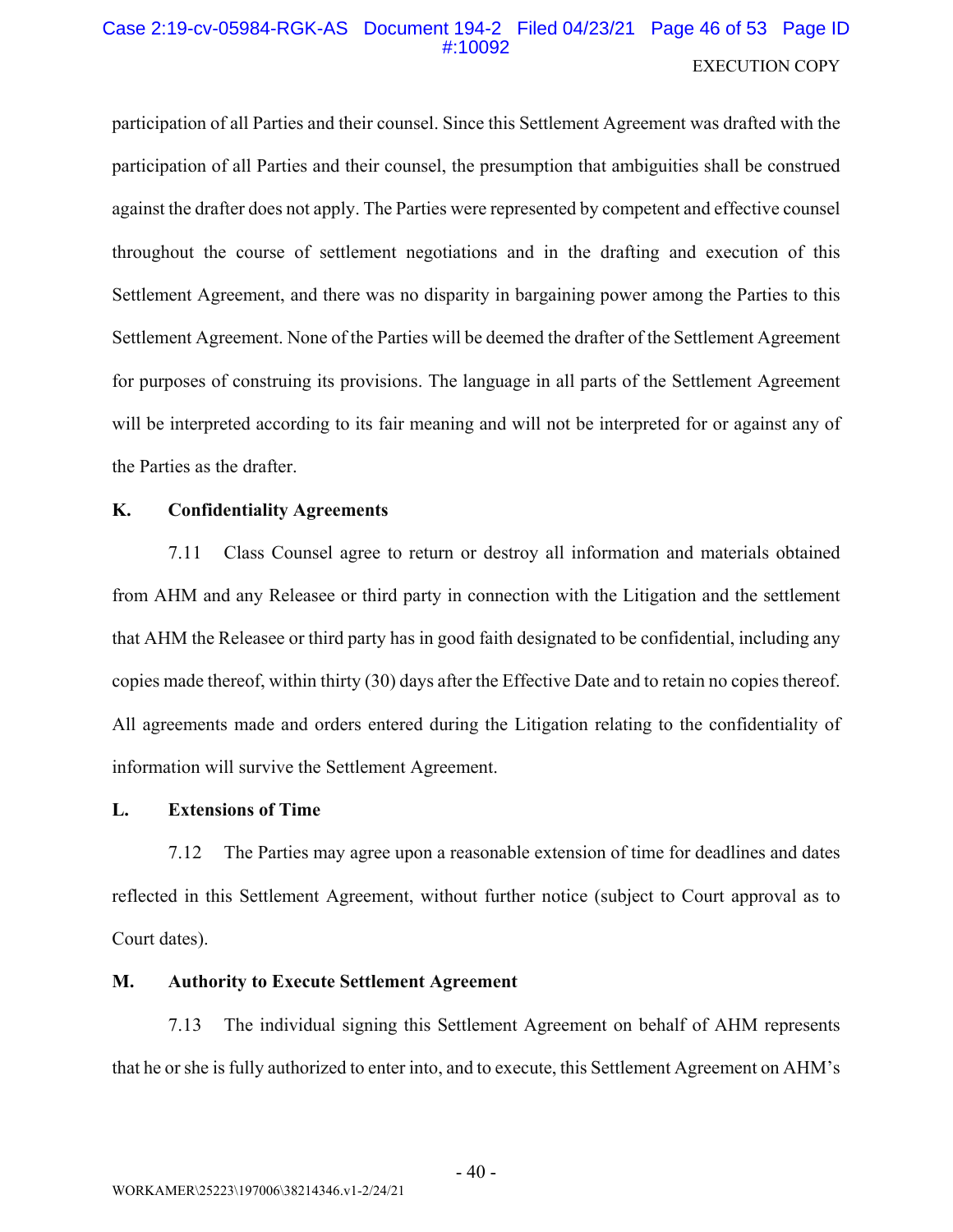# Case 2:19-cv-05984-RGK-AS Document 194-2 Filed 04/23/21 Page 47 of 53 Page ID #:10093 **EXECUTION COPY**

behalf. Class Counsel represent that they are fully authorized to conduct settlement negotiations with counsel for AHM on behalf of the Named Plaintiffs, and expressly to enter into, and to execute, this Settlement Agreement on behalf of each of the Named Plaintiffs and the Settlement Class, subject to Court approval pursuant to Fed. R. Civ. P. 23(e).

#### N. **Further Authority**

7.14 Class Counsel, on behalf of the Named Plaintiffs and the Settlement Class, are expressly authorized to take all appropriate action required or permitted to be taken by the Settlement Class pursuant to this settlement to effectuate its terms and are also expressly authorized to enter into any modifications or amendments to this Settlement Agreement on behalf of the Settlement Class which they deem appropriate. Class Counsel represents and warrants it has authority to execute this Settlement Agreement on behalf of every Named Plaintiff as if each Named Plaintiff individually had signed this Settlement Agreement him or herself.

#### **O. Termination**

7.15 AHM has the right to terminate this Settlement Agreement, declare it null and void, and have no further obligations under this settlement to the Named Plaintiffs or to the Settlement Class Members, if any of the following conditions subsequent occurs:

- (a) The Court fails to enter the [Proposed] Preliminary Order in a form materially consistent with Exhibit A to this Settlement Agreement;
- The Parties fail to obtain and maintain preliminary approval of the proposed (b) settlement;
- The Court requires a notice program in any form materially different from the  $(c)$ Notice Plan specifically set forth in Section V and attached Exhibit B;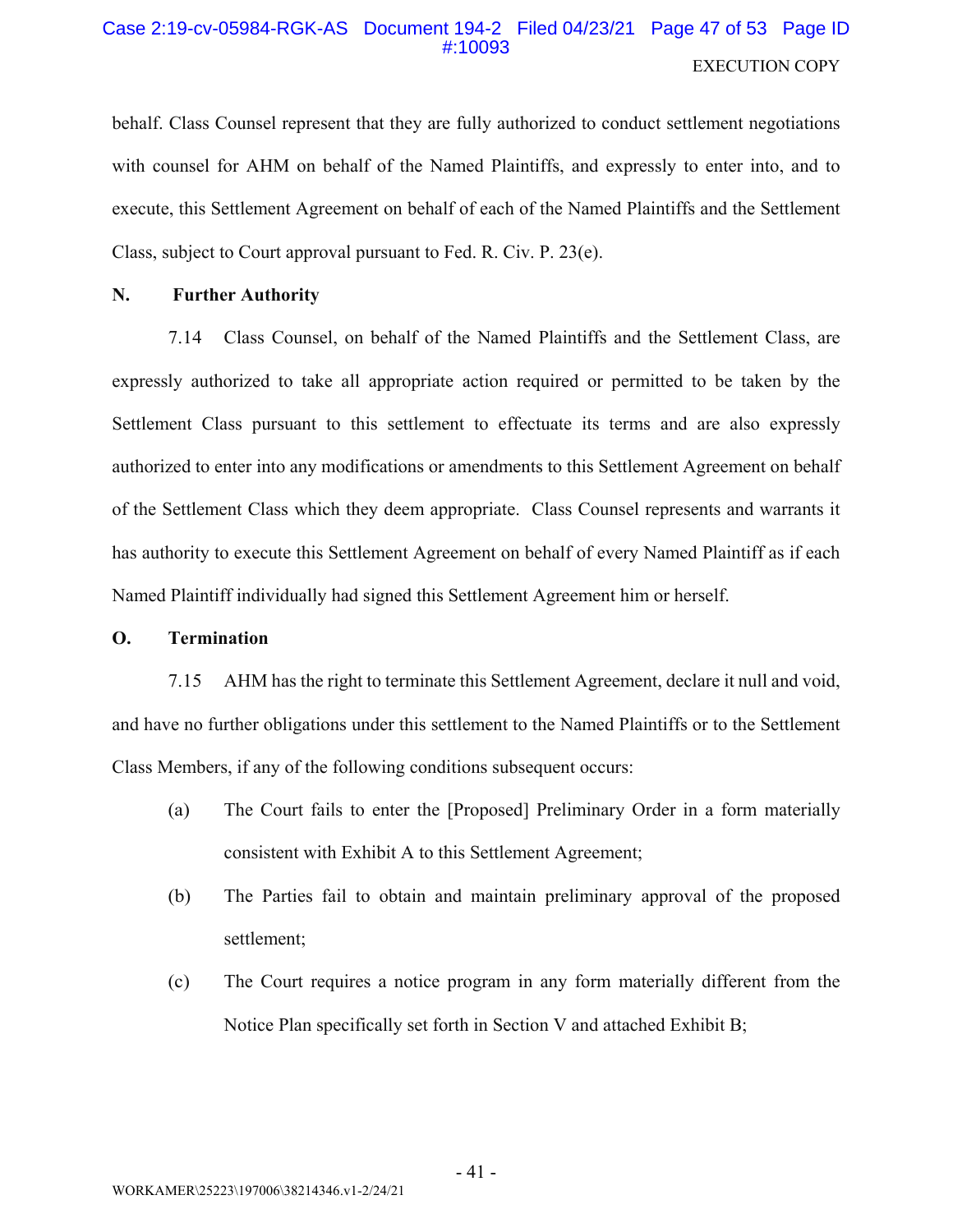# Case 2:19-cv-05984-RGK-AS Document 194-2 Filed 04/23/21 Page 48 of 53 Page ID #10094 **EXECUTION COPY**

- $(d)$ If the Parties come to an agreement as to the amount of Class Counsel Fees and Expenses Award and/or Services Awards but the Court awards additional compensation to Class Counsel and/or to Named Plaintiffs beyond the amounts agreed to by the Parties;
- The Court fails to enter a Final Judgment materially consistent with the provisions (e) in Section VI;
- $(f)$ The Settlement does not become Final for any reason;
- The Effective Date does not occur for any reason, including but not limited to the  $(g)$ entry of an order by any court that would require either material modification or termination of the Settlement Agreement; or
- $(h)$ The total number of timely and valid requests for exclusion exceeds five (5) percent of the total number of Settlement Class Members.

7.16 In the event that the above right to cancel or terminate is exercised, then AHM shall have no further obligations under this Settlement Agreement to Settlement Class Members or Named Plaintiffs and shall have the right to terminate the entire settlement and declare it null and void.

7.17 The failure of the Court or any appellate court to approve in full the request by Class Counsel for Class Counsel Fees and Expenses Award and Services Awards shall not be grounds for Named Plaintiffs the Settlement Class, or Class Counsel to terminate or cancel the Settlement Agreement or proposed settlement.

If the Settlement is not finally approved, is not upheld on appeal, or otherwise does 7.18 not become Final or any reason, then the Settlement Class shall be decertified, the settlement and all negotiations, proceedings, and documents prepared, and statements made in connection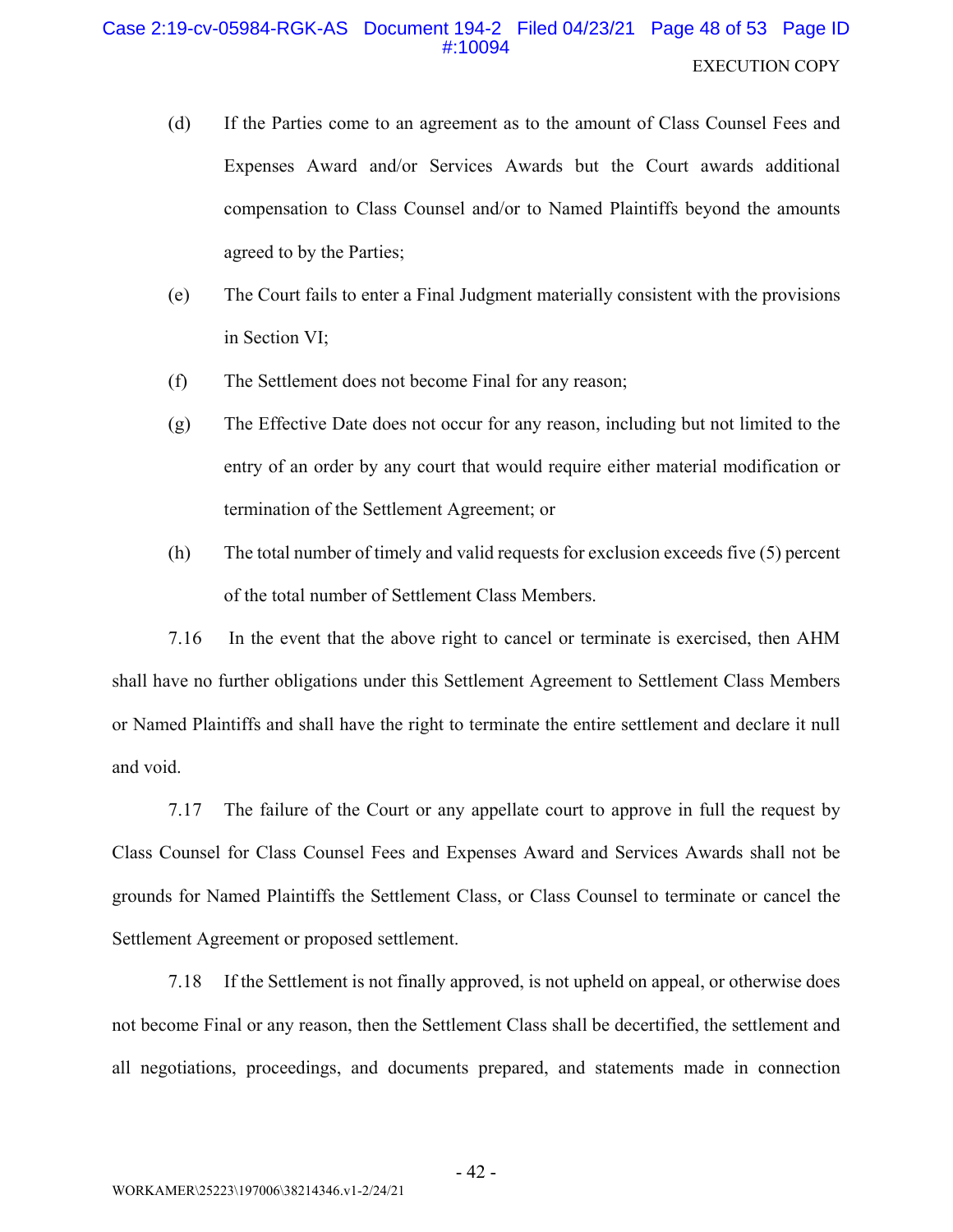# Case 2:19-cv-05984-RGK-AS Document 194-2 Filed 04/23/21 Page 49 of 53 Page ID #:10095 **EXECUTION COPY**

therewith, shall be without prejudice to any Party and shall not be deemed or construed to be an admission or confession by any Party of any fact, matter or proposition of law; and all Parties shall stand in the same procedural posture as if the settlement had never been negotiated, made or filed with the Court.

#### **P. Full and Final Agreement**

7.19 The Settlement Agreement constitutes the entire agreement among the Parties and no other representations, warranties or inducements have been made to any party concerning the Settlement Agreement.

 $7.20$ The Parties intend this settlement to be a final and complete resolution of all disputes between them with respect to the Litigation. The Parties agree that the terms of the settlement reflect a good faith settlement of the Claims asserted by Named Plaintiffs and the Settlement Class reached voluntarily after consultation with experienced legal counsel. The Parties deem this settlement to be fair and reasonable and have arrived at this settlement in arms-length negotiations taking all relevant factors, present or potential, into account.

#### **Headings Q.**

The headings in this Settlement Agreement are for the convenience of the reader 7.21 only and shall not affect the meaning or interpretation of this Settlement Agreement.

#### $\mathbf{R}$ . **Severability**

In the event that any provision herein becomes or is declared by a court of 7.22 competent jurisdiction to be illegal, unenforceable or void, this settlement shall continue in full force and effect without said provision to the extent AHM does not execute its right to terminate under Section VIII.O.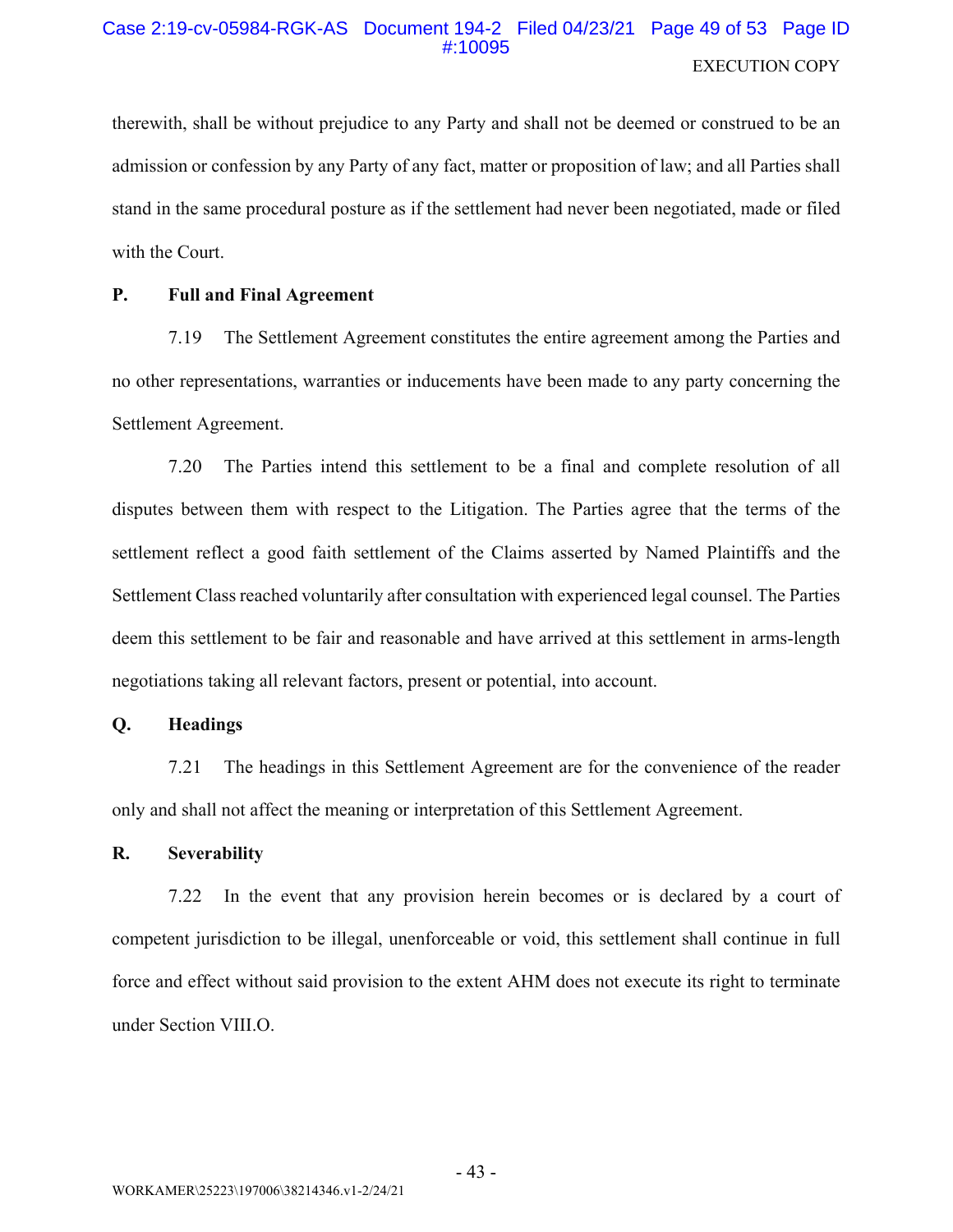# Case 2:19-cv-05984-RGK-AS Document 194-2 Filed 04/23/21 Page 50 of 53 Page ID #:10096 **EXECUTION COPY**

#### $S_{\cdot}$ **Notices**

7.23 All notices or formal communications under this Settlement Agreement shall be in writing and shall be given by electronic mail and (i) hand delivery; (ii) registered or certified mail, return receipt requested, postage prepaid; or (iii) overnight courier to counsel for the Party to whom the notice is directed at the following addresses:

For Named Plaintiffs and the Settlement Class:

Plaintiffs and Settlement Class Counsel at:

Jeffrey S. Goldenberg **GOLDENBERG SCHNEIDER, LPA** 4445 Lake Forest Drive, Suite 490 Cincinnati, Ohio 45242

For AHM:

AHM's Counsel at:

Livia M. Kiser Michael B. Shortnacy KING & SPALDING LLP 633 W. 5th Street, Suite 1600 Los Angeles, California 90071

Counsel may designate a change of the person to receive notice or a change of address, from time to time, by giving notice to all Parties in the manner described in this Section.

#### T. **Cost and Expenses.**

Except as provided in this Settlement Agreement regarding (1) the payment of the 7.24 Settlement Administrator; and (2) the Class Counsel Fees and Expenses Award and Service Awards (subject to approval of the Court); each of the Named Plaintiffs, Class Counsel and AHM shall be responsible for his, her, or its own costs and expenses.

 $\mathbf{U}$ . **Taxes** 

> 7.25 Named Plaintiffs and Class Counsel shall be responsible for paying any and all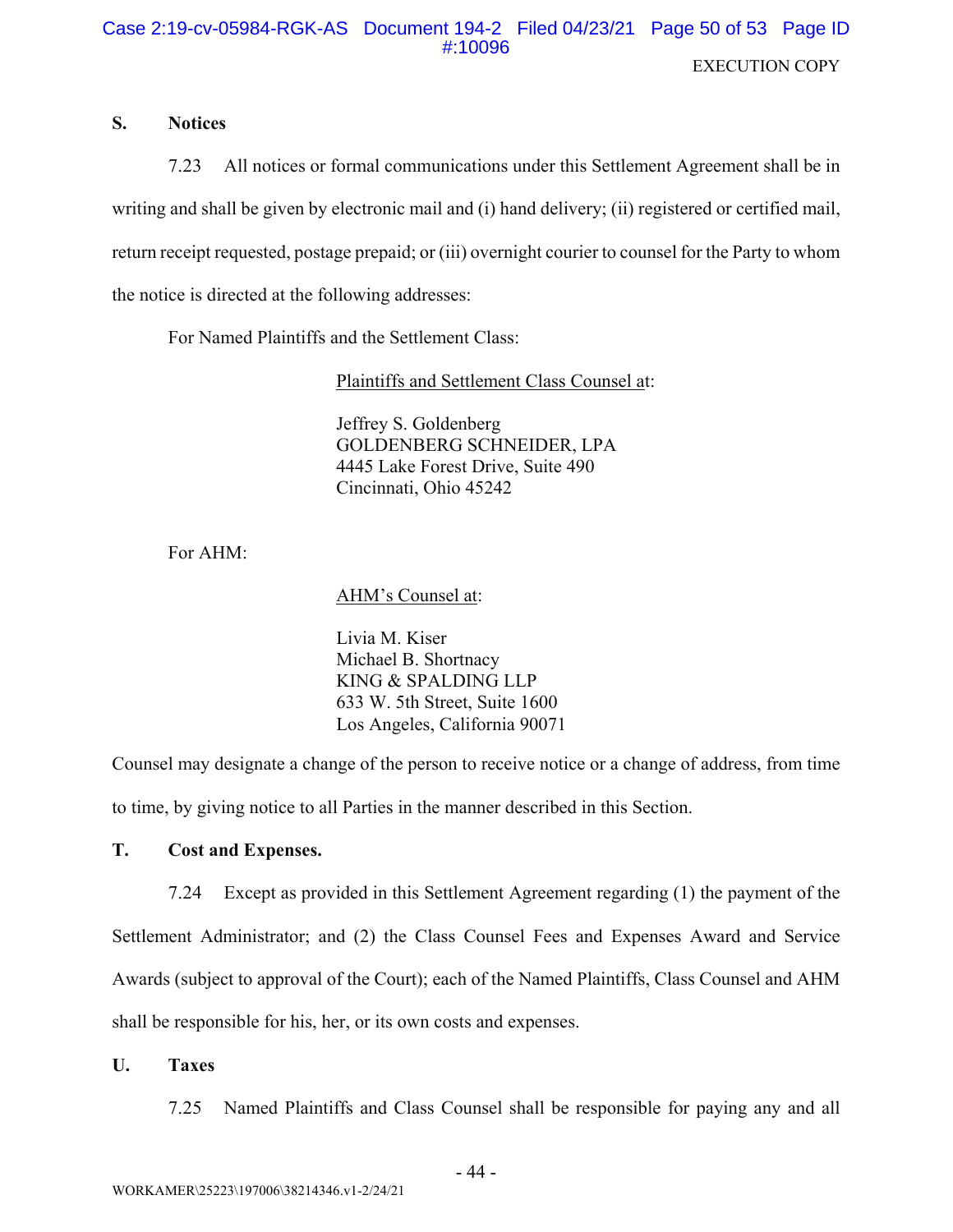### Case 2:19-cv-05984-RGK-AS Document 194-2 Filed 04/23/21 Page 51 of 53 Page ID #:10097 **EXECUTION COPY**

federal, state and local taxes due on any payments made to them pursuant to this settlement.

#### V. Communications

AHM reserves the right to communicate with its customers, business contacts, and 7.26 members of public, including Settlement Class Members, in the ordinary course of business. Class Counsel and Named Plaintiffs hereby agree not to engage in any communications with the media. the press, on the internet, or in any public forum, either orally or in writing, that undermine or contradict the settlement or any of its terms.

#### W. **Counterparts**

This Settlement Agreement may be executed in one or more counterparts and the  $7.27$ execution in counterparts shall have the same effect as if all Parties had signed the same instrument. Facsimile and scanned signatures shall be considered as valid signatures as of the date signed.

IN WITNESS WHEREOF, the Parties hereby execute, and cause this Settlement Agreement to be executed, by their duly authorized attorneys, as of the date(s) indicated on the lines below.

Dated: April 23, 2021

HAGENS BERMAN SOBOL SHAPIRO LLP, on behalf of Class Counsel and each Named Plaintiff

 $B_{V}$ 

Steve W. Berman (*pro hac vice*) Sean R. Matt (pro hac vice) HAGENS BERMAN SOBOL SHAPIRO LLP 1301 Second Avenue, Suite 2000 Seattle, Washington 98101 Telephone: (206) 623-7292 Facsimile: (206) 623-0594 steve@hbsslaw.com sean@hbsslaw.com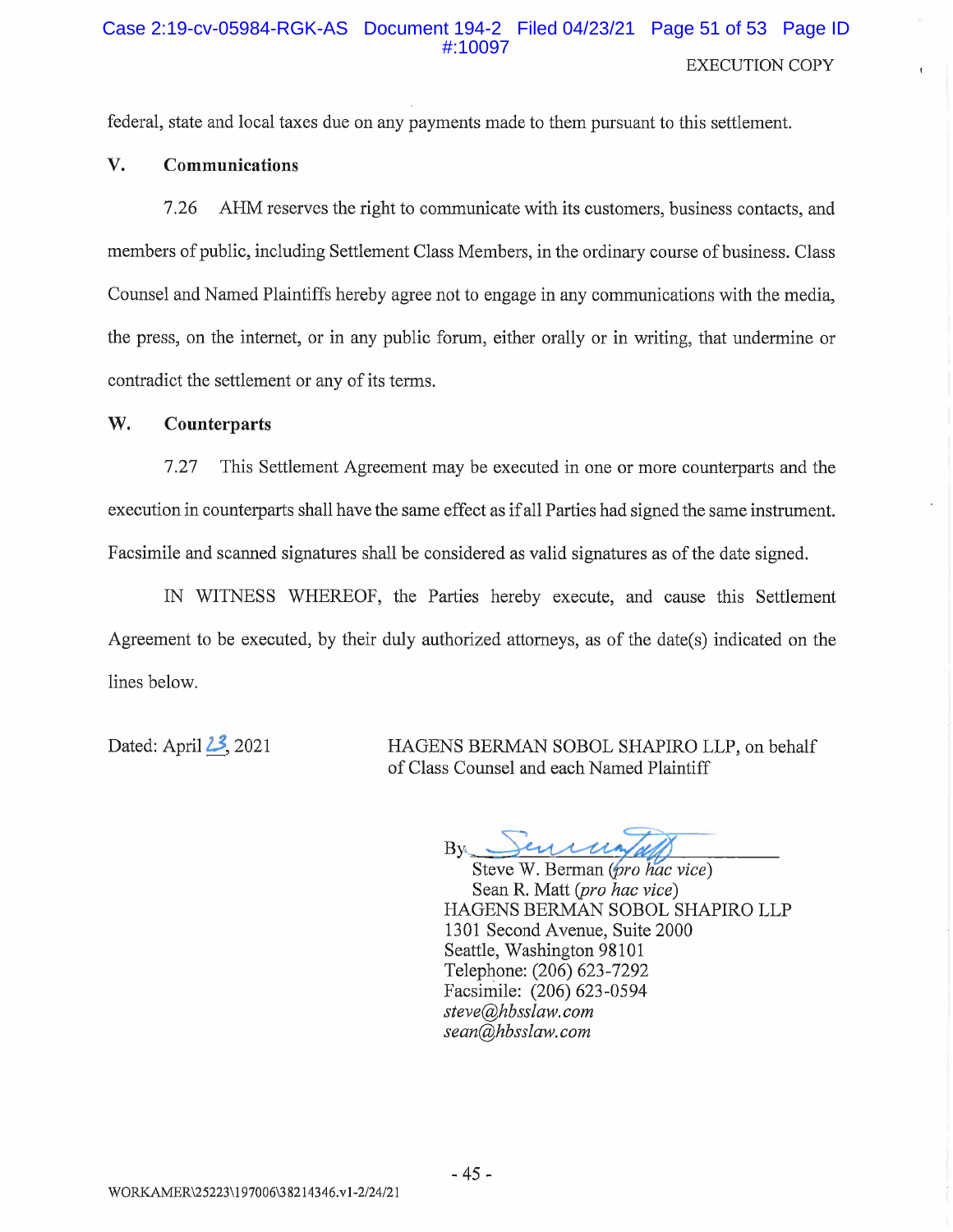**EXECUTION COPY** 

Christopher R. Pitoun (SBN 290235) HAGENS BERMAN SOBOL SHAPIRO LLP 301 North Lake Avenue, Suite 920 Pasadena, California 91101 Telephone: (213) 330-7150 Facsimile: (213) 330-7152  $christopherp@hbsslaw.com$ 

Jeffrey S. Goldenberg (pro hac vice) Todd Naylor (pro hac vice) GOLDENBERG SCHNEIDER, LPA 4445 Lake Forest Drive, Suite 490 Cincinnati, Ohio 45242 Telephone: (513) 345-8291 Facsimile: (513) 345-8294  $igoldenberg(Qgs-legal.com$  $\frac{1}{2}$ tnaylor@gs-legal.com

John C. Weisensell (pro hac vice) NIEKAMP, WEISENSELL, MUTERSBAUGH & MASTRANTONIO LLP 23 South Main Street, Third Floor Akron, Ohio 44308 Telephone: (330) 434-1000 Facsimile: (330) 434-1001 jack@nwm-law.com

**Attorneys for Plaintiffs**